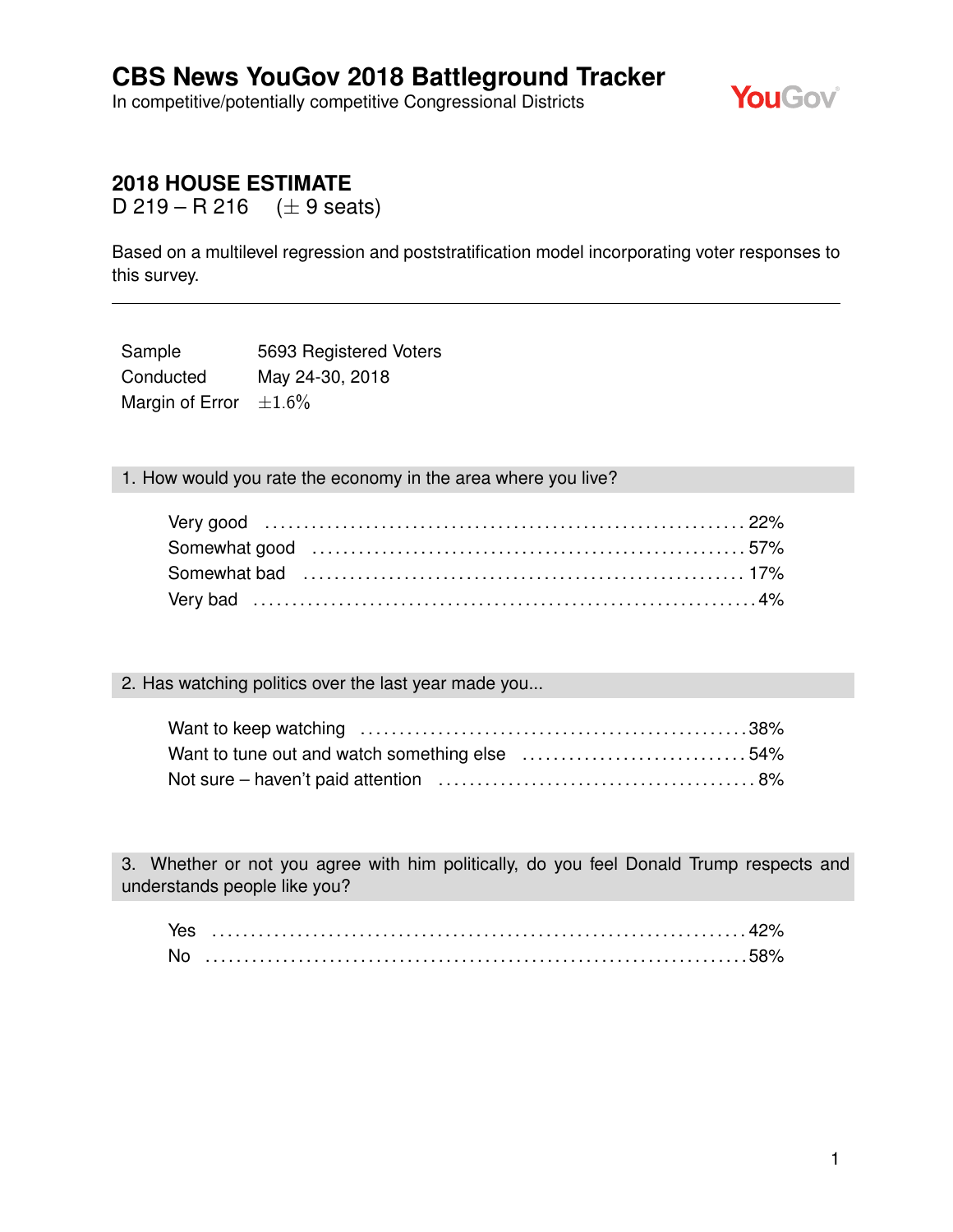In competitive/potentially competitive Congressional Districts



4. Whether or not you support him, what do you mostly like or mostly dislike about Donald Trump?

|                                                            | Mostly like | Mostly dislike | Not sure  |
|------------------------------------------------------------|-------------|----------------|-----------|
| How he handles<br>himself personally<br>How he's upsetting | 28%         | 62%            | 10%       |
| the elites and<br>establishment                            | 44%         | 38%            | 18%       |
| How he handles the<br>FBI and criminal                     |             |                |           |
| justice officials<br>His policies overall                  | 36%<br>42%  | 53%<br>51%     | 11%<br>7% |
| His economic<br>policies                                   | 44%         | 47%            | 9%        |

5. Overall, how would you describe the Republicans in Congress' efforts at addressing things that you care about  $-$  are they...

6. Overall, how would you describe the Democrats in Congress' efforts at addressing things that you care about – are they...

7. Have recent changes to tax laws made by the Republican Congress and President Trump impacted your own taxes...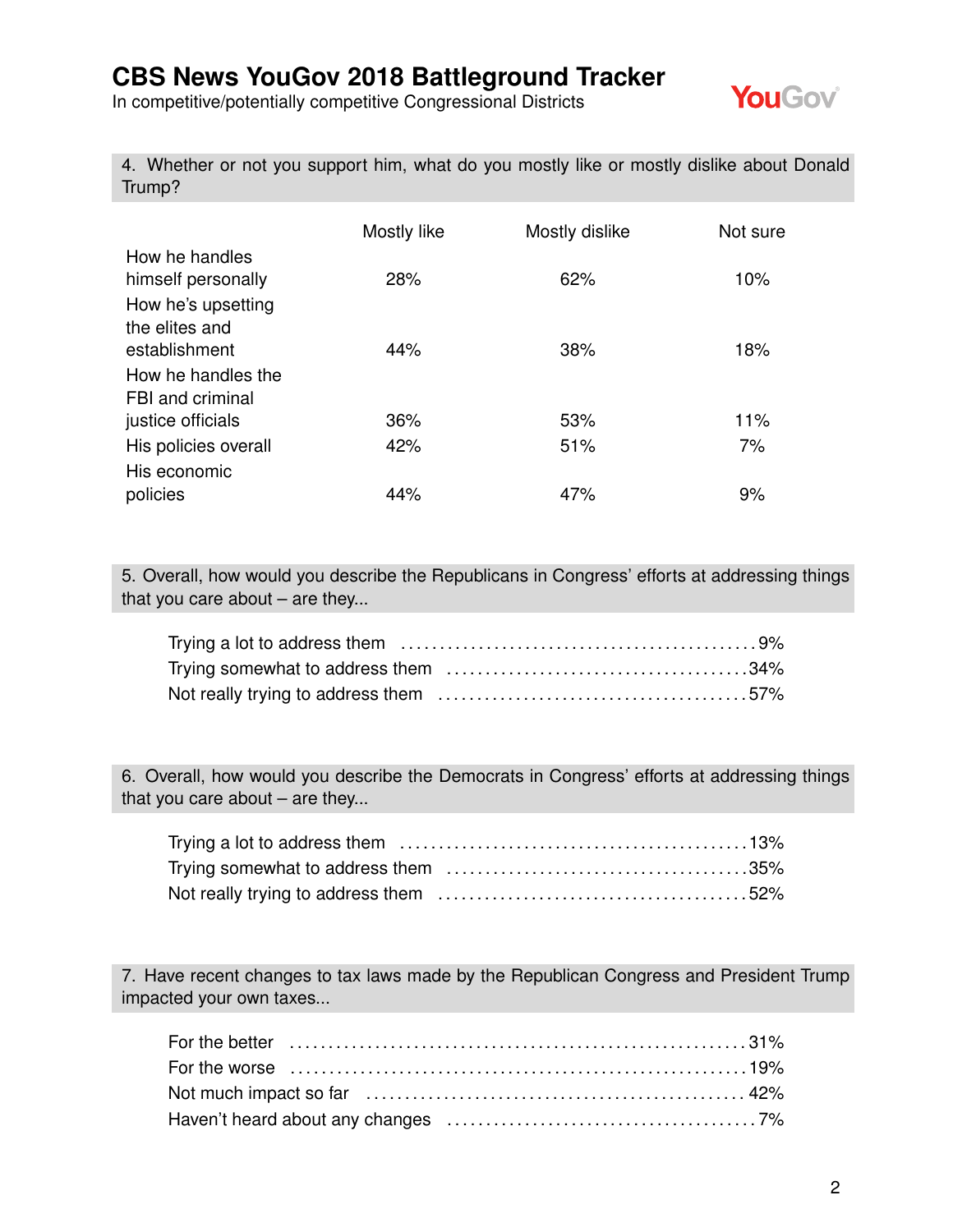In competitive/potentially competitive Congressional Districts



8. How have the recent changes to health care laws made by the Republican Congress impacted your own health care coverage and costs?

#### 9. Are recent changes to trade policy made by President Trump impacting your own area...

#### 10. In the city or town where you live, are gangs and gang violence...?

11. In the city or town where you live, is addiction to opioids and pain medication...?

#### 12. In the city or town where you live, is the price of gas...?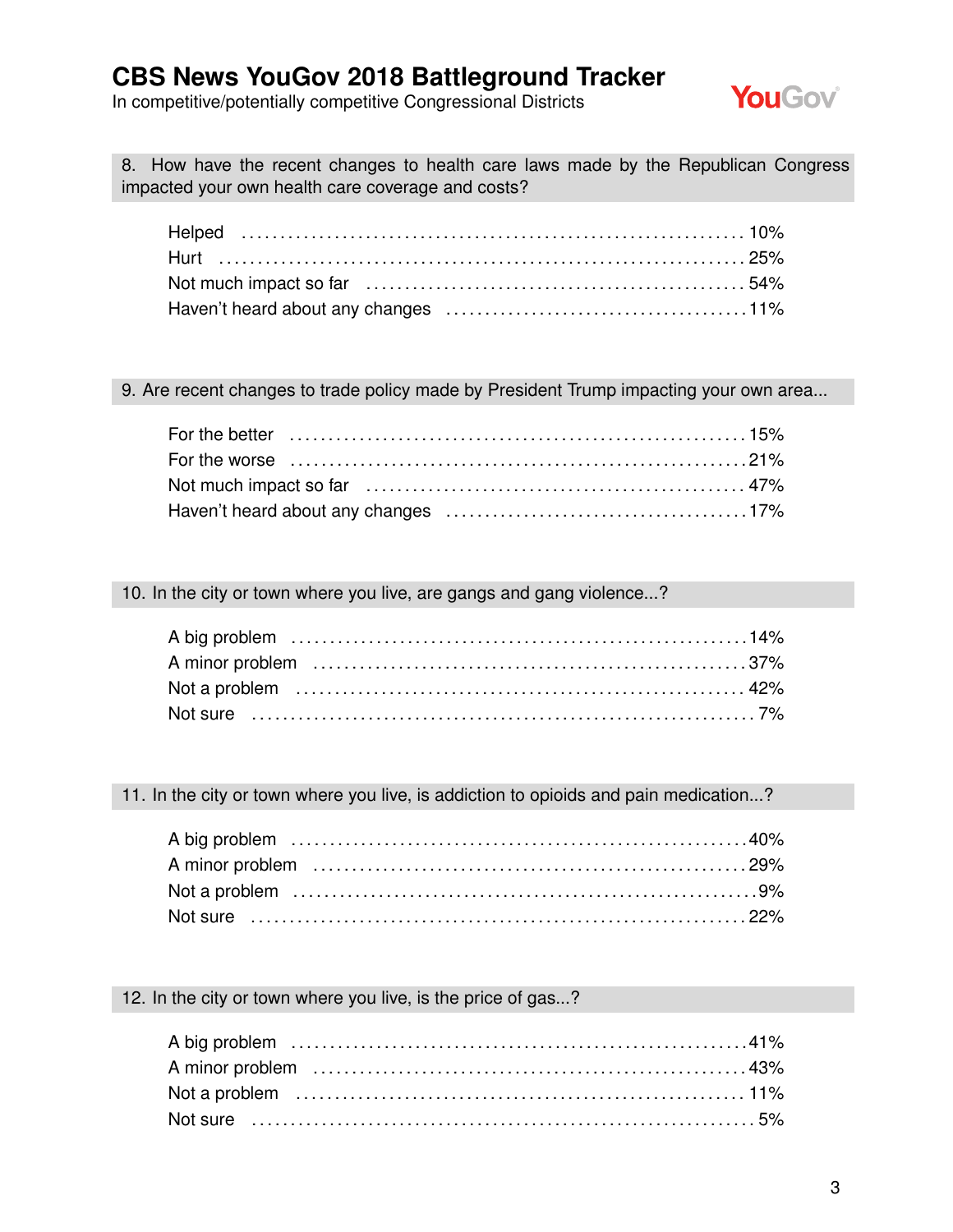In competitive/potentially competitive Congressional Districts



13. In the city or town where you live, is unemployment and the availability of good jobs...?

14. In recent years, has immigration and the arrival of new immigrant groups changed the area where you live, or not?

15. In your opinion, has that change been for the better or for the worse? *Asked of those saying immigration has changed area where they live*

16. As of now, do you plan to vote in the 2018 midterm elections for House and Senate?

17. Compared to voting in a Presidential election, do you feel that a vote in the Congressional midterms this year matters...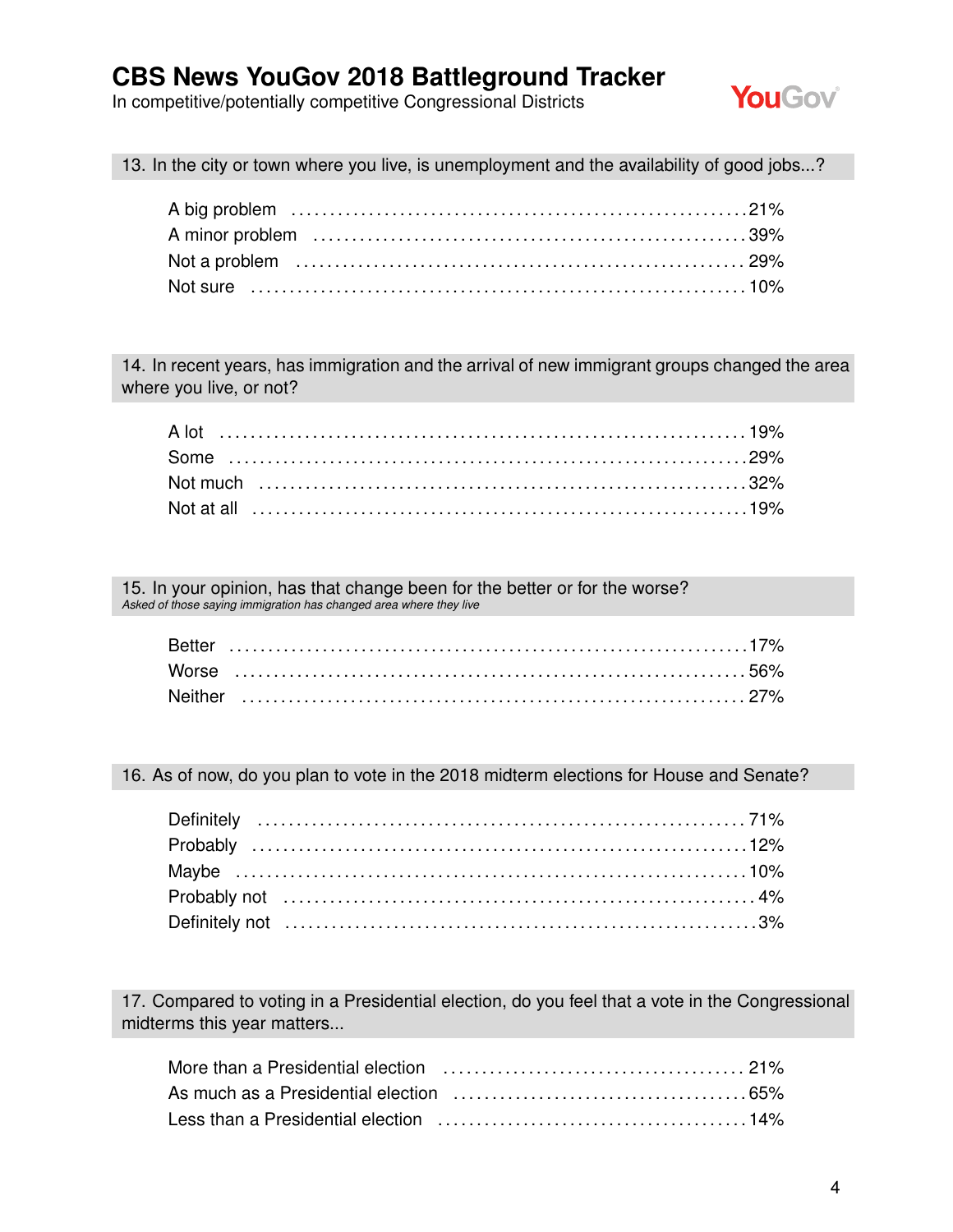In competitive/potentially competitive Congressional Districts



18. If the 2018 election for U.S. House of Representatives were held today, whom would you vote for in the district where you live?

| Someone else (and the continuum control of the control of the control of the control of the control of the control of the control of the control of the control of the control of the control of the control of the control of |  |
|--------------------------------------------------------------------------------------------------------------------------------------------------------------------------------------------------------------------------------|--|
|                                                                                                                                                                                                                                |  |
|                                                                                                                                                                                                                                |  |

#### 19. What do you want to hear candidates talk about in this midterm congressional campaign?

|                   | A lot | Some | Not much |
|-------------------|-------|------|----------|
| Immigration       | 51%   | 34%  | 15%      |
| Education and     |       |      |          |
| teacher salaries  | 44%   | 35%  | 21%      |
| Jobs and wages    | 58%   | 36%  | 6%       |
| Health care       | 66%   | 27%  | 7%       |
| Gas prices        | 38%   | 40%  | 22%      |
| The Russia        |       |      |          |
| investigation     | 23%   | 26%  | 51%      |
| Income inequality | 40%   | 28%  | 32%      |

20. Do you think of your vote for Congress as ...? *Asked of those voting for Democrats*

> Mostly for the policies of the Democratic party .................................51% Mostly against the policies of Donald Trump and the Republican party ... 49%

21. Would you ever consider voting for a Republican congressional candidate this year? *Asked of those voting for Democrats*

| Yes |  |  |  |  |  |  |  |  |  |  |  |  |  |  |  |  |  |  |  |  |  |
|-----|--|--|--|--|--|--|--|--|--|--|--|--|--|--|--|--|--|--|--|--|--|
|     |  |  |  |  |  |  |  |  |  |  |  |  |  |  |  |  |  |  |  |  |  |
|     |  |  |  |  |  |  |  |  |  |  |  |  |  |  |  |  |  |  |  |  |  |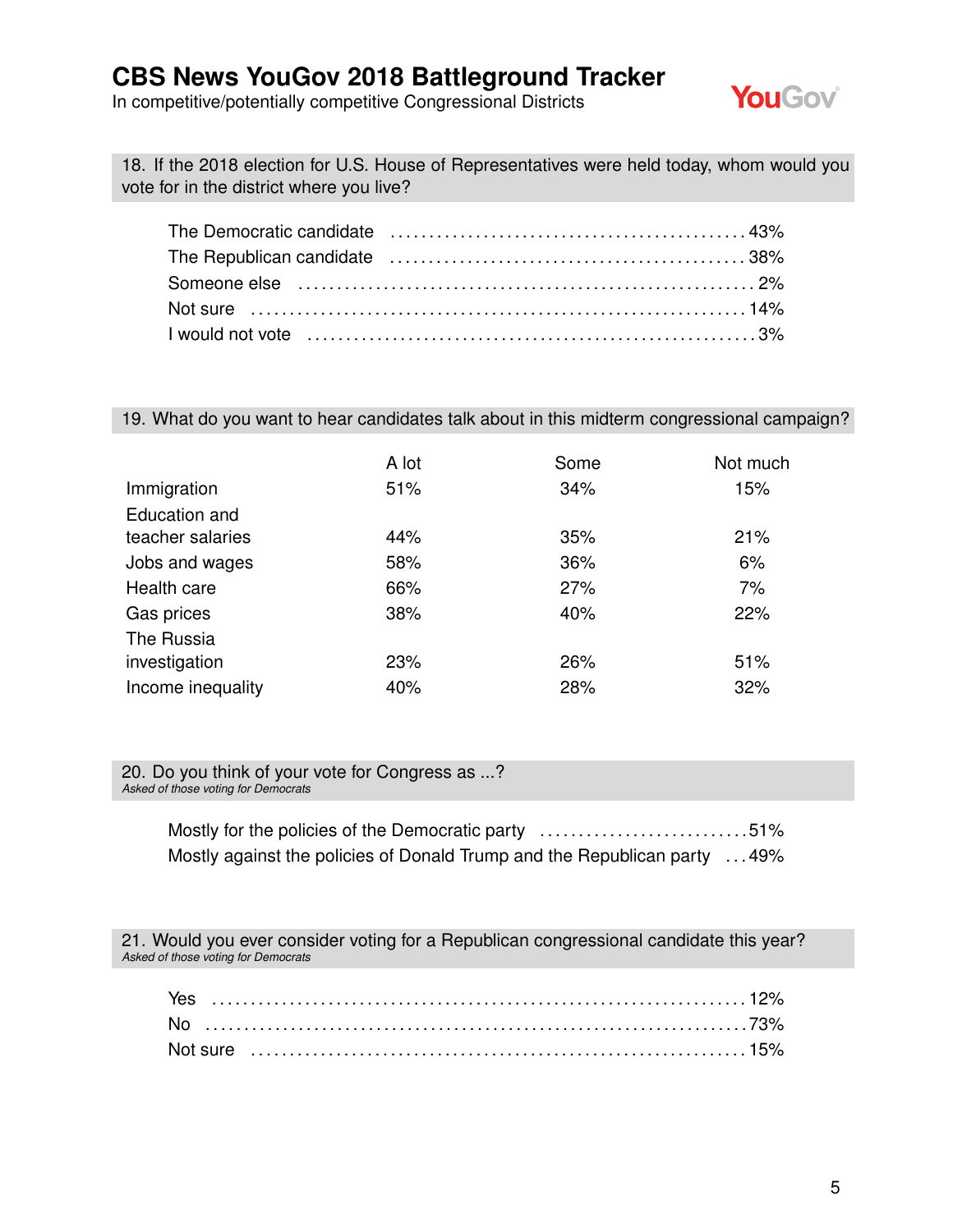In competitive/potentially competitive Congressional Districts



| 22. Do you think of your vote for Congress as ?<br>Asked of those voting for Republicans |  |
|------------------------------------------------------------------------------------------|--|
| Mostly for the policies of Donald Trump or the Republican party 73%                      |  |

Mostly against the Democratic party . . . . . . . . . . . . . . . . . . . . . . . . . . . . . . . . . . . . 27%

23. Would you ever consider voting for a Democratic congressional candidate this year? *Asked of those voting for Republicans*

| Yes |  |  |  |  |  |  |  |  |  |  |  |  |  |  |  |  |  |  |  |  |  |  |  |
|-----|--|--|--|--|--|--|--|--|--|--|--|--|--|--|--|--|--|--|--|--|--|--|--|
|     |  |  |  |  |  |  |  |  |  |  |  |  |  |  |  |  |  |  |  |  |  |  |  |
|     |  |  |  |  |  |  |  |  |  |  |  |  |  |  |  |  |  |  |  |  |  |  |  |

24. Do you feel you have a clear idea of what the Democrats would do if they took control of Congress next year, or not?

| <b>Nc</b> |  |
|-----------|--|

25. Of these people, who do you see as the leader of the Democratic party right now?

| Chuck Schumer (and the contract of the change of the change of the change of the change of the school of the c |  |
|----------------------------------------------------------------------------------------------------------------|--|
| Someone else (all allergian and the component and the series of the series and the series and the series and t |  |
|                                                                                                                |  |

26. If you were choosing between two Congressional candidates, a man and a woman, who both agreed with you on policy and party, would you prefer to vote for...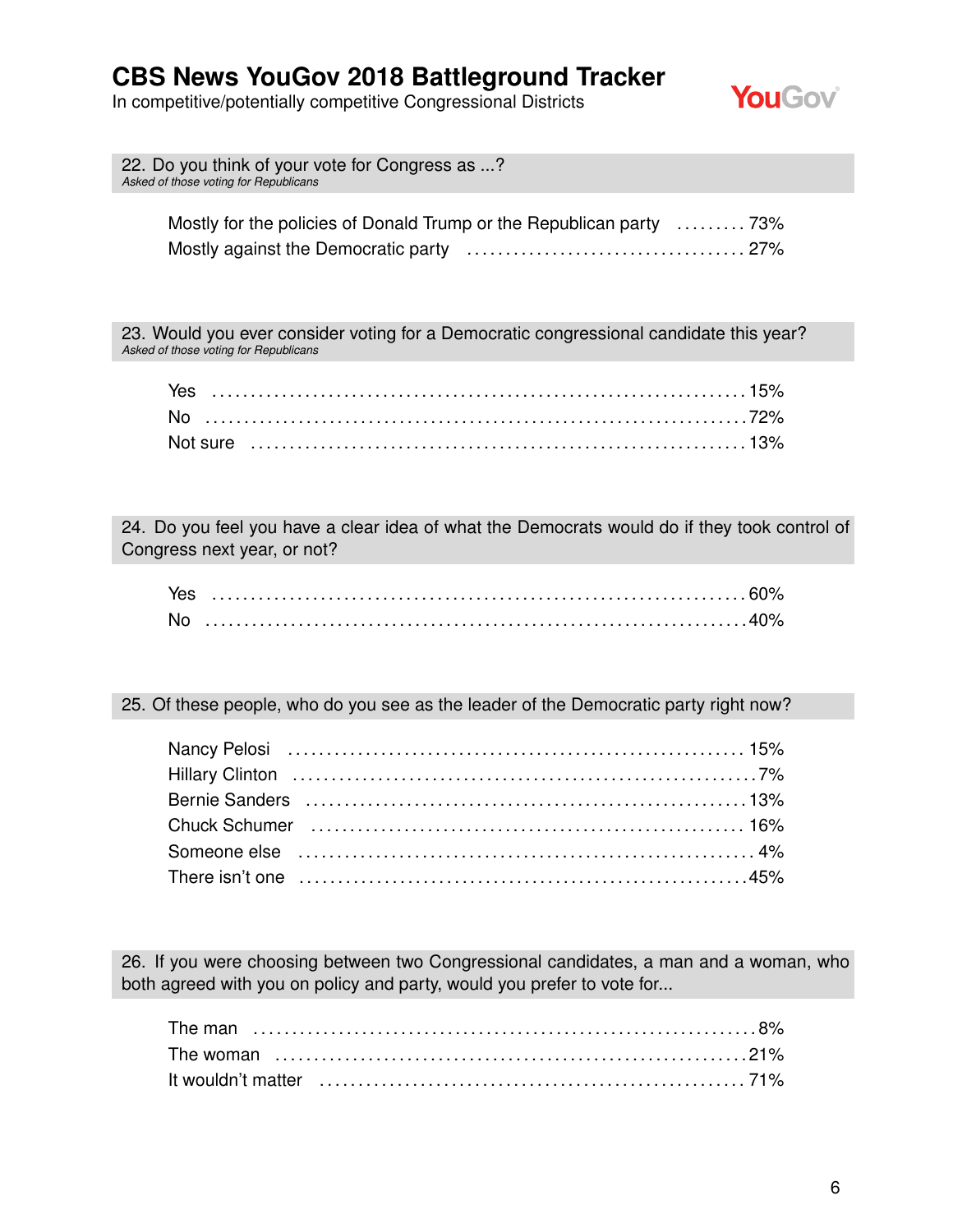In competitive/potentially competitive Congressional Districts



| 27. Which of these is the main reason why?<br>Asked of respondents preferring a woman candidate |  |
|-------------------------------------------------------------------------------------------------|--|
|                                                                                                 |  |
| Women might have better understanding on issues I care about 39%                                |  |
| Women might be better at negotiating and the legislative process  19%                           |  |
|                                                                                                 |  |
|                                                                                                 |  |

28. In the 2018 campaign, how much would you like Democratic candidates for Congress to focus...? *Asked of those voting for Democrats*

|                                     | A lot | Some | Not much |
|-------------------------------------|-------|------|----------|
| Economic<br>opportunity             | 73%   | 25%  | 2%       |
| Civil rights and social<br>justice  | 71%   | 26%  | 3%       |
| Legal status for<br>DACA immigrants | 57%   | 36%  | 7%       |
| Universal health care               | 78%   | 19%  | 3%       |

29. Do you feel the investigation into possible ties between Russia and the Trump campaign is...

Just a political witch hunt and distraction . . . . . . . . . . . . . . . . . . . . . . . . . . . . . . . . 44% Serious, but not serious enough to get in the way of getting things done . 17% A critical matter of national security that needs to be prioritized ..........39%

#### 30. In general, how would you describe your own political viewpoint?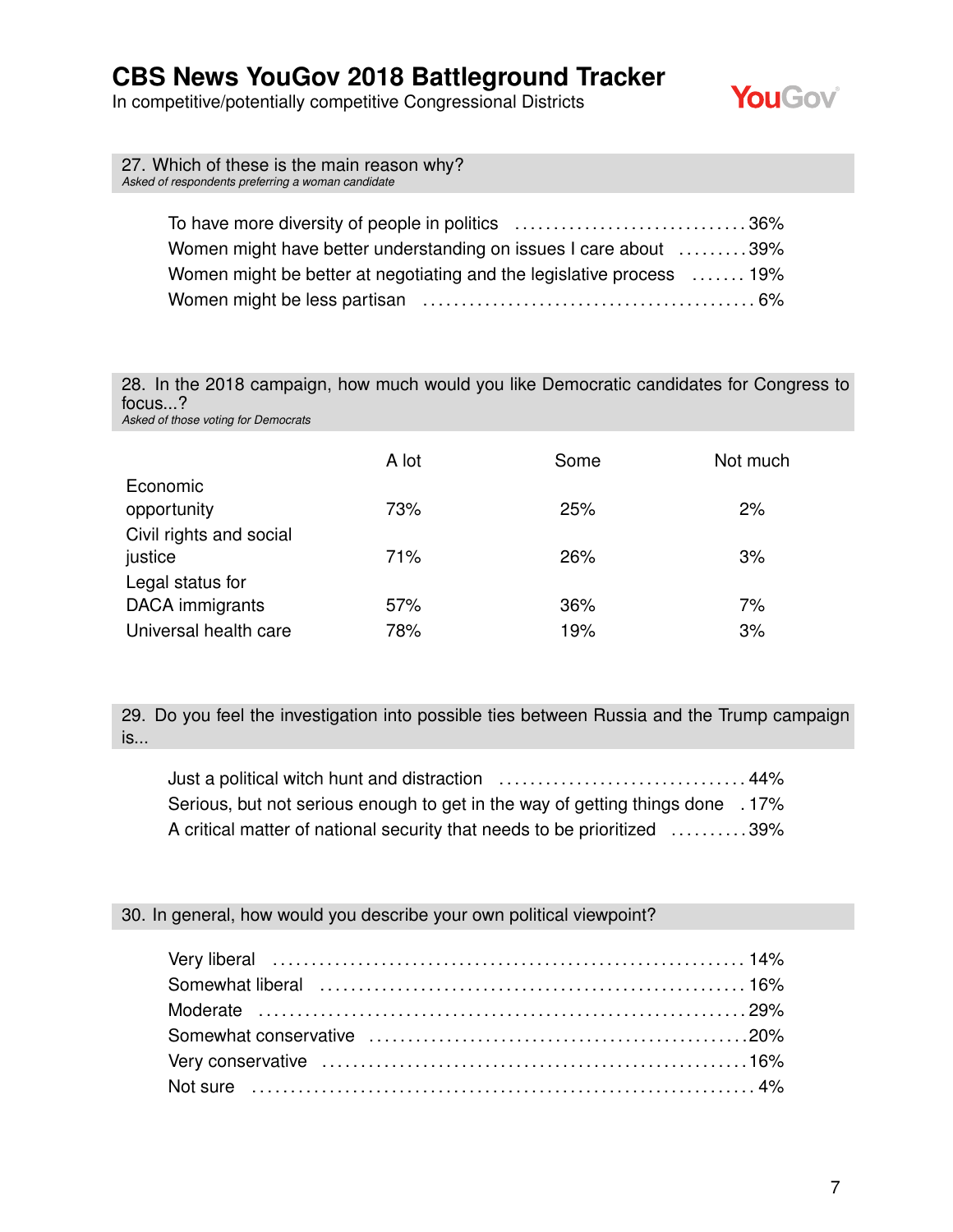In competitive/potentially competitive Congressional Districts



31. Generally speaking, do you think of yourself as a ...?

#### 32. Would you describe yourself as a born-again or evangelical Christian?

### 33. What is your gender?

| Mal    |  |  |  |  |  |  |  |  |  |  |  |  |  |  |  |  |  |  |  |  |  |  |  |
|--------|--|--|--|--|--|--|--|--|--|--|--|--|--|--|--|--|--|--|--|--|--|--|--|
| Female |  |  |  |  |  |  |  |  |  |  |  |  |  |  |  |  |  |  |  |  |  |  |  |

### 34. In what year were you born?

### 35. What racial or ethnic group best describes you?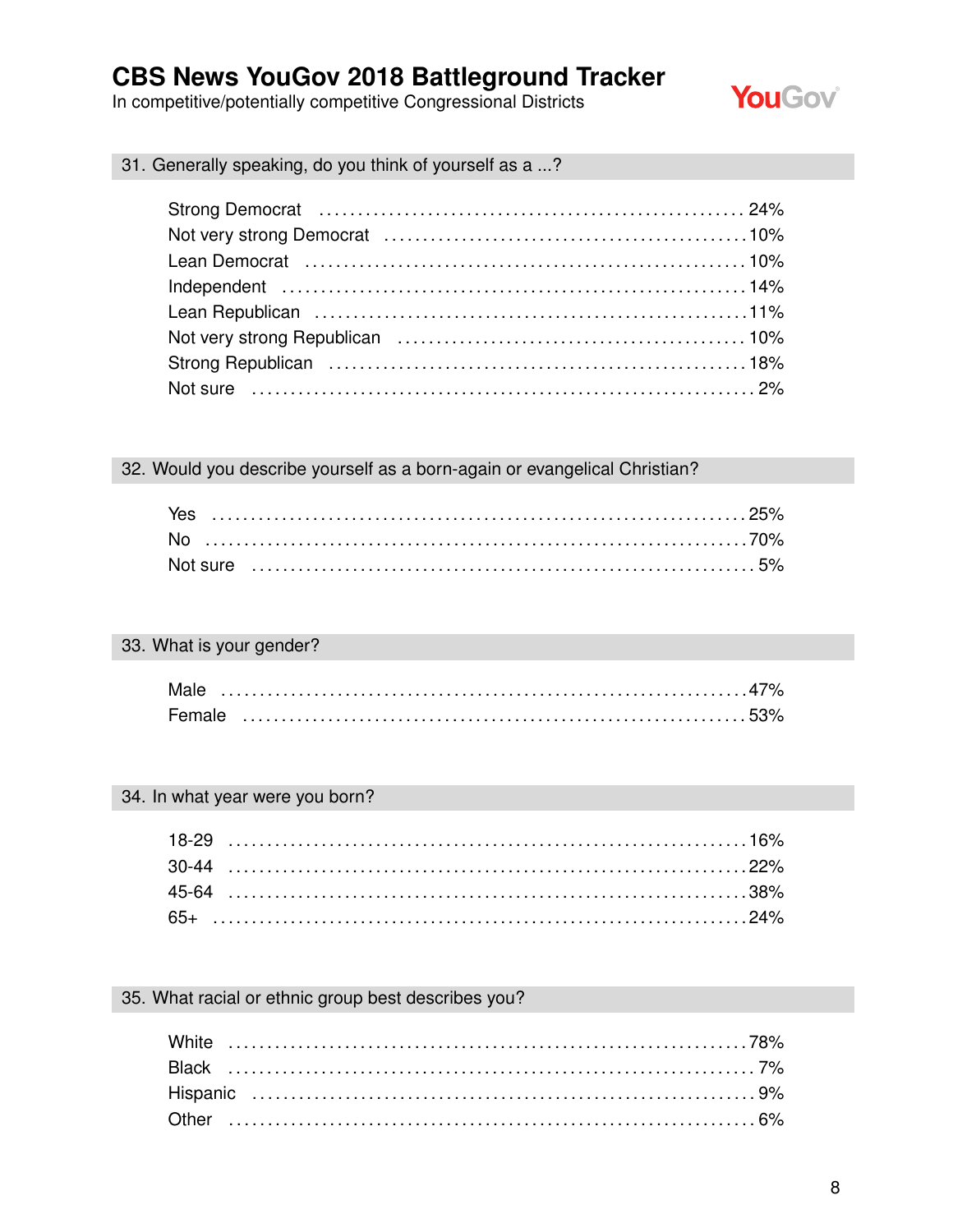In competitive/potentially competitive Congressional Districts



36. What is the highest level of education you have completed?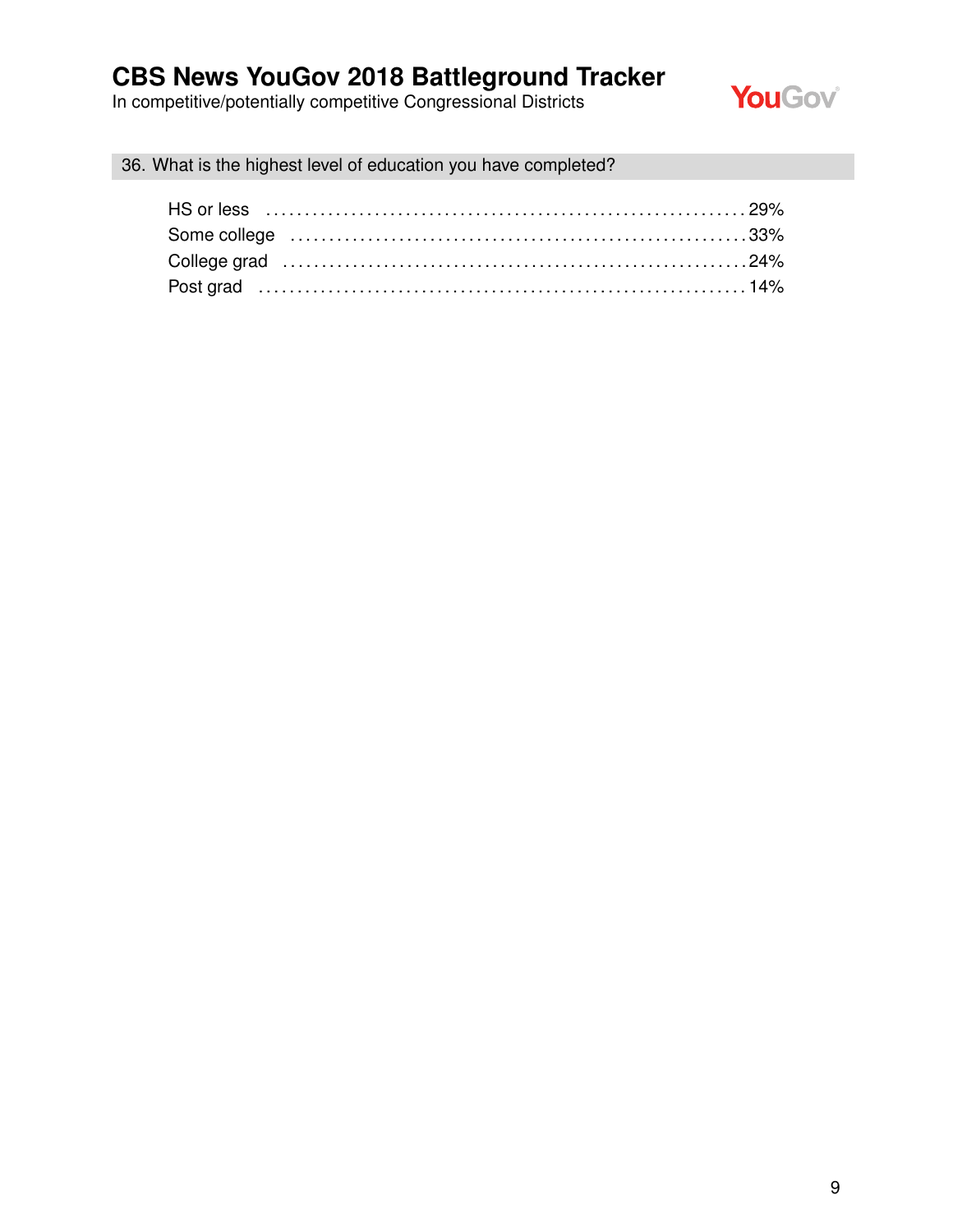In competitive/potentially competitive Congressional Districts

#### **1. Local Economy**

How would you rate the economy in the area where you live?

|               |       |       | Gender |       |           | Age group |       |       |              | Race/Ethnicity |       |
|---------------|-------|-------|--------|-------|-----------|-----------|-------|-------|--------------|----------------|-------|
|               | Total | Male  | Female | 18-29 | $30 - 44$ | 45-64     | $65+$ | White | <b>Black</b> | Hispanic       | Other |
| Very good     | 22%   | 27%   | 17%    | 21%   | 20%       | 21%       | 24%   | 23%   | 8%           | 23%            | 24%   |
| Somewhat good | 57%   | 56%   | 58%    | 59%   | 55%       | 57%       | 59%   | 57%   | 57%          | 56%            | 57%   |
| Somewhat bad  | 17%   | 14%   | 21%    | 17%   | 19%       | 19%       | 15%   | 17%   | 27%          | 15%            | 14%   |
| Very bad      | 4%    | 3%    | 4%     | 3%    | 6%        | 3%        | $2\%$ | 3%    | 8%           | 5%             | 4%    |
| <b>Totals</b> | 100%  | 100%  | 100%   | 100%  | 100%      | 100%      | 100%  | 100%  | 100%         | 99%            | 99%   |
| Weighted N    | 5,676 | 2,669 | 3,007  | 896   | 248. ا    | 2,150     | 1,382 | 4,406 | 413          | 523            | 333   |

|               |       |          | Party ID    |            |         | Ideology |              |
|---------------|-------|----------|-------------|------------|---------|----------|--------------|
|               | Total | Democrat | Independent | Republican | Liberal | Moderate | Conservative |
| Very good     | 22%   | 14%      | 24%         | 30%        | 14%     | 18%      | 31%          |
| Somewhat good | 57%   | 58%      | 56%         | 57%        | 58%     | 57%      | 57%          |
| Somewhat bad  | 17%   | 23%      | 16%         | 11%        | 23%     | 20%      | 10%          |
| Very bad      | 4%    | 5%       | 4%          | 2%         | 5%      | 4%       | 2%           |
| Totals        | 100%  | 100%     | 100%        | 100%       | 100%    | 99%      | 100%         |
| Weighted N    | 5,676 | 1,917    | 1,930       | 1,613      | 1,712   | 891. ا   | 2,043        |

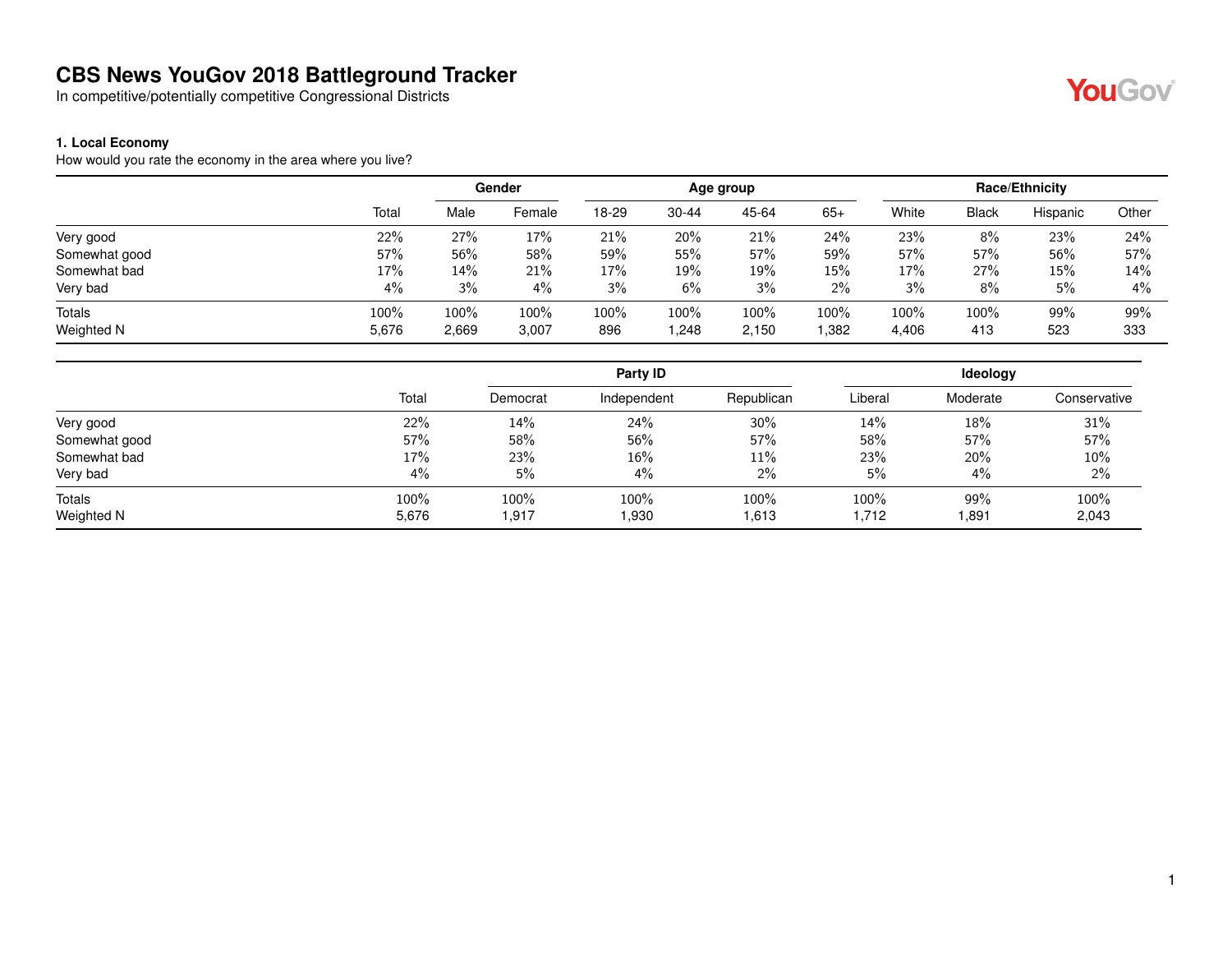In competitive/potentially competitive Congressional Districts

#### **2. Watching Politics**

Has watching politics over the last year made you...

|                                           |       |       | Gender  |         |           | Age group |       |       |              | Race/Ethnicity |       |
|-------------------------------------------|-------|-------|---------|---------|-----------|-----------|-------|-------|--------------|----------------|-------|
|                                           | Total | Male  | Female  | 18-29   | $30 - 44$ | 45-64     | $65+$ | White | <b>Black</b> | Hispanic       | Other |
| Want to keep watching                     | 38%   | 44%   | 33%     | 31%     | 33%       | 39%       | 46%   | 39%   | 31%          | 35%            | 38%   |
| Want to tune out and watch something else | 54%   | 51%   | 57%     | 56%     | 56%       | 54%       | 51%   | 53%   | 57%          | 55%            | 55%   |
| Not sure – haven't paid attention         | 8%    | 5%    | $10\%$  | 13%     | 11%       | 7%        | 3%    | $7\%$ | 12%          | 10%            | $7\%$ |
| Totals                                    | 100%  | 100%  | $100\%$ | $100\%$ | 100%      | 100%      | 100%  | 99%   | 100%         | 100%           | 100%  |
| Weighted N                                | 5,668 | 2,665 | 3,004   | 892     | .246      | 2.151     | .381  | 4,401 | 413          | 521            | 333   |

|                                           |       |          | Party ID    |            |         | Ideology |              |
|-------------------------------------------|-------|----------|-------------|------------|---------|----------|--------------|
|                                           | Total | Democrat | Independent | Republican | Liberal | Moderate | Conservative |
| Want to keep watching                     | 38%   | 35%      | 37%         | 47%        | 37%     | 30%      | 47%          |
| Want to tune out and watch something else | 54%   | 60%      | 57%         | 45%        | 59%     | 60%      | 44%          |
| Not sure – haven't paid attention         | 8%    | 5%       | 6%          | 8%         | $4\%$   | 10%      | 8%           |
| Totals                                    | 100%  | 100%     | 100%        | 100%       | 100%    | 100%     | 99%          |
| Weighted N                                | 5,668 | 915. ا   | 1,928       | 1,612      | .709    | 1,890    | 2,042        |

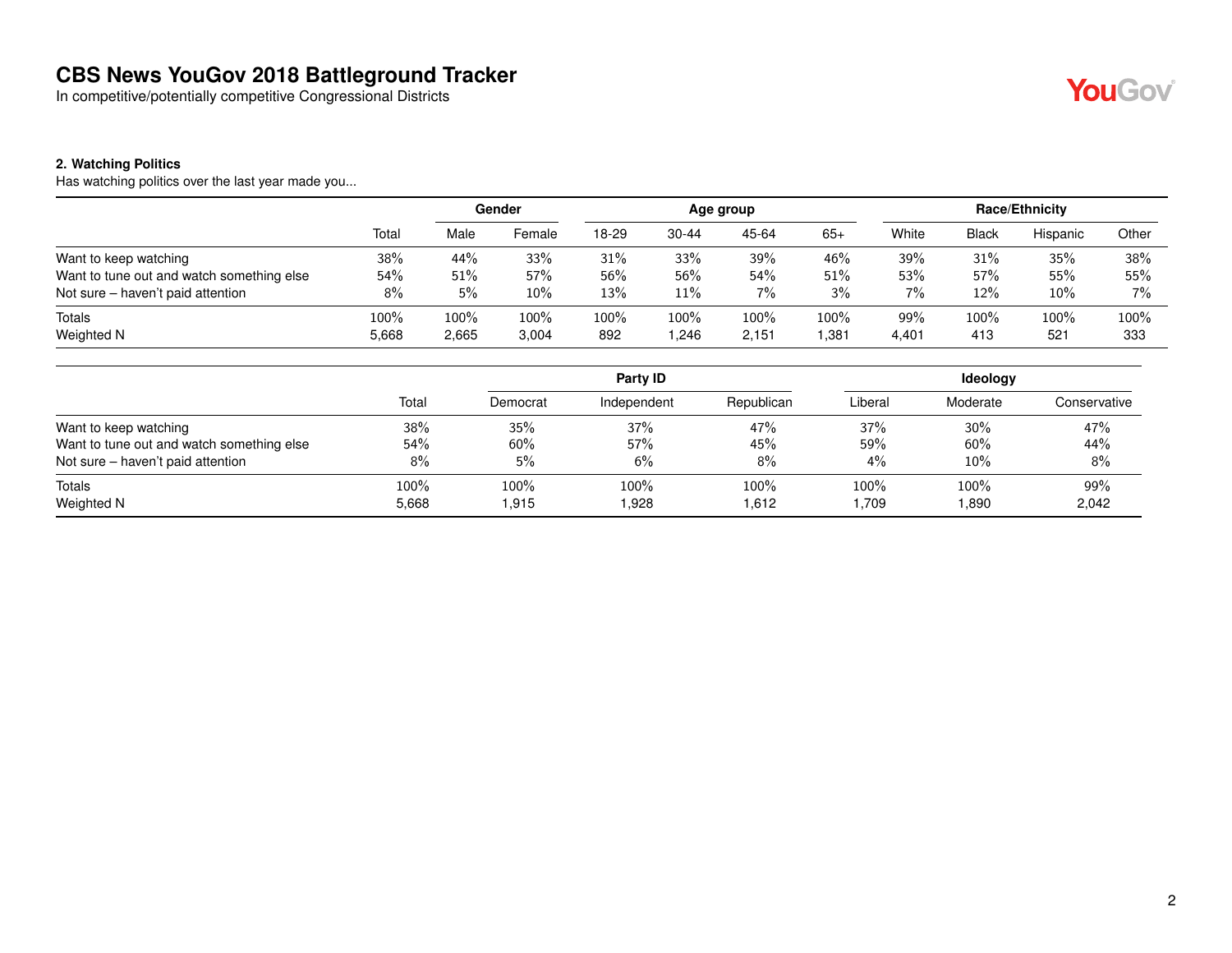In competitive/potentially competitive Congressional Districts



#### **3. Trump Respects People Like You**

Whether or not you agree with him politically, do you feel Donald Trump respects and understands people like you?

|            |       |       | Gender |       |       | Age group |       |       |              | Race/Ethnicity |       |
|------------|-------|-------|--------|-------|-------|-----------|-------|-------|--------------|----------------|-------|
|            | Total | Male  | Female | 18-29 | 30-44 | 45-64     | $65+$ | White | <b>Black</b> | Hispanic       | Other |
| Yes        | 42%   | 48%   | 37%    | 28%   | 35%   | 45%       | 53%   | 47%   | 9%           | 31%            | 42%   |
| No         | 58%   | 52%   | 63%    | 72%   | 65%   | 55%       | 47%   | 53%   | 91%          | 69%            | 58%   |
| Totals     | 100%  | 100%  | 100%   | 100%  | 100%  | 100%      | 100%  | 100%  | 100%         | 100%           | 100%  |
| Weighted N | 5,664 | 2,665 | 2,999  | 892   | .243  | 2,149     | ,380  | 4,398 | 413          | 519            | 333   |

|            |       |          | Party ID    |            |         | Ideology |              |
|------------|-------|----------|-------------|------------|---------|----------|--------------|
|            | Total | Democrat | Independent | Republican | Liberal | Moderate | Conservative |
| Yes        | 42%   | 7%       | 45%         | 83%        | 6%      | 32%      | 82%          |
| No         | 58%   | 93%      | 55%         | 17%        | 94%     | 68%      | 18%          |
| Totals     | 100%  | 100%     | 100%        | 100%       | 100%    | 100%     | 100%         |
| Weighted N | 5,664 | 916. ا   | 1,922       | 1,612      | 1,708   | ,886     | 2,041        |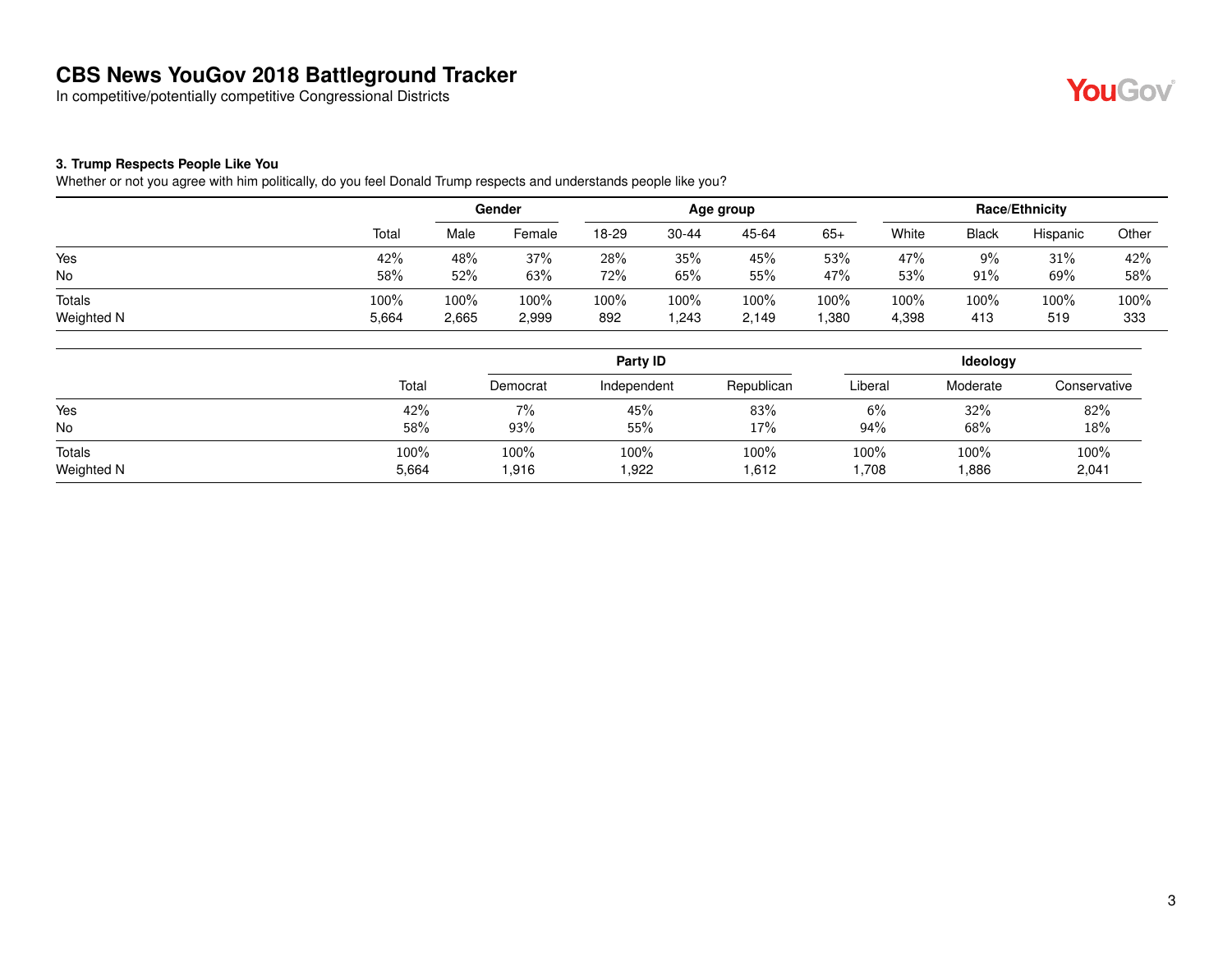In competitive/potentially competitive Congressional Districts

#### **4A. Like and Dislike about Trump - How he handles himself personally**

Whether or not you support him, what do you mostly like or mostly dislike about Donald Trump?

|                |       |        | Gender |       |           | Age group |       |        |              | Race/Ethnicity |       |
|----------------|-------|--------|--------|-------|-----------|-----------|-------|--------|--------------|----------------|-------|
|                | Total | Male   | Female | 18-29 | $30 - 44$ | 45-64     | $65+$ | White  | <b>Black</b> | Hispanic       | Other |
| Mostly like    | 28%   | 32%    | 23%    | 15%   | 23%       | $30\%$    | 37%   | 30%    | 6%           | 22%            | 27%   |
| Mostly dislike | 62%   | 58%    | 66%    | 74%   | 67%       | 59%       | 54%   | 59%    | 86%          | 66%            | 60%   |
| Not sure       | 10%   | $10\%$ | 11%    | 11%   | 10%       | 11%       | $9\%$ | $10\%$ | 8%           | 11%            | 13%   |
| <b>Totals</b>  | 100%  | 100%   | 100%   | 100%  | 100%      | 100%      | 100%  | 99%    | 100%         | 99%            | 100%  |
| Weighted N     | 5,641 | 2,655  | 2,986  | 888   | ,237      | 2,140     | .376  | 4,380  | 411          | 522            | 329   |

|                |       |          | Party ID    |            | <b>Ideology</b> |          |              |  |
|----------------|-------|----------|-------------|------------|-----------------|----------|--------------|--|
|                | Total | Democrat | Independent | Republican | Liberal         | Moderate | Conservative |  |
| Mostly like    | 28%   | 6%       | 27%         | 56%        | 5%              | 19%      | 55%          |  |
| Mostly dislike | 62%   | 90%      | 62%         | $30\%$     | 92%             | 70%      | 30%          |  |
| Not sure       | 10%   | 4%       | 11%         | 14%        | 3%              | 11%      | 15%          |  |
| Totals         | 100%  | 100%     | 100%        | 100%       | 100%            | 100%     | 100%         |  |
| Weighted N     | 5,641 | 0.906    | 1,924       | 1,606      | 710. ا          | 1,874    | 2,031        |  |

YouGov®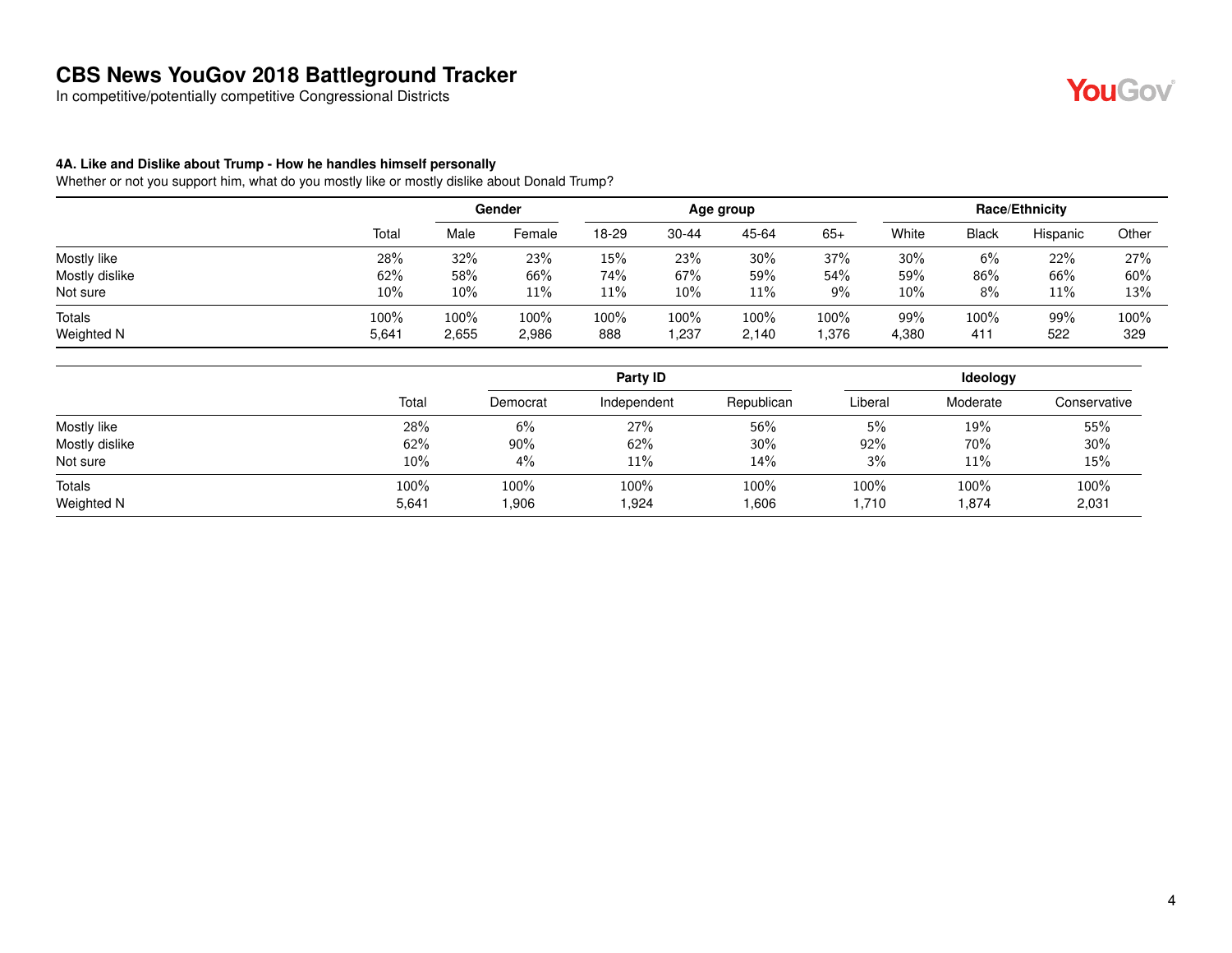In competitive/potentially competitive Congressional Districts

## YouGov®

#### **4B. Like and Dislike about Trump - How he's upsetting the elites and establishment**

|                      |               | Gender        |               | Age group   |                |               |              | <b>Race/Ethnicity</b> |              |             |                |
|----------------------|---------------|---------------|---------------|-------------|----------------|---------------|--------------|-----------------------|--------------|-------------|----------------|
|                      | Total         | Male          | Female        | 18-29       | $30 - 44$      | 45-64         | $65+$        | White                 | <b>Black</b> | Hispanic    | Other          |
| Mostly like          | 44%           | 53%           | 36%           | 29%         | 36%            | 48%           | 55%          | 49%                   | 11%          | 30%         | 43%            |
| Mostly dislike       | 38%           | 32%           | 44%           | 47%         | 41%            | 36%           | 33%          | 34%                   | 68%          | 48%         | 40%            |
| Not sure             | 18%           | 15%           | 20%           | 24%         | 23%            | 16%           | 12%          | 17%                   | 21%          | 22%         | 17%            |
| Totals<br>Weighted N | 100%<br>5,635 | 100%<br>2,655 | 100%<br>2,980 | 100%<br>884 | 100%<br>235. ا | 100%<br>2,143 | 100%<br>.373 | 100%<br>4,373         | 100%<br>411  | 100%<br>519 | $100\%$<br>331 |

|       | Party ID |               |              |                | Ideology      |              |  |  |
|-------|----------|---------------|--------------|----------------|---------------|--------------|--|--|
| Total | Democrat | Independent   | Republican   | Liberal        | Moderate      | Conservative |  |  |
| 44%   | 11%      | 52%           | 78%          | $10\%$         | 35%           | 81%          |  |  |
| 38%   | 70%      | 32%           | 9%           | 69%            | 42%           | 9%           |  |  |
| 18%   | 19%      | 16%           | 12%          | 21%            | 23%           | 9%           |  |  |
| 100%  | 100%     | 100%<br>1,925 | 99%<br>1,600 | 100%<br>698. ا | 100%<br>1,877 | 99%<br>2,033 |  |  |
|       |          | 5,635<br>.908 |              |                |               |              |  |  |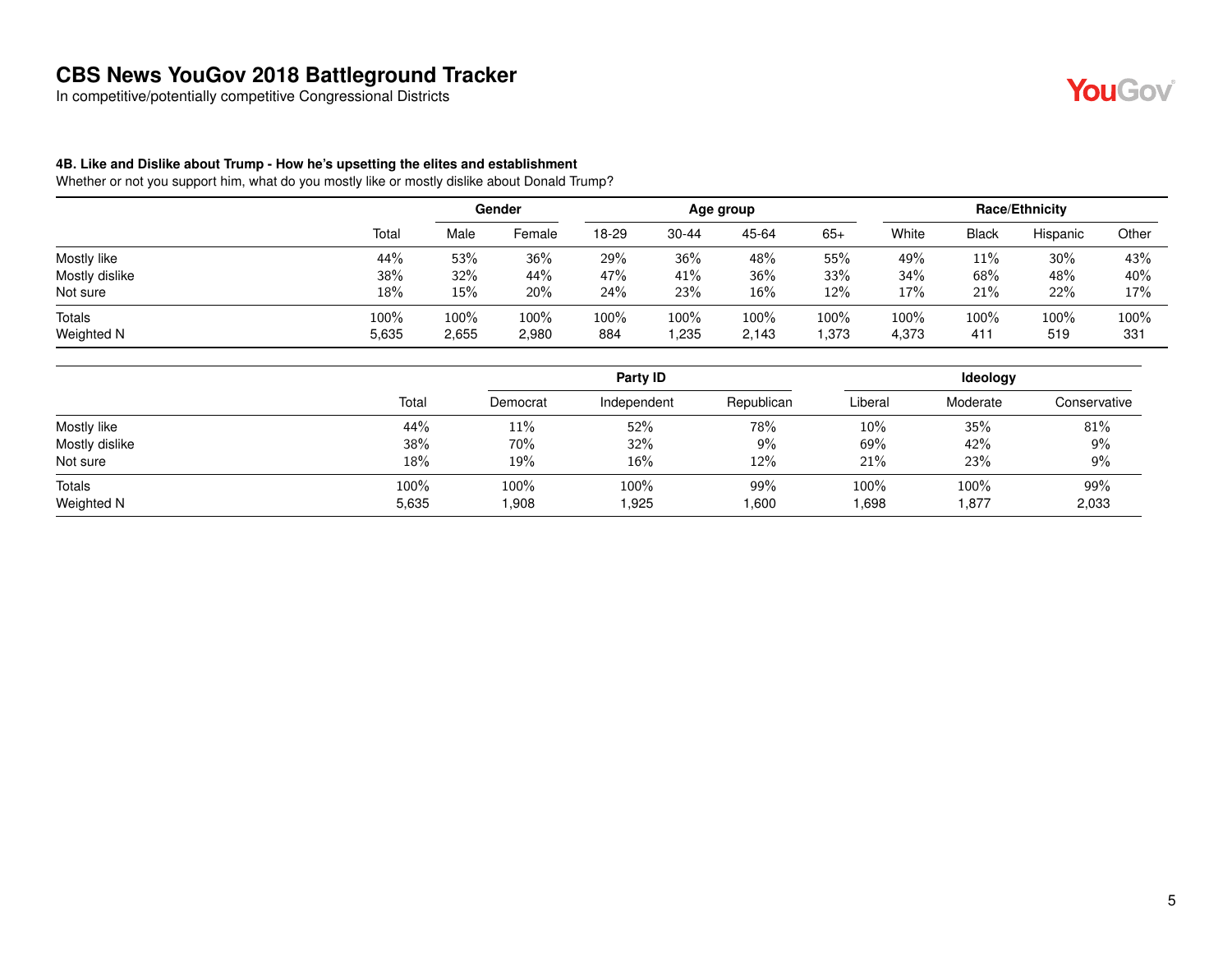In competitive/potentially competitive Congressional Districts



#### **4C. Like and Dislike about Trump - How he handles the FBI and criminal justice officials**

|                      |               |               | Gender        |             |              | Age group     |                |               |              | <b>Race/Ethnicity</b> |                |
|----------------------|---------------|---------------|---------------|-------------|--------------|---------------|----------------|---------------|--------------|-----------------------|----------------|
|                      | Total         | Male          | Female        | 18-29       | 30-44        | 45-64         | $65+$          | White         | <b>Black</b> | Hispanic              | Other          |
| Mostly like          | 36%           | 42%           | 31%           | 19%         | 28%          | 40%           | 48%            | 40%           | 6%           | 27%                   | 36%            |
| Mostly dislike       | 53%           | 50%           | 56%           | 65%         | 58%          | 50%           | 45%            | 49%           | 81%          | 61%                   | 55%            |
| Not sure             | 11%           | 8%            | 13%           | $16\%$      | 14%          | $10\%$        | 7%             | 11%           | 13%          | 12%                   | 9%             |
| Totals<br>Weighted N | 100%<br>5,627 | 100%<br>2,650 | 100%<br>2,977 | 100%<br>884 | 100%<br>.236 | 100%<br>2,136 | 100%<br>371. ا | 100%<br>4,367 | 100%<br>411  | 100%<br>519           | $100\%$<br>330 |

|                |       |          | Party ID    |            | Ideology |          |              |  |
|----------------|-------|----------|-------------|------------|----------|----------|--------------|--|
|                | Total | Democrat | Independent | Republican | Liberal  | Moderate | Conservative |  |
| Mostly like    | 36%   | $7\%$    | 39%         | 71%        | 5%       | 25%      | 72%          |  |
| Mostly dislike | 53%   | 88%      | 50%         | 16%        | $91\%$   | 59%      | 15%          |  |
| Not sure       | 11%   | 5%       | $11\%$      | 13%        | 4%       | 16%      | 12%          |  |
| Totals         | 100%  | 100%     | 100%        | 100%       | 100%     | 100%     | 99%          |  |
| Weighted N     | 5,627 | .903     | 1,924       | i,597      | 1,704    | 1,873    | 2,023        |  |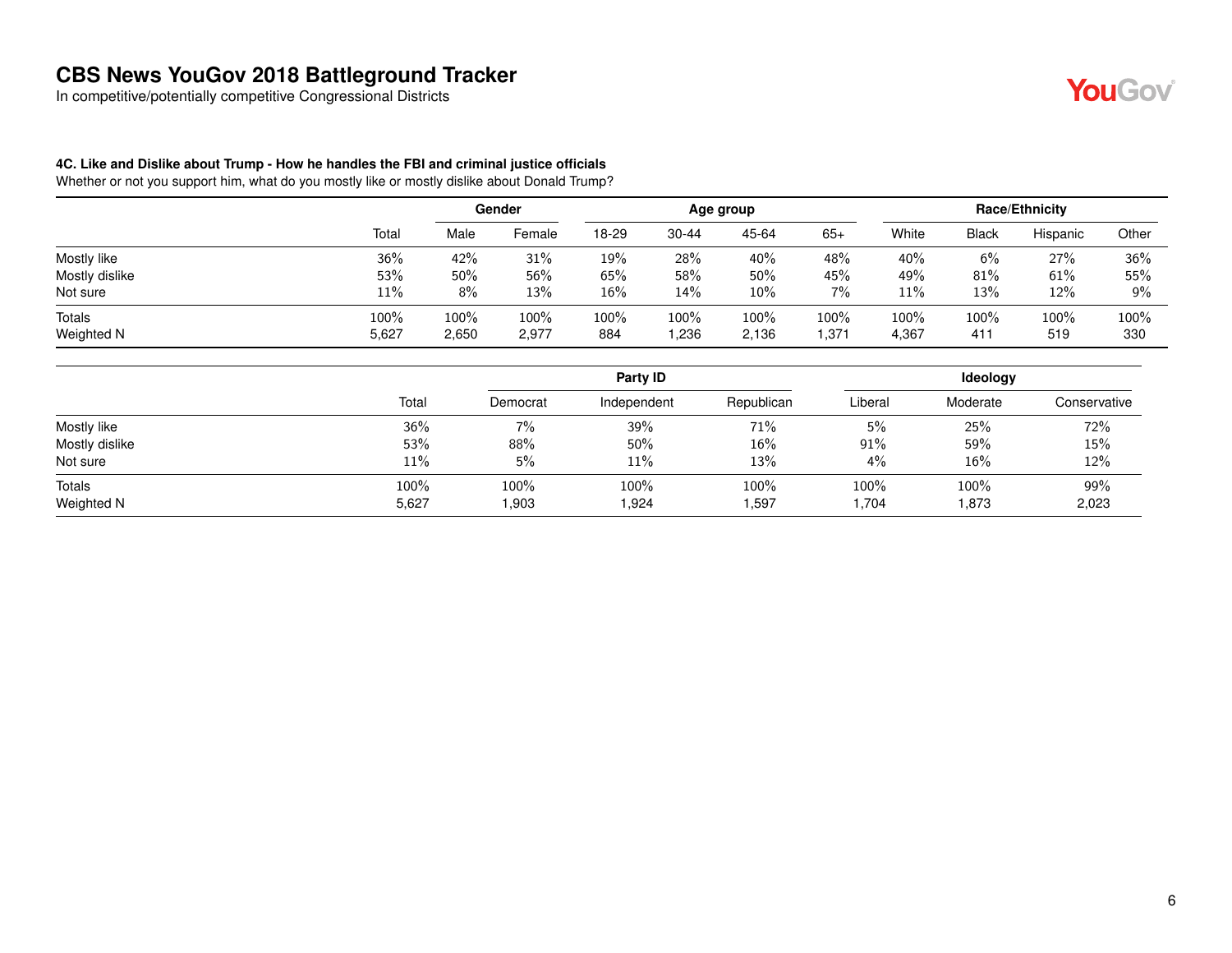In competitive/potentially competitive Congressional Districts

## YouGov®

#### **4D. Like and Dislike about Trump - His policies overall**

|                      |               | Gender        |               |             | Age group   |               |                |               | <b>Race/Ethnicity</b> |            |                |  |
|----------------------|---------------|---------------|---------------|-------------|-------------|---------------|----------------|---------------|-----------------------|------------|----------------|--|
|                      | Total         | Male          | Female        | 18-29       | 30-44       | 45-64         | $65+$          | White         | <b>Black</b>          | Hispanic   | Other          |  |
| Mostly like          | 42%           | 49%           | 36%           | 23%         | 35%         | 46%           | 54%            | 47%           | 5%                    | 28%        | 39%            |  |
| Mostly dislike       | 51%           | 46%           | 55%           | 65%         | 55%         | 47%           | 42%            | 46%           | 88%                   | 60%        | 54%            |  |
| Not sure             | 7%            | 5%            | $9\%$         | 12%         | 9%          | 7%            | 4%             | 7%            | $7\%$                 | 11%        | $7\%$          |  |
| Totals<br>Weighted N | 100%<br>5,644 | 100%<br>2,653 | 100%<br>2,991 | 100%<br>887 | 99%<br>.238 | 100%<br>2,144 | 100%<br>376. ا | 100%<br>4,383 | 100%<br>412           | 99%<br>518 | $100\%$<br>331 |  |

|                      |               | Party ID      |               |               |              |             | Ideology      |  |  |  |
|----------------------|---------------|---------------|---------------|---------------|--------------|-------------|---------------|--|--|--|
|                      | Total         | Democrat      | Independent   | Republican    | Liberal      | Moderate    | Conservative  |  |  |  |
| Mostly like          | 42%           | 6%            | 45%           | 83%           | 5%           | 30%         | 84%           |  |  |  |
| Mostly dislike       | 51%           | 89%           | 48%           | $9\%$         | 92%          | 57%         | 10%           |  |  |  |
| Not sure             | 7%            | 5%            | 7%            | 8%            | 3%           | 12%         | 6%            |  |  |  |
| Totals<br>Weighted N | 100%<br>5,644 | 100%<br>1,910 | 100%<br>1,925 | 100%<br>1,603 | 100%<br>706، | 99%<br>,877 | 100%<br>2,035 |  |  |  |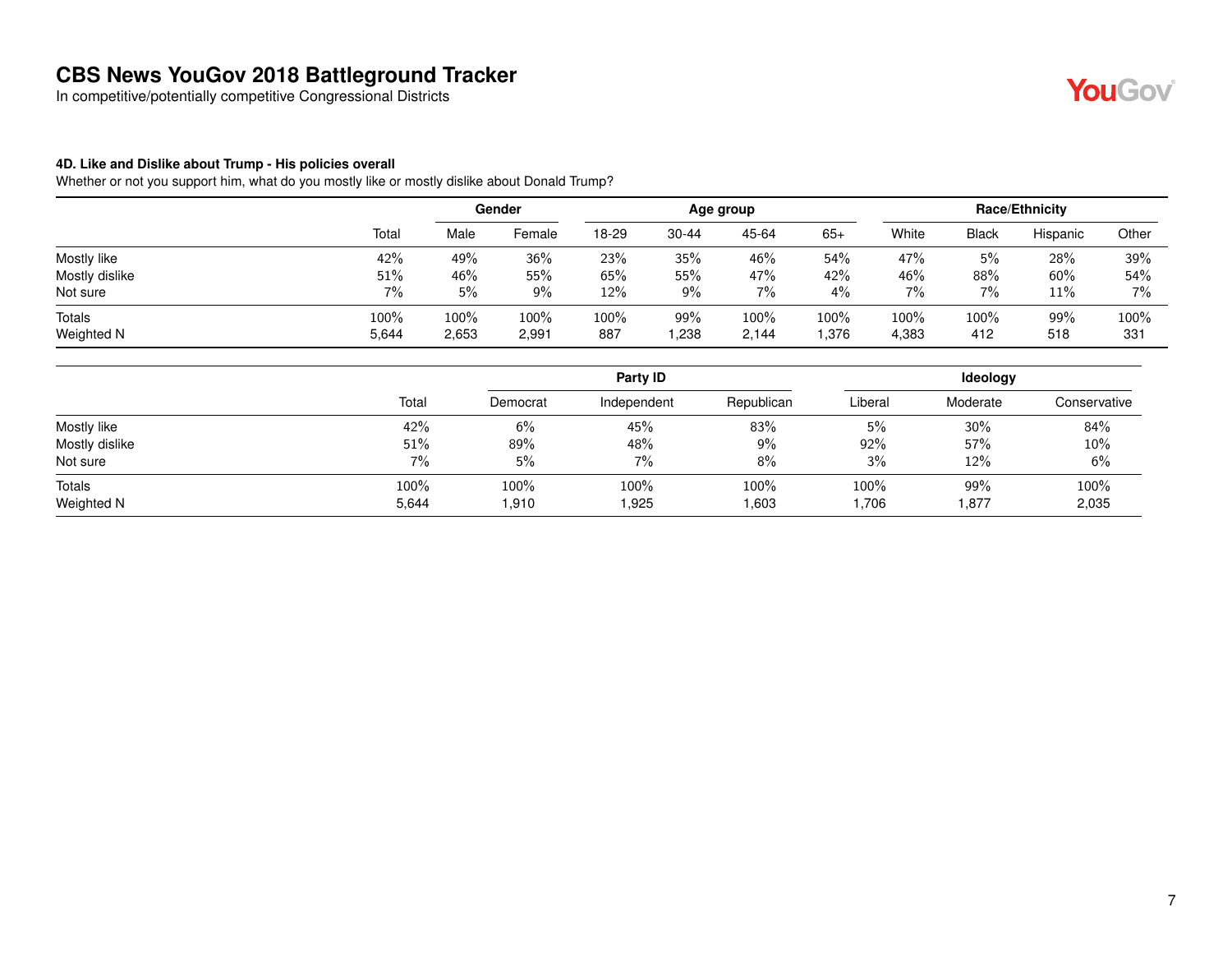In competitive/potentially competitive Congressional Districts

## **YouGov**

#### **4E. Like and Dislike about Trump - His economic policies**

|                      |               |              | Gender        | Age group   |             |               |               | <b>Race/Ethnicity</b> |              |            |                |
|----------------------|---------------|--------------|---------------|-------------|-------------|---------------|---------------|-----------------------|--------------|------------|----------------|
|                      | Total         | Male         | Female        | 18-29       | 30-44       | 45-64         | $65+$         | White                 | <b>Black</b> | Hispanic   | Other          |
| Mostly like          | 44%           | 51%          | 38%           | 29%         | 38%         | 47%           | 55%           | 49%                   | 8%           | 34%        | 40%            |
| Mostly dislike       | 47%           | 42%          | 51%           | 60%         | 50%         | 44%           | 40%           | 43%                   | 79%          | 53%        | 53%            |
| Not sure             | 9%            | 6%           | 11%           | 11%         | 11%         | 9%            | 5%            | 8%                    | 13%          | 12%        | 7%             |
| Totals<br>Weighted N | 100%<br>5,624 | 99%<br>2,649 | 100%<br>2,975 | 100%<br>883 | 99%<br>,240 | 100%<br>2,130 | 100%<br>1,371 | 100%<br>4,368         | 100%<br>411  | 99%<br>515 | $100\%$<br>330 |

|                |       |          | Party ID    |            | Ideology |          |              |  |
|----------------|-------|----------|-------------|------------|----------|----------|--------------|--|
|                | Total | Democrat | Independent | Republican | Liberal  | Moderate | Conservative |  |
| Mostly like    | 44%   | 9%       | 49%         | 84%        | 8%       | 34%      | 85%          |  |
| Mostly dislike | 47%   | 84%      | 43%         | $9\%$      | 86%      | 52%      | $9\%$        |  |
| Not sure       | 9%    | 7%       | 8%          | 7%         | 6%       | 14%      | 6%           |  |
| <b>Totals</b>  | 100%  | 100%     | 100%        | 100%       | 100%     | 100%     | 100%         |  |
| Weighted N     | 5,624 | .902     | 920         | 598, ا     | .702     | 1,873    | 2,022        |  |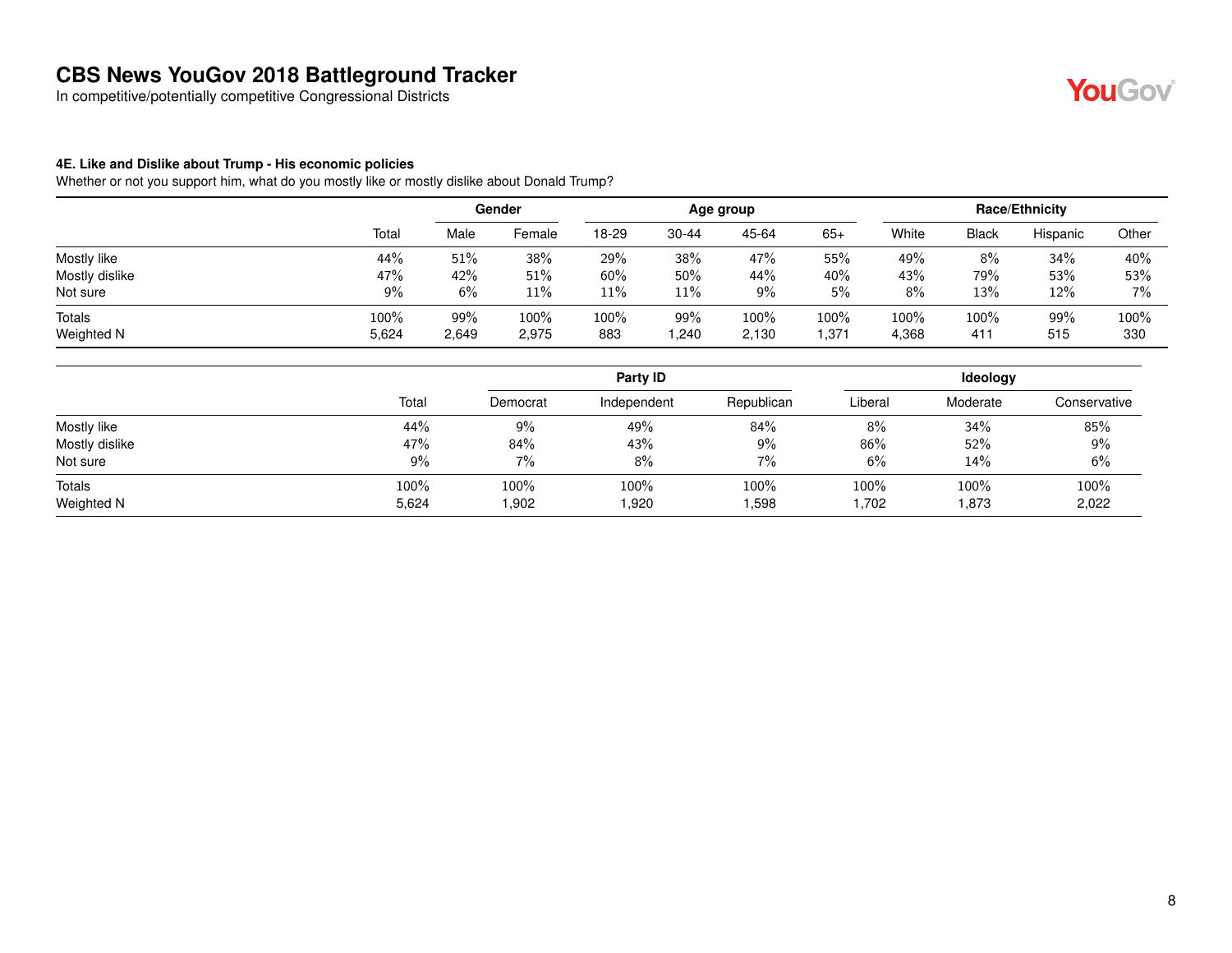In competitive/potentially competitive Congressional Districts



#### **5. Overall Republican Effort**

Overall, how would you describe the Republicans in Congress' efforts at addressing things that you care about – are they...

|                                   |       |       | Gender |       |           | Age group |       |       |              | <b>Race/Ethnicity</b> |       |
|-----------------------------------|-------|-------|--------|-------|-----------|-----------|-------|-------|--------------|-----------------------|-------|
|                                   | Total | Male  | Female | 18-29 | $30 - 44$ | 45-64     | $65+$ | White | <b>Black</b> | Hispanic              | Other |
| Trying a lot to address them      | 9%    | 9%    | 9%     | 9%    | 12%       | 8%        | 8%    | 9%    | 4%           | 14%                   | 8%    |
| Trying somewhat to address them   | 34%   | 34%   | 34%    | 35%   | 31%       | 34%       | 37%   | 36%   | 17%          | 31%                   | 29%   |
| Not really trying to address them | 57%   | 56%   | 57%    | 56%   | 57%       | 58%       | 54%   | 54%   | 79%          | 55%                   | 63%   |
| <b>Totals</b>                     | 100%  | 99%   | 100%   | 100%  | 100%      | 100%      | 99%   | 99%   | 100%         | 100%                  | 100%  |
| <b>Weighted N</b>                 | 5.649 | 2,664 | 2,985  | 890   | .233      | 2.145     | .381  | 4,398 | 405          | 519                   | 328   |

|                                   |               |               | Party ID      |               |              | <b>Ideology</b> |               |
|-----------------------------------|---------------|---------------|---------------|---------------|--------------|-----------------|---------------|
|                                   | Total         | Democrat      | Independent   | Republican    | Liberal      | Moderate        | Conservative  |
| Trying a lot to address them      | 9%            | 3%            | 6%            | 20%           | 3%           | $7\%$           | 16%           |
| Trying somewhat to address them   | 34%           | 14%           | 34%           | 58%           | 11%          | 31%             | 56%           |
| Not really trying to address them | 57%           | 83%           | 60%           | 22%           | 86%          | 61%             | 28%           |
| Totals<br>Weighted N              | 100%<br>5,649 | 100%<br>1,912 | 100%<br>1,926 | 100%<br>1,611 | 100%<br>.708 | 99%<br>881. ا   | 100%<br>2,033 |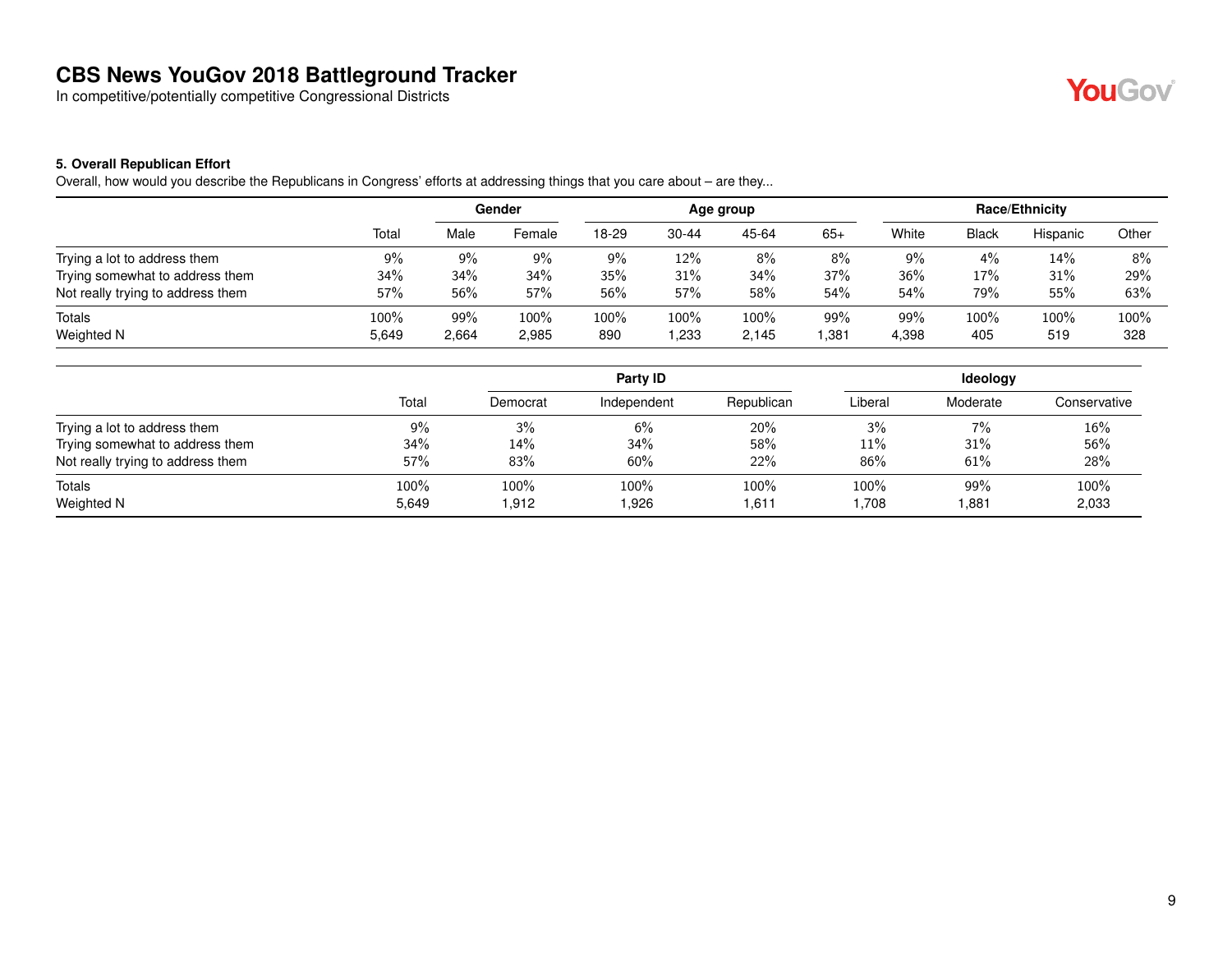In competitive/potentially competitive Congressional Districts

## **YouGov**

#### **6. Overall Democratic Effort**

Overall, how would you describe the Democrats in Congress' efforts at addressing things that you care about – are they...

|                                   |       |       | Gender | Age group |           |       |       | Race/Ethnicity |              |          |       |
|-----------------------------------|-------|-------|--------|-----------|-----------|-------|-------|----------------|--------------|----------|-------|
|                                   | Total | Male  | Female | 18-29     | $30 - 44$ | 45-64 | $65+$ | White          | <b>Black</b> | Hispanic | Other |
| Trying a lot to address them      | 13%   | 11%   | 15%    | 14%       | 14%       | 13%   | 12%   | 12%            | 26%          | 15%      | 13%   |
| Trying somewhat to address them   | 35%   | 32%   | 39%    | 52%       | 41%       | 31%   | 27%   | 33%            | 45%          | 47%      | 36%   |
| Not really trying to address them | 52%   | 57%   | 46%    | 34%       | 45%       | 56%   | 61%   | 55%            | 29%          | 38%      | 51%   |
| Totals                            | 100%  | 100%  | 100%   | 100%      | 100%      | 100%  | 100%  | $100\%$        | 100%         | 100%     | 100%  |
| Weighted N                        | 5,639 | 2,662 | 2,978  | 888       | ,228      | 2,142 | .381  | 4,395          | 396          | 520      | 328   |

|                                   |               | Party ID     |               |               | <b>Ideology</b>   |               |               |  |
|-----------------------------------|---------------|--------------|---------------|---------------|-------------------|---------------|---------------|--|
|                                   | Total         | Democrat     | Independent   | Republican    | Liberal           | Moderate      | Conservative  |  |
| Trying a lot to address them      | 13%           | 26%          | 7%            | 6%            | 24%               | $12\%$        | 4%            |  |
| Trying somewhat to address them   | 35%           | 56%          | 32%           | 14%           | 57%               | 40%           | 13%           |  |
| Not really trying to address them | 52%           | 18%          | 61%           | 80%           | 19%               | 48%           | 83%           |  |
| Totals<br>Weighted N              | 100%<br>5,639 | 100%<br>906. | 100%<br>1,927 | 100%<br>1,609 | $100\%$<br>703. ا | 100%<br>0.882 | 100%<br>2,030 |  |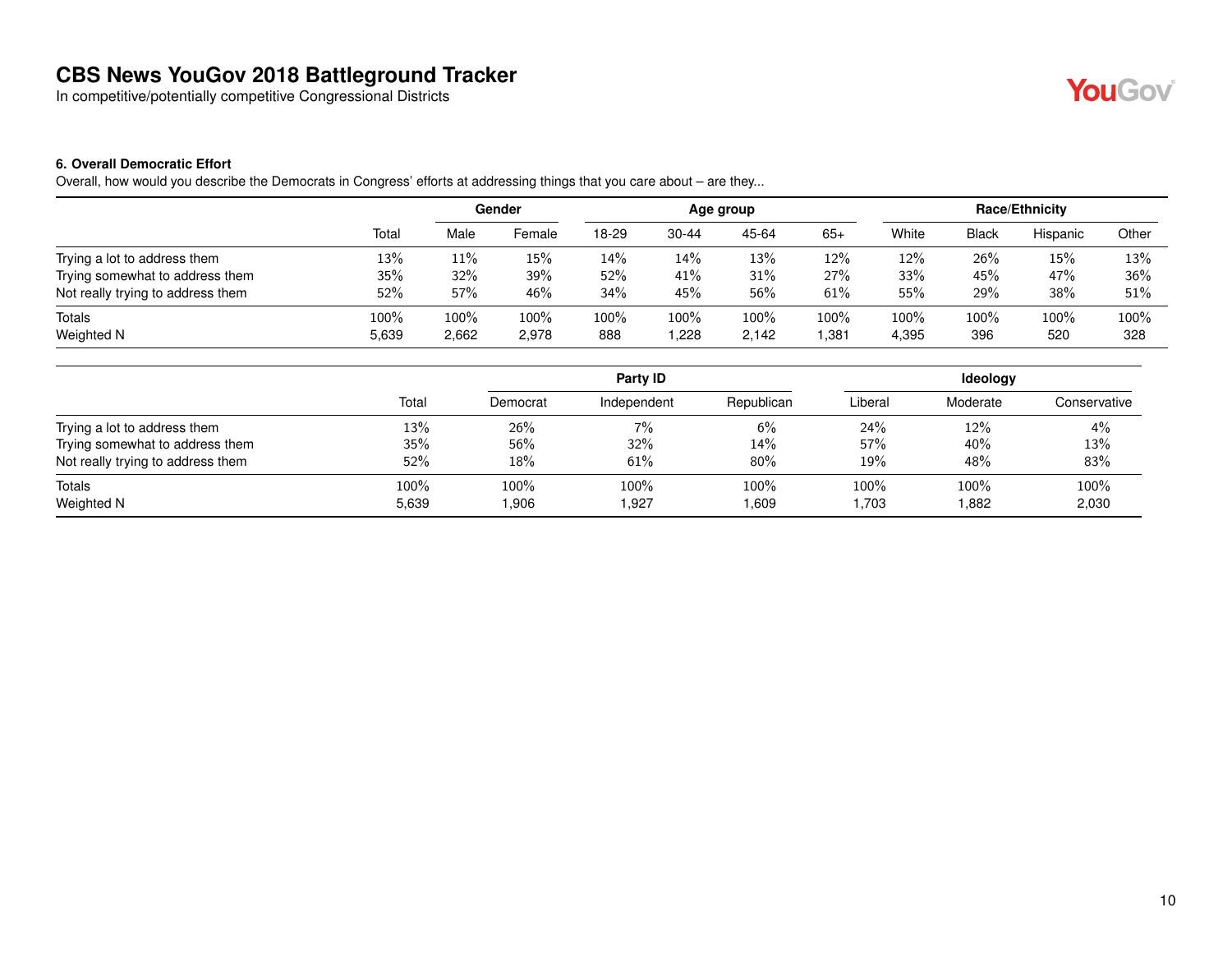In competitive/potentially competitive Congressional Districts

## YouGov®

#### **7. Impact of Tax Changes**

Have recent changes to tax laws made by the Republican Congress and President Trump impacted your own taxes...

|                                 |       | Gender<br>Age group |        |       | Race/Ethnicity |       |       |       |              |          |       |
|---------------------------------|-------|---------------------|--------|-------|----------------|-------|-------|-------|--------------|----------|-------|
|                                 | Total | Male                | Female | 18-29 | $30 - 44$      | 45-64 | $65+$ | White | <b>Black</b> | Hispanic | Other |
| For the better                  | 31%   | 40%                 | 22%    | 25%   | 30%            | 33%   | 32%   | 33%   | 8%           | 26%      | 31%   |
| For the worse                   | 19%   | 18%                 | 20%    | 23%   | 21%            | 19%   | 17%   | 18%   | 31%          | 23%      | 21%   |
| Not much impact so far          | 42%   | 37%                 | 47%    | 40%   | 41%            | 42%   | 46%   | 42%   | 49%          | 42%      | 42%   |
| Haven't heard about any changes | 7%    | 4%                  | $10\%$ | 12%   | 8%             | 6%    | 5%    | 7%    | 12%          | 9%       | 6%    |
| <b>Totals</b>                   | 99%   | 99%                 | 99%    | 100%  | 100%           | 100%  | 100%  | 100%  | 100%         | 100%     | 100%  |
| Weighted N                      | 5,628 | 2,658               | 2,969  | 877   | 1,230          | 2,145 | .375  | 4,380 | 402          | 516      | 330   |

|                                 |       |          | Party ID    |             | <b>Ideology</b> |          |              |  |
|---------------------------------|-------|----------|-------------|-------------|-----------------|----------|--------------|--|
|                                 | Total | Democrat | Independent | Republican  | Liberal         | Moderate | Conservative |  |
| For the better                  | 31%   | 9%       | 34%         | 55%         | 8%              | 24%      | 57%          |  |
| For the worse                   | 19%   | 34%      | 18%         | 5%          | 34%             | 21%      | 5%           |  |
| Not much impact so far          | 42%   | 50%      | 42%         | 34%         | 52%             | 44%      | 32%          |  |
| Haven't heard about any changes | $7\%$ | 7%       | 6%          | 6%          | 5%              | 11%      | 6%           |  |
| Totals                          | 99%   | 100%     | 100%        | 100%        | 99%             | 100%     | 100%         |  |
| Weighted N                      | 5,628 | 808,1    | 1,920       | <b>603.</b> | .699            | .884     | 2,021        |  |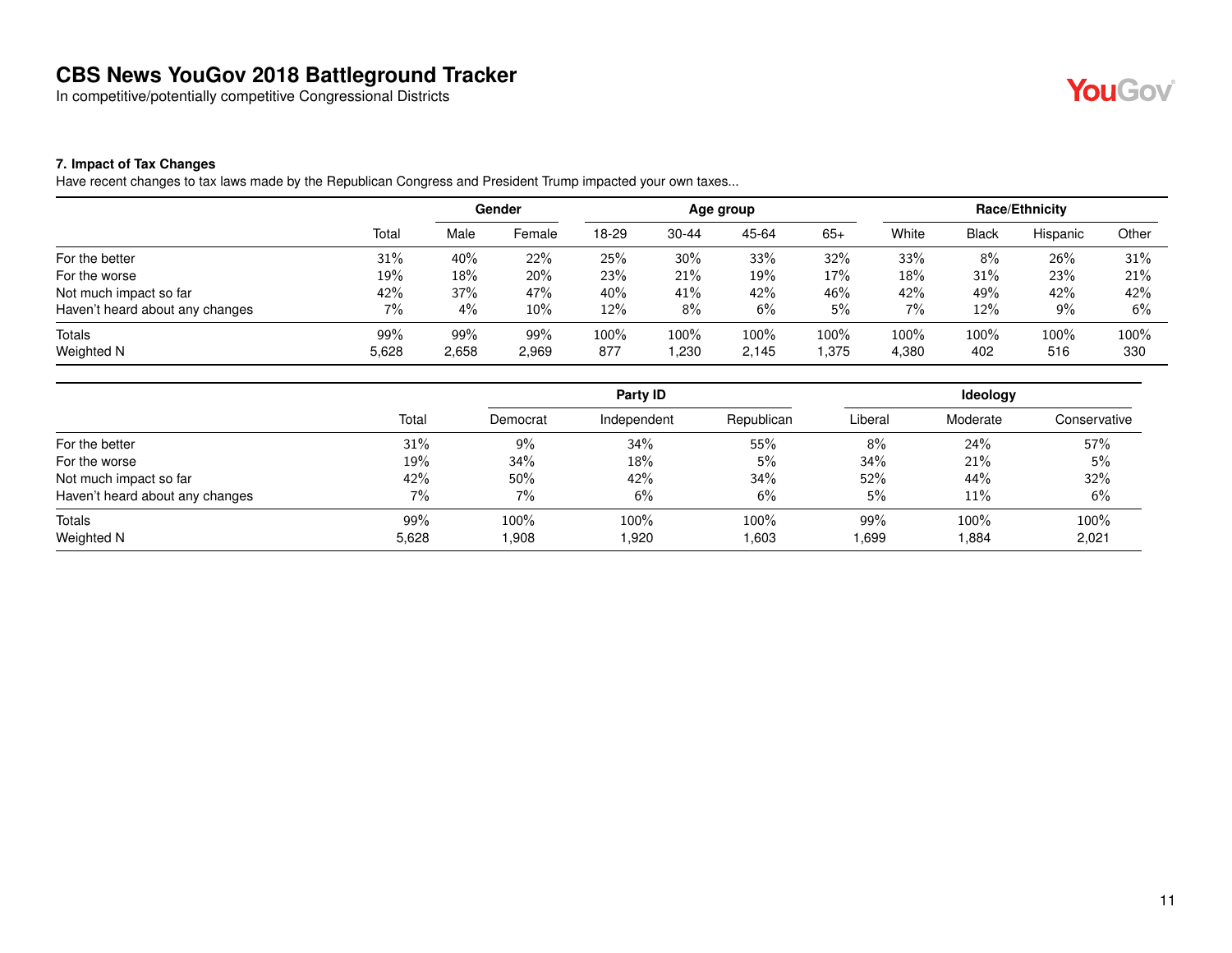In competitive/potentially competitive Congressional Districts



#### **8. Impact of Health Care Changes**

How have the recent changes to health care laws made by the Republican Congress impacted your own health care coverage and costs?

|                                 |       | Gender<br>Age group |        |       |           | <b>Race/Ethnicity</b> |        |       |       |          |       |
|---------------------------------|-------|---------------------|--------|-------|-----------|-----------------------|--------|-------|-------|----------|-------|
|                                 | Total | Male                | Female | 18-29 | $30 - 44$ | 45-64                 | $65+$  | White | Black | Hispanic | Other |
| Helped                          | 10%   | 13%                 | 8%     | 12%   | 12%       | 9%                    | 10%    | 10%   | 3%    | 14%      | 14%   |
| Hurt                            | 25%   | 23%                 | 26%    | 28%   | 26%       | 26%                   | 19%    | 23%   | 40%   | 27%      | 24%   |
| Not much impact so far          | 54%   | 54%                 | 53%    | 43%   | 51%       | 53%                   | 63%    | 55%   | 45%   | 49%      | 48%   |
| Haven't heard about any changes | 11%   | $10\%$              | 12%    | 17%   | 11%       | 11%                   | 8%     | 11%   | 12%   | 10%      | 14%   |
| <b>Totals</b>                   | 100%  | 100%                | 99%    | 100%  | 100%      | 99%                   | 100%   | 99%   | 100%  | 100%     | 100%  |
| Weighted N                      | 5,643 | 2,660               | 2,983  | 886   | .236      | 2,143                 | 378. ا | 4,391 | 401   | 518      | 332   |

|                                 |       |          | Party ID    |            |         | <b>Ideology</b> |              |
|---------------------------------|-------|----------|-------------|------------|---------|-----------------|--------------|
|                                 | Total | Democrat | Independent | Republican | Liberal | Moderate        | Conservative |
| Helped                          | 10%   | 4%       | 11%         | 18%        | 3%      | 8%              | 18%          |
| Hurt                            | 25%   | 42%      | 23%         | 6%         | 42%     | 29%             | 7%           |
| Not much impact so far          | 54%   | 46%      | 55%         | 63%        | 48%     | 51%             | 61%          |
| Haven't heard about any changes | 11%   | 8%       | 11%         | 13%        | 7%      | 12%             | 14%          |
| Totals                          | 100%  | 100%     | 100%        | 100%       | 100%    | 100%            | 100%         |
| Weighted N                      | 5,643 | 0.909    | 1,925       | 1,610      | 1,706   | 879. ا          | 2,032        |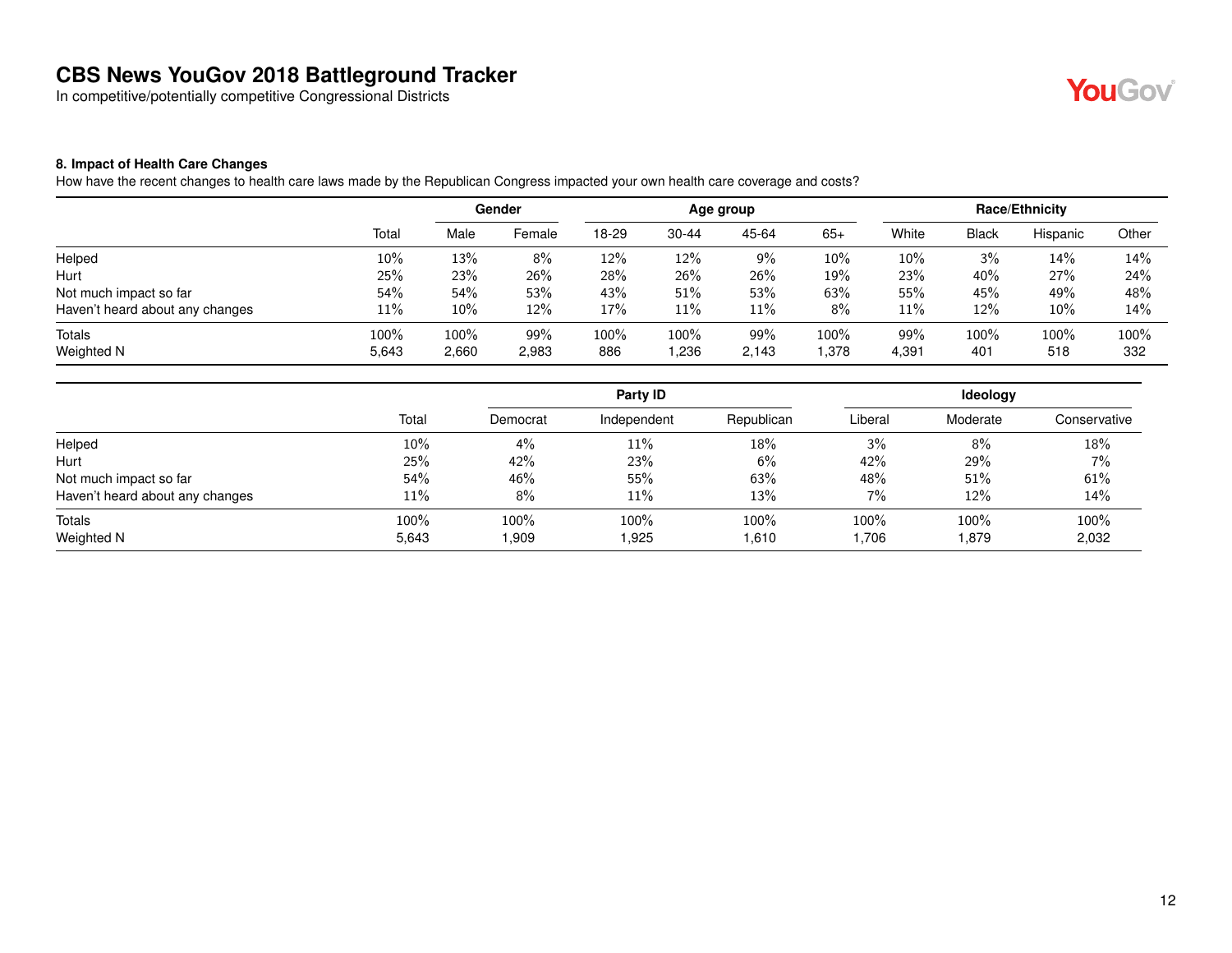In competitive/potentially competitive Congressional Districts



#### **9. Impact of Trade Policy Changes**

Are recent changes to trade policy made by President Trump impacting your own area...

|                                 |       |         | Gender  |       |           | Age group |       |       |       | <b>Race/Ethnicity</b> |       |
|---------------------------------|-------|---------|---------|-------|-----------|-----------|-------|-------|-------|-----------------------|-------|
|                                 | Total | Male    | Female  | 18-29 | $30 - 44$ | 45-64     | $65+$ | White | Black | Hispanic              | Other |
| For the better                  | 15%   | 19%     | 11%     | 12%   | 14%       | 15%       | 17%   | 16%   | 3%    | 15%                   | 15%   |
| For the worse                   | 21%   | 20%     | 22%     | 24%   | 21%       | 21%       | 19%   | 19%   | 29%   | 26%                   | 22%   |
| Not much impact so far          | 47%   | 49%     | 45%     | 45%   | 47%       | 47%       | 48%   | 48%   | 48%   | 41%                   | 45%   |
| Haven't heard about any changes | 17%   | 12%     | 22%     | 19%   | 18%       | 17%       | 16%   | 17%   | 20%   | 17%                   | 18%   |
| Totals                          | 100%  | $100\%$ | $100\%$ | 100%  | 100%      | 100%      | 100%  | 100%  | 100%  | 99%                   | 100%  |
| Weighted N                      | 5,627 | 2,660   | 2,967   | 881   | .236      | 2,137     | 1,374 | 4,381 | 405   | 512                   | 330   |

|                                 |       |          | Party ID    |            | Ideology |          |              |  |
|---------------------------------|-------|----------|-------------|------------|----------|----------|--------------|--|
|                                 | Total | Democrat | Independent | Republican | Liberal  | Moderate | Conservative |  |
| For the better                  | 15%   | 4%       | 17%         | 27%        | 3%       | 11%      | 28%          |  |
| For the worse                   | 21%   | 37%      | 18%         | $4\%$      | 38%      | 22%      | 5%           |  |
| Not much impact so far          | 47%   | 42%      | 49%         | 52%        | 45%      | 46%      | 50%          |  |
| Haven't heard about any changes | 17%   | 17%      | 16%         | 17%        | $14\%$   | 21%      | 17%          |  |
| Totals                          | 100%  | 100%     | 100%        | 100%       | 100%     | 100%     | 100%         |  |
| Weighted N                      | 5,627 | 1,902    | 1,921       | 604. ا     | 1,697    | 878. ا   | 2,028        |  |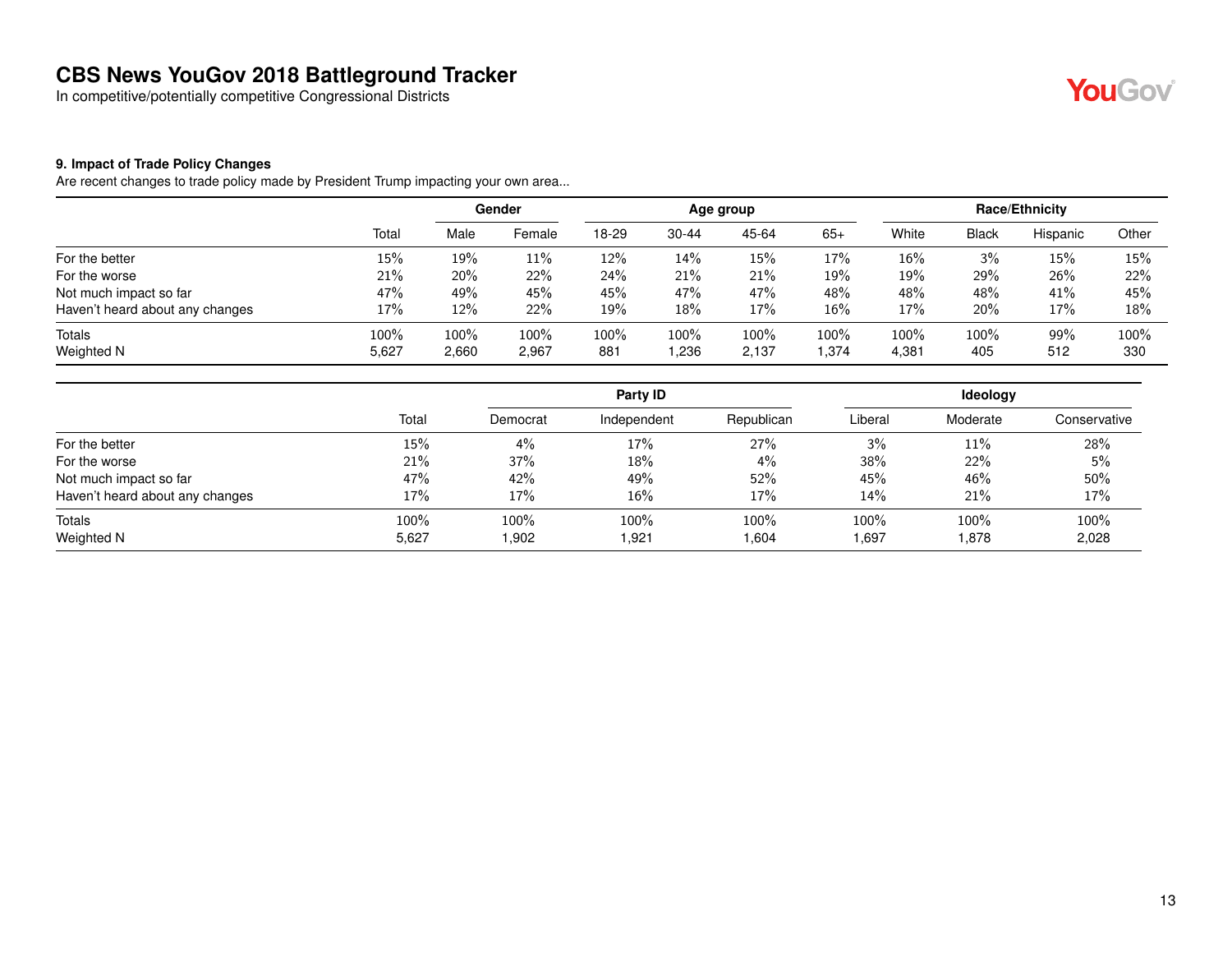In competitive/potentially competitive Congressional Districts



#### **10. Local Problems – Gangs**

In the city or town where you live, are gangs and gang violence...?

|                 |       | Gender  |        | Age group |           |       |       | Race/Ethnicity |              |          |       |
|-----------------|-------|---------|--------|-----------|-----------|-------|-------|----------------|--------------|----------|-------|
|                 | Total | Male    | Female | 18-29     | $30 - 44$ | 45-64 | $65+$ | White          | <b>Black</b> | Hispanic | Other |
| A big problem   | 14%   | 14%     | 14%    | 14%       | 14%       | 15%   | 13%   | 12%            | 21%          | 22%      | 15%   |
| A minor problem | 37%   | 37%     | 36%    | 36%       | 35%       | 38%   | 37%   | 36%            | 39%          | 42%      | 36%   |
| Not a problem   | 42%   | 44%     | 40%    | 40%       | 43%       | 41%   | 43%   | 45%            | 28%          | 27%      | 39%   |
| Not sure        | 7%    | 5%      | 10%    | 10%       | 8%        | 6%    | 7%    | 7%             | 12%          | 9%       | 10%   |
| Totals          | 100%  | $100\%$ | 100%   | 100%      | 100%      | 100%  | 100%  | 100%           | 100%         | 100%     | 100%  |
| Weighted N      | 5,650 | 2,660   | 2,990  | 893       | .233      | 2,144 | ,380  | 4,392          | 406          | 519      | 333   |

|                 |       |          | Party ID    |            |         | Ideology |              |
|-----------------|-------|----------|-------------|------------|---------|----------|--------------|
|                 | Total | Democrat | Independent | Republican | Liberal | Moderate | Conservative |
| A big problem   | 14%   | 14%      | 13%         | 14%        | 11%     | 15%      | 16%          |
| A minor problem | 37%   | 38%      | 37%         | 37%        | 37%     | 37%      | 36%          |
| Not a problem   | 42%   | 40%      | 44%         | 42%        | 44%     | 39%      | 42%          |
| Not sure        | $7\%$ | 8%       | 6%          | 6%         | 7%      | 9%       | 6%           |
| Totals          | 100%  | 100%     | 100%        | 99%        | 99%     | 100%     | 100%         |
| Weighted N      | 5,650 | 1.911    | 1,926       | 1,612      | 1,708   | .883     | 2,033        |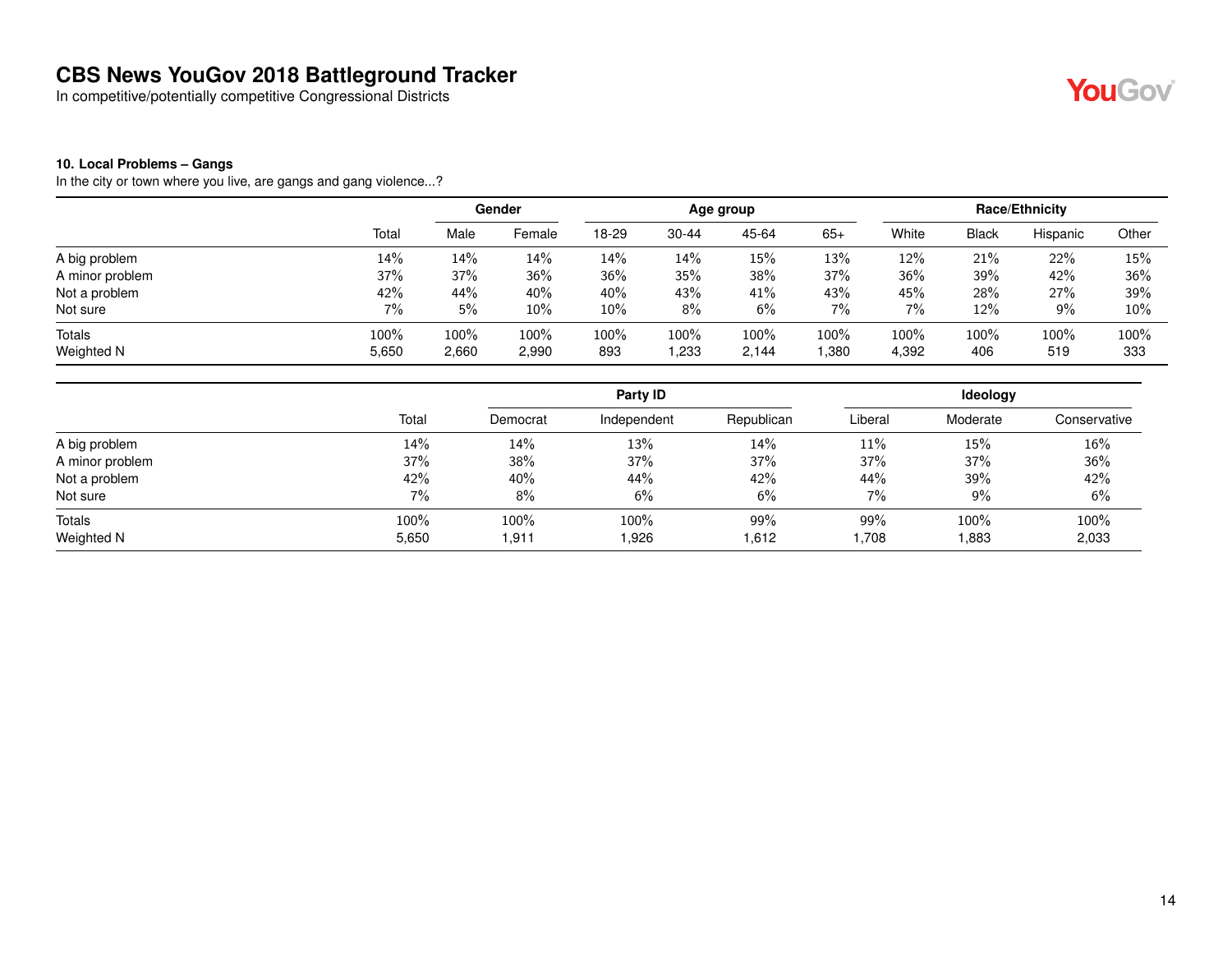In competitive/potentially competitive Congressional Districts



#### **11. Local Problems – Opioids**

In the city or town where you live, is addiction to opioids and pain medication...?

|                 |       |        | Gender  |       |           | Age group |         |       |              | Race/Ethnicity |       |
|-----------------|-------|--------|---------|-------|-----------|-----------|---------|-------|--------------|----------------|-------|
|                 | Total | Male   | Female  | 18-29 | $30 - 44$ | 45-64     | $65+$   | White | <b>Black</b> | Hispanic       | Other |
| A big problem   | 40%   | 37%    | 42%     | 40%   | 40%       | 41%       | 38%     | 41%   | 41%          | 35%            | 34%   |
| A minor problem | 29%   | 32%    | 27%     | 31%   | 30%       | 28%       | 29%     | 30%   | 25%          | 30%            | 28%   |
| Not a problem   | 9%    | $10\%$ | 8%      | 9%    | 10%       | 9%        | 7%      | 8%    | 8%           | 10%            | 13%   |
| Not sure        | 22%   | 21%    | 23%     | 20%   | 19%       | 21%       | 26%     | 21%   | 25%          | 25%            | 25%   |
| Totals          | 100%  | 100%   | $100\%$ | 100%  | 99%       | 99%       | $100\%$ | 100%  | 99%          | 100%           | 100%  |
| Weighted N      | 5,641 | 2,658  | 2,983   | 888   | . 237     | 2,138     | ,377    | 4,394 | 406          | 509            | 331   |

|                 |       |          | Party ID    |            |         | Ideology |              |
|-----------------|-------|----------|-------------|------------|---------|----------|--------------|
|                 | Total | Democrat | Independent | Republican | Liberal | Moderate | Conservative |
| A big problem   | 40%   | 42%      | 39%         | 39%        | 41%     | 42%      | 37%          |
| A minor problem | 29%   | 30%      | 30%         | 28%        | 30%     | 29%      | 29%          |
| Not a problem   | 9%    | 6%       | 10%         | 11%        | 7%      | 8%       | 11%          |
| Not sure        | 22%   | 22%      | 21%         | 21%        | 22%     | 21%      | 23%          |
| Totals          | 100%  | 100%     | 100%        | 99%        | 100%    | 100%     | 100%         |
| Weighted N      | 5,641 | 1,910    | 1.919       | 1,611      | 1,707   | .874     | 2,032        |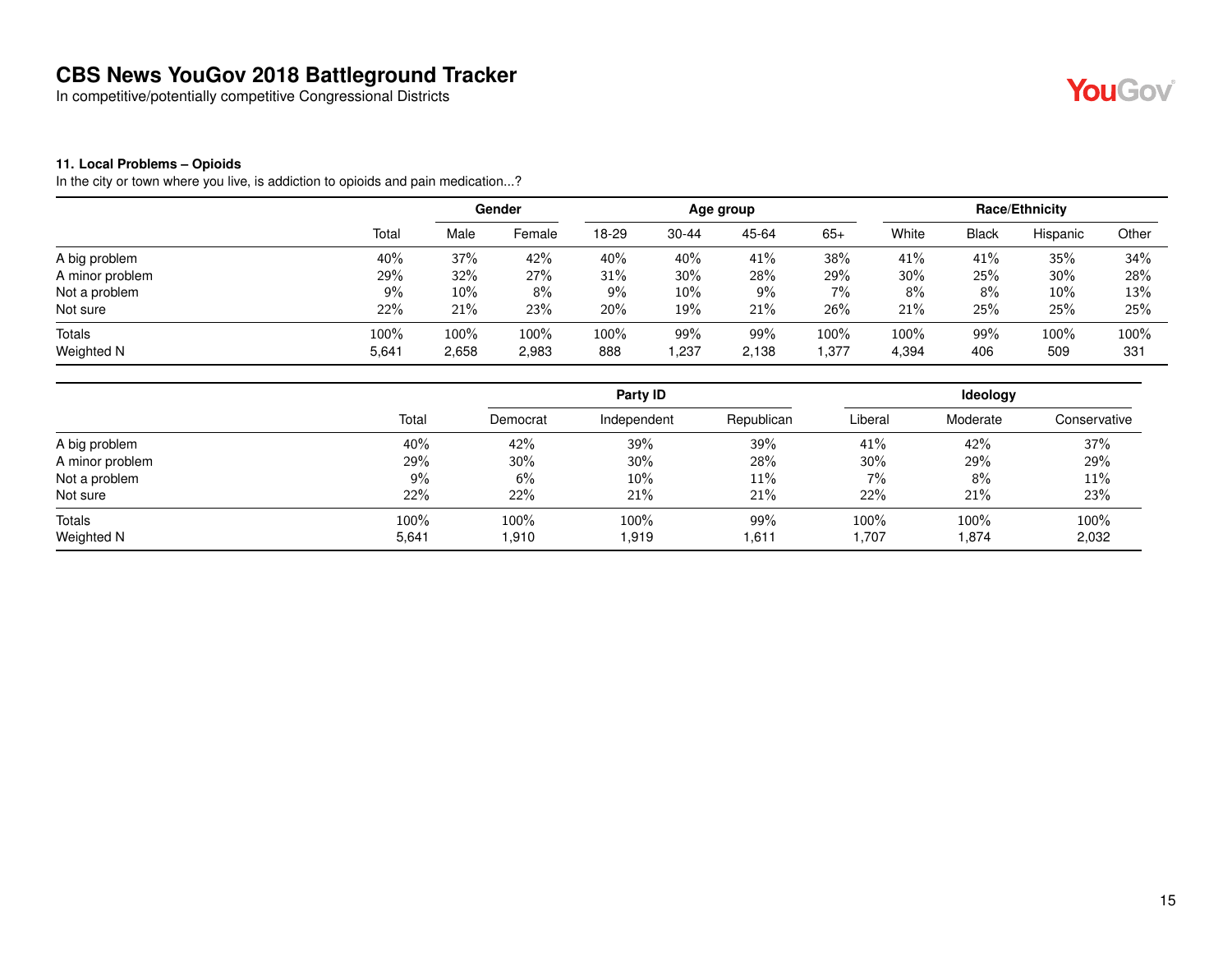In competitive/potentially competitive Congressional Districts

## YouGov®

#### **12. Local Problems – Gas**

In the city or town where you live, is the price of gas...?

|                 |       | Gender |        | Age group |           |       |       | Race/Ethnicity |              |          |       |
|-----------------|-------|--------|--------|-----------|-----------|-------|-------|----------------|--------------|----------|-------|
|                 | Total | Male   | Female | 18-29     | $30 - 44$ | 45-64 | $65+$ | White          | <b>Black</b> | Hispanic | Other |
| A big problem   | 41%   | 37%    | 44%    | 29%       | 37%       | 43%   | 47%   | 39%            | 54%          | 43%      | 38%   |
| A minor problem | 43%   | 45%    | 41%    | 45%       | 43%       | 42%   | 43%   | 45%            | 30%          | 38%      | 39%   |
| Not a problem   | 11%   | 14%    | 10%    | 15%       | 14%       | 12%   | 7%    | 12%            | 8%           | 13%      | 14%   |
| Not sure        | 5%    | 4%     | 5%     | 11%       | 6%        | 3%    | 2%    | 4%             | 8%           | 6%       | $9\%$ |
| Totals          | 100%  | 100%   | 100%   | 100%      | 100%      | 100%  | 99%   | 100%           | $100\%$      | 100%     | 100%  |
| Weighted N      | 5,635 | 2,653  | 2,982  | 886       | 1,230     | 2,143 | .375  | 4,386          | 403          | 515      | 331   |

|                 |       |          | Party ID    |            |         | Ideology |              |
|-----------------|-------|----------|-------------|------------|---------|----------|--------------|
|                 | Total | Democrat | Independent | Republican | Liberal | Moderate | Conservative |
| A big problem   | 41%   | 47%      | 38%         | 38%        | 42%     | 44%      | 37%          |
| A minor problem | 43%   | 41%      | 44%         | 45%        | 43%     | 41%      | 45%          |
| Not a problem   | 11%   | 7%       | 14%         | 14%        | 10%     | 9%       | 15%          |
| Not sure        | 5%    | 5%       | 4%          | 3%         | 5%      | 6%       | 3%           |
| Totals          | 100%  | 100%     | 100%        | 100%       | 100%    | 100%     | 100%         |
| Weighted N      | 5,635 | 1,904    | .927        | 1,608      | 1,701   | .884     | 2,024        |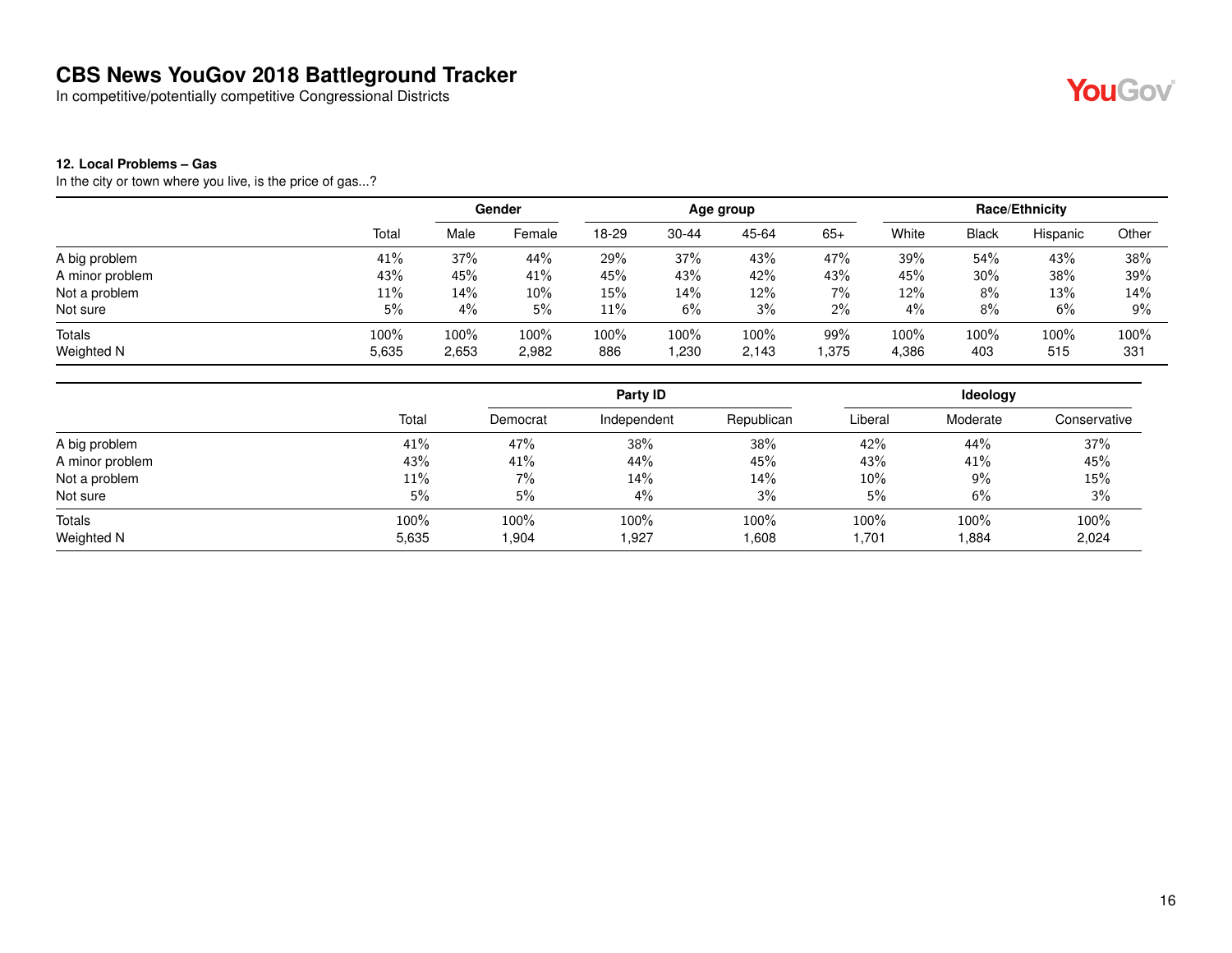In competitive/potentially competitive Congressional Districts



#### **13. Local Problems – Jobs**

In the city or town where you live, is unemployment and the availability of good jobs...?

| Total | Male  | Female | 18-29           | $30 - 44$ | 45-64 | $65+$              | White | <b>Black</b> | Hispanic | Other                 |
|-------|-------|--------|-----------------|-----------|-------|--------------------|-------|--------------|----------|-----------------------|
| 21%   | 17%   | 25%    | 22%             | 23%       | 22%   | 18%                | 19%   | 38%          | 26%      | 24%                   |
| 39%   | 39%   | 39%    | 42%             | 41%       | 40%   | 35%                | 40%   | 36%          | 39%      | 33%                   |
| 29%   | 36%   | 23%    | 22%             | 25%       | 29%   | 36%                | 31%   | 11%          | 24%      | 34%                   |
| 10%   | 7%    | 13%    | 13%             | 11%       | 9%    | 10%                | 10%   | 15%          | 11%      | $9\%$                 |
| 99%   | 99%   | 100%   | 99%             | 100%      | 100%  | 99%                | 100%  | 100%         | 100%     | 100%<br>333           |
|       | 5,650 | 2,657  | Gender<br>2,993 | 891       | 1,237 | Age group<br>2,141 | ,380  | 4,388        | 409      | Race/Ethnicity<br>520 |

|                 |       |          | Party ID    |            |         | Ideology |              |
|-----------------|-------|----------|-------------|------------|---------|----------|--------------|
|                 | Total | Democrat | Independent | Republican | Liberal | Moderate | Conservative |
| A big problem   | 21%   | 30%      | 20%         | 13%        | 26%     | 25%      | 15%          |
| A minor problem | 39%   | 43%      | 37%         | 37%        | 46%     | 39%      | 34%          |
| Not a problem   | 29%   | 17%      | 33%         | 42%        | 17%     | 24%      | 43%          |
| Not sure        | 10%   | 10%      | 10%         | 8%         | 11%     | 12%      | 8%           |
| Totals          | 99%   | 100%     | 100%        | 100%       | 100%    | 100%     | 100%         |
| Weighted N      | 5,650 | 1,913    | 1,928       | 1,607      | 1,708   | 886.     | 2,030        |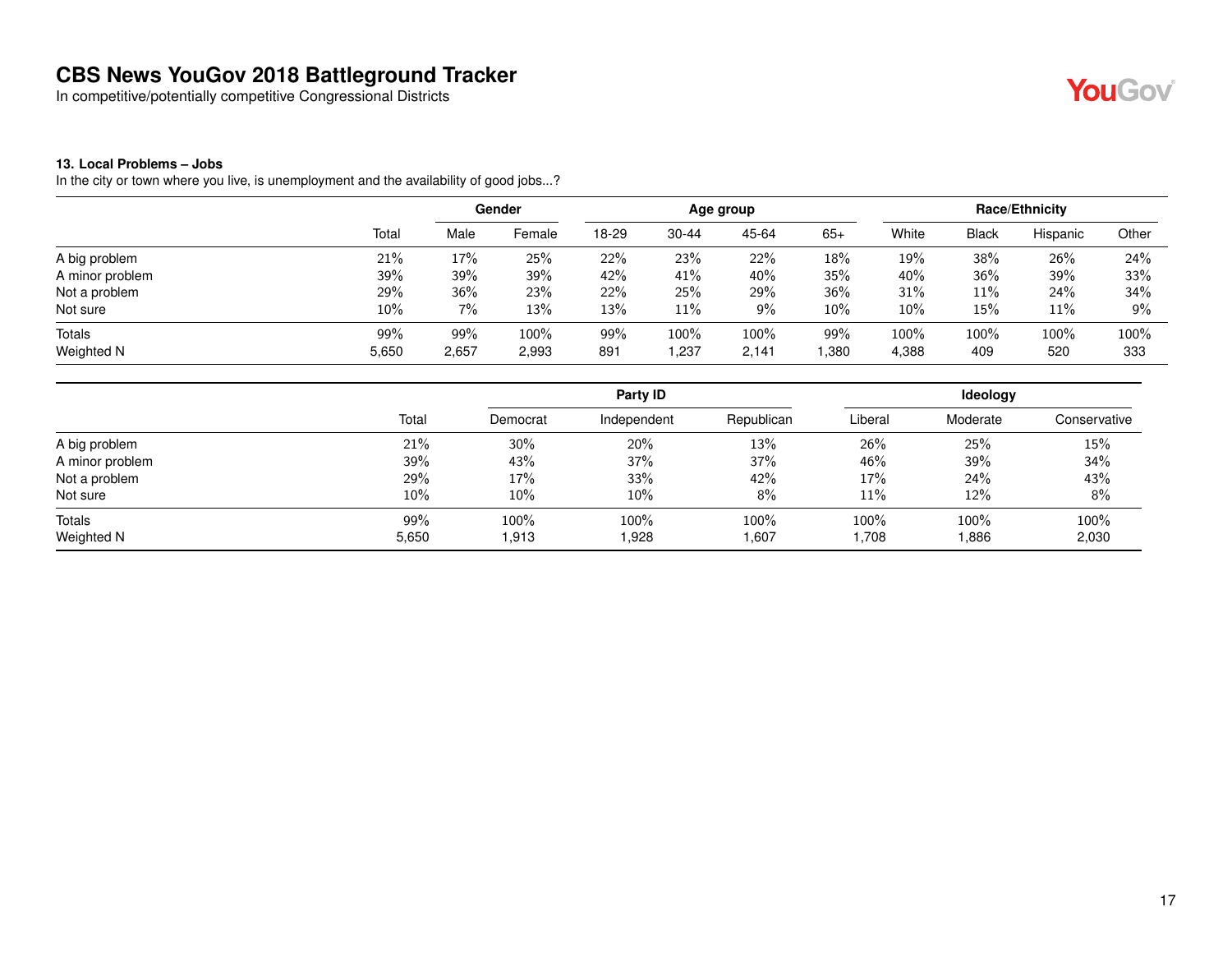In competitive/potentially competitive Congressional Districts



#### **14. Local Impact – Immigration**

In recent years, has immigration and the arrival of new immigrant groups changed the area where you live, or not?

|               |       |       | Gender |       |           | Age group |        |       |              | <b>Race/Ethnicity</b> |       |
|---------------|-------|-------|--------|-------|-----------|-----------|--------|-------|--------------|-----------------------|-------|
|               | Total | Male  | Female | 18-29 | $30 - 44$ | 45-64     | $65+$  | White | <b>Black</b> | Hispanic              | Other |
| A lot         | 19%   | 20%   | 18%    | 15%   | 16%       | 22%       | 20%    | 18%   | 16%          | 22%                   | 25%   |
| Some          | 29%   | 30%   | 29%    | 25%   | 27%       | 30%       | 32%    | 31%   | 20%          | 27%                   | 29%   |
| Not much      | 32%   | 31%   | 33%    | 36%   | 36%       | 29%       | 31%    | 32%   | 37%          | 32%                   | 28%   |
| Not at all    | 19%   | 19%   | 20%    | 24%   | 21%       | 18%       | 17%    | 19%   | 27%          | 19%                   | 18%   |
| <b>Totals</b> | 99%   | 100%  | 100%   | 100%  | 100%      | 99%       | 100%   | 100%  | 100%         | 100%                  | 100%  |
| Weighted N    | 5,646 | 2,660 | 2,986  | 894   | .232      | 2,142     | 378. ا | 4,395 | 403          | 517                   | 332   |

|            |       |          | Party ID    |            |         | <b>Ideology</b> |              |
|------------|-------|----------|-------------|------------|---------|-----------------|--------------|
|            | Total | Democrat | Independent | Republican | Liberal | Moderate        | Conservative |
| A lot      | 19%   | 11%      | 21%         | 26%        | 10%     | 15%             | 29%          |
| Some       | 29%   | 24%      | 30%         | 36%        | 24%     | 29%             | 35%          |
| Not much   | 32%   | 37%      | 32%         | 26%        | 38%     | 35%             | 25%          |
| Not at all | 19%   | 27%      | 17%         | 11%        | 28%     | 21%             | 11%          |
| Totals     | 99%   | 99%      | 100%        | 99%        | 100%    | 100%            | 100%         |
| Weighted N | 5,646 | 1.911    | .928        | 1,610      | 1,709   | .881            | 2,029        |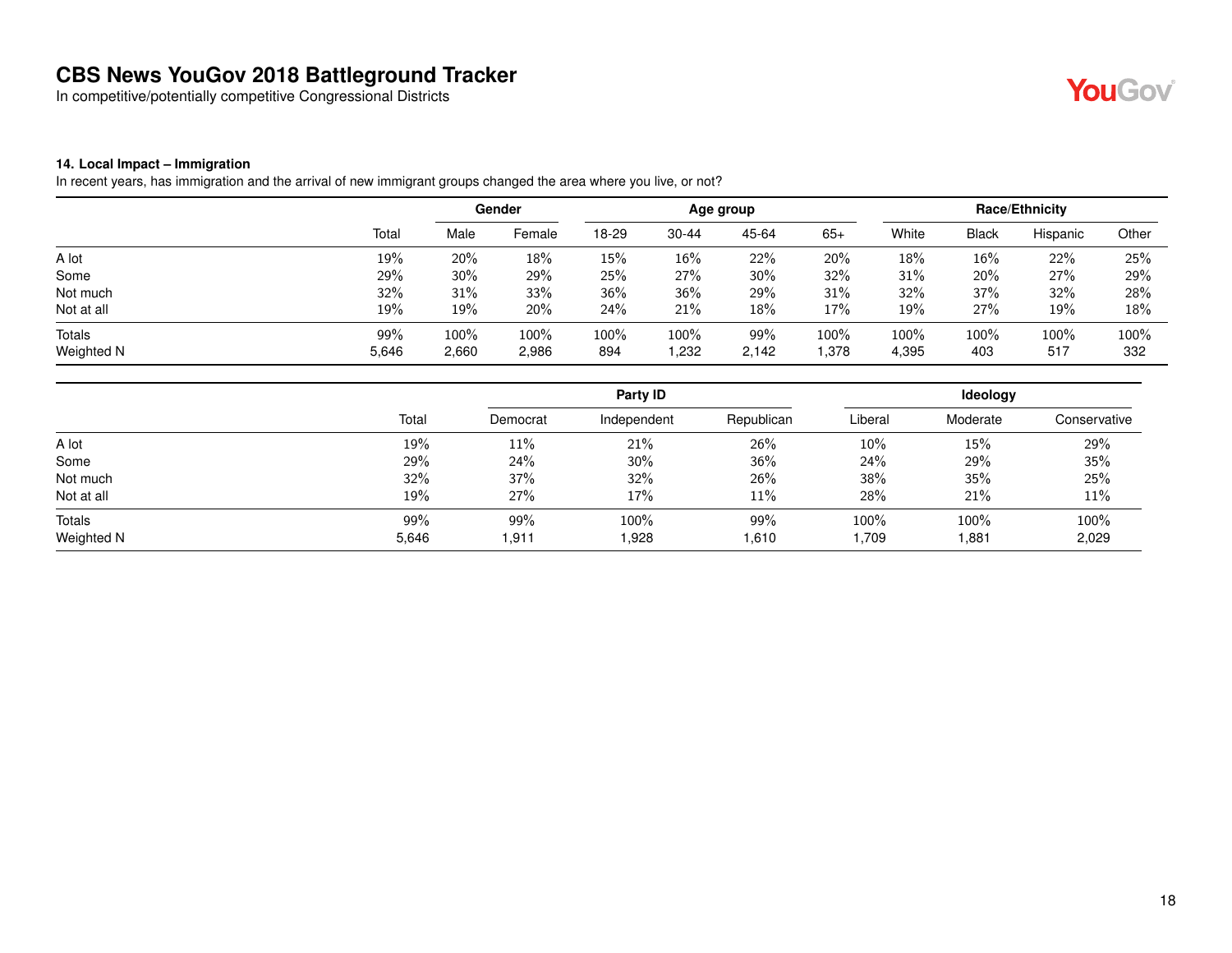In competitive/potentially competitive Congressional Districts



#### **15. Impact of Immigration Change**

In your opinion, has that change been for the better or for the worse? *Asked of those saying immigration has changed area where they live*

|                             |               |              | Gender        |             |             | Age group     |             |               |             | Race/Ethnicity |             |
|-----------------------------|---------------|--------------|---------------|-------------|-------------|---------------|-------------|---------------|-------------|----------------|-------------|
|                             | Total         | Male         | Female        | 18-29       | 30-44       | 45-64         | $65+$       | White         | Black       | Hispanic       | Other       |
| <b>Better</b>               | 17%           | 19%          | 15%           | 28%         | 27%         | 12%           | 11%         | 15%           | 17%         | 28%            | 22%         |
| Worse                       | 56%           | 58%          | 53%           | 37%         | 47%         | 61%           | 64%         | 58%           | 45%         | 44%            | 51%         |
| Neither                     | 27%           | 23%          | 32%           | 35%         | 26%         | 27%           | 25%         | 27%           | 38%         | 28%            | 27%         |
| <b>Totals</b><br>Weighted N | 100%<br>2,724 | 100%<br>.321 | 100%<br>1,402 | 100%<br>358 | 100%<br>534 | 100%<br>l.115 | 100%<br>716 | 100%<br>2,150 | 100%<br>144 | 100%<br>251    | 100%<br>178 |

|                      |               |            | Party ID    |             |            | ldeology    |              |  |  |
|----------------------|---------------|------------|-------------|-------------|------------|-------------|--------------|--|--|
|                      | Total         | Democrat   | Independent | Republican  | Liberal    | Moderate    | Conservative |  |  |
| <b>Better</b>        | 17%           | 33%        | 13%         | 10%         | 43%        | 17%         | 6%           |  |  |
| Worse                | 56%           | 32%        | 61%         | 67%         | 20%        | 54%         | 72%          |  |  |
| Neither              | 27%           | 34%        | 26%         | 23%         | 36%        | 29%         | 22%          |  |  |
| Totals<br>Weighted N | 100%<br>2,724 | 99%<br>674 | 100%<br>983 | 100%<br>999 | 99%<br>571 | 100%<br>834 | 100%<br>,305 |  |  |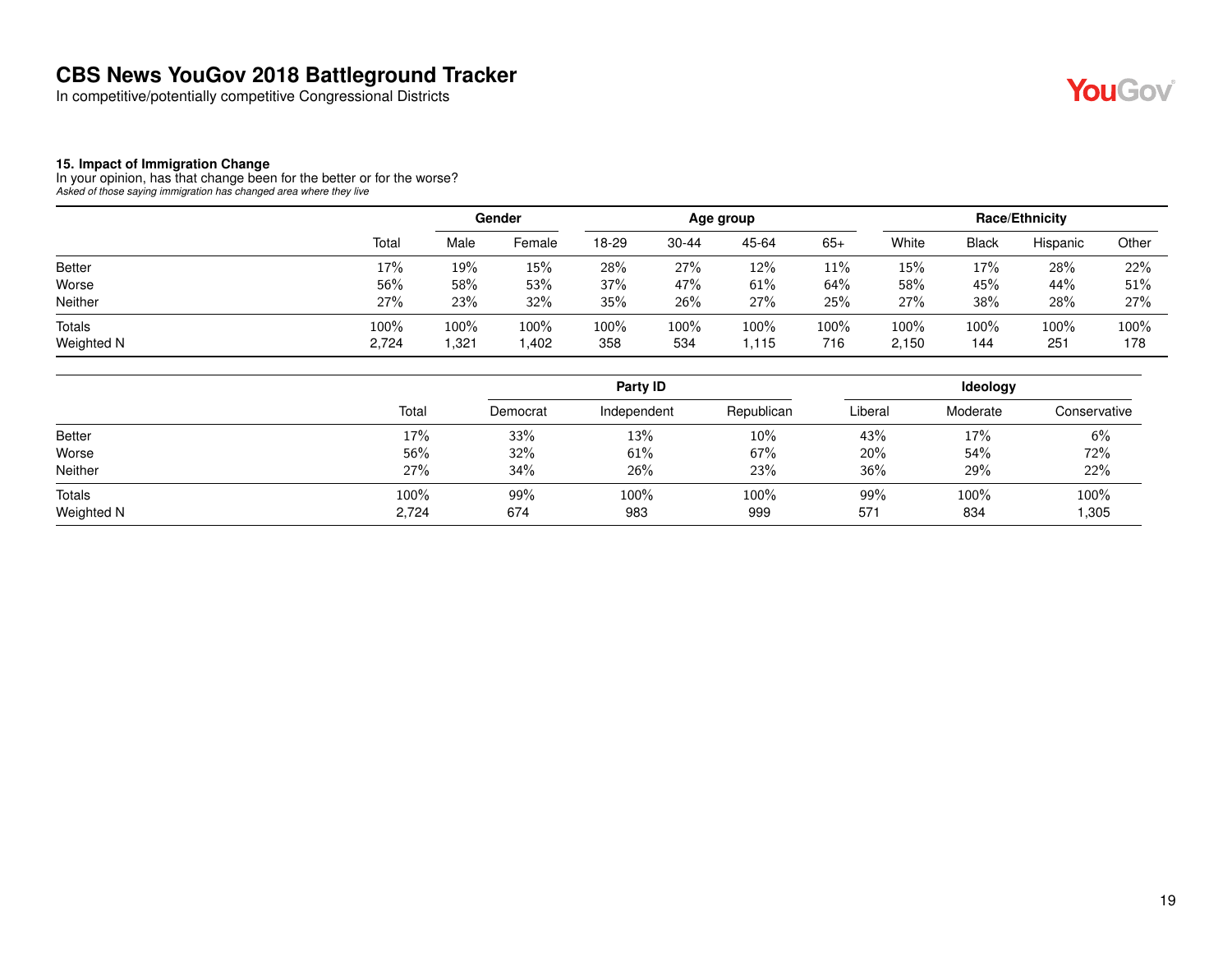In competitive/potentially competitive Congressional Districts

#### **16. Turnout 2018**

As of now, do you plan to vote in the 2018 midterm elections for House and Senate?

|                |       |        | Gender |       |           | Age group |       |        |              | Race/Ethnicity |       |
|----------------|-------|--------|--------|-------|-----------|-----------|-------|--------|--------------|----------------|-------|
|                | Total | Male   | Female | 18-29 | $30 - 44$ | 45-64     | $65+$ | White  | <b>Black</b> | Hispanic       | Other |
| Definitely     | 71%   | 78%    | 64%    | 49%   | 59%       | 76%       | 87%   | 74%    | 58%          | 60%            | 67%   |
| Probably       | 12%   | $10\%$ | 14%    | 19%   | 14%       | 11%       | $7\%$ | $11\%$ | 14%          | 18%            | 12%   |
| Maybe          | 10%   | 7%     | 12%    | 19%   | 14%       | 8%        | 3%    | 8%     | 16%          | 14%            | 10%   |
| Probably not   | 4%    | 3%     | 6%     | 8%    | 8%        | 3%        | $2\%$ | 4%     | 6%           | 5%             | 7%    |
| Definitely not | 3%    | 2%     | 4%     | 5%    | 5%        | 2%        | $1\%$ | 3%     | 6%           | 3%             | 3%    |
| Totals         | 100%  | 100%   | 100%   | 100%  | 100%      | 100%      | 100%  | 100%   | 100%         | 100%           | 99%   |
| Weighted N     | 5,648 | 2,660  | 2,988  | 889   | .234      | 2,145     | 1,380 | 4,390  | 409          | 518            | 331   |

|                |       |          | Party ID    |            |         | <b>Ideology</b> |              |
|----------------|-------|----------|-------------|------------|---------|-----------------|--------------|
|                | Total | Democrat | Independent | Republican | Liberal | Moderate        | Conservative |
| Definitely     | 71%   | 75%      | 72%         | 71%        | 78%     | 61%             | 75%          |
| Probably       | 12%   | 11%      | 12%         | 13%        | $10\%$  | 14%             | 12%          |
| Maybe          | 10%   | 9%       | 10%         | 8%         | 8%      | 14%             | 7%           |
| Probably not   | $4\%$ | 3%       | 4%          | 6%         | 3%      | 6%              | 4%           |
| Definitely not | 3%    | 2%       | 2%          | 2%         | 1%      | 5%              | 2%           |
| Totals         | 100%  | 100%     | 100%        | 100%       | 100%    | 100%            | 100%         |
| Weighted N     | 5,648 | 1,915    | 1,927       | 1,607      | 1,710   | 1,882           | 2,030        |



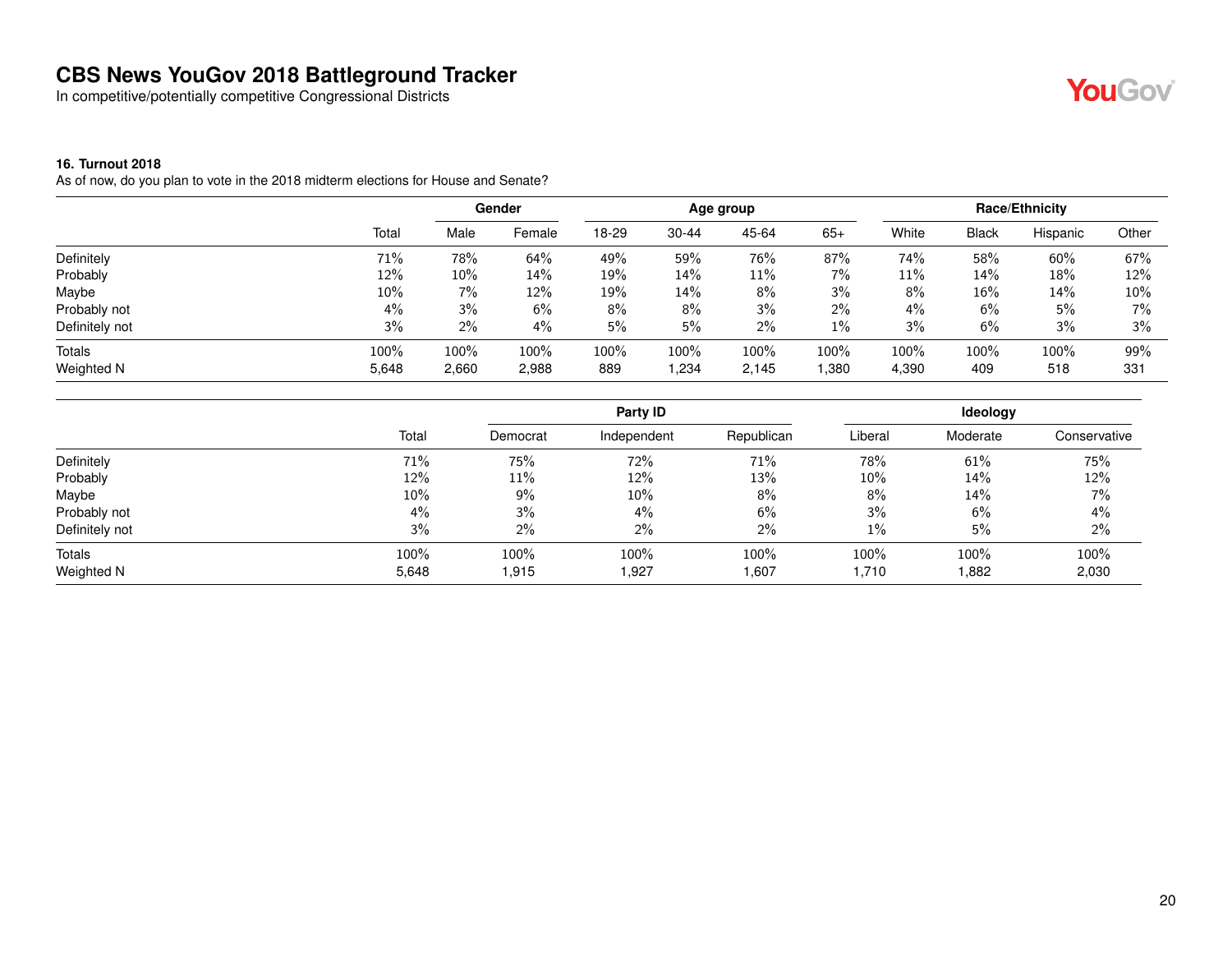In competitive/potentially competitive Congressional Districts



#### **17. Importance of Vote in this Year's Midterms**

Compared to voting in a Presidential election, do you feel that a vote in the Congressional midterms this year matters...

|                                    |       | Gender |        | Age group |           |       |       | <b>Race/Ethnicity</b> |              |          |       |
|------------------------------------|-------|--------|--------|-----------|-----------|-------|-------|-----------------------|--------------|----------|-------|
|                                    | Total | Male   | Female | 18-29     | $30 - 44$ | 45-64 | $65+$ | White                 | <b>Black</b> | Hispanic | Other |
| More than a Presidential election  | 21%   | 22%    | 20%    | 16%       | 19%       | 21%   | 25%   | 20%                   | 24%          | 21%      | 26%   |
| As much as a Presidential election | 65%   | 65%    | 64%    | 63%       | 62%       | 65%   | 66%   | 66%                   | 56%          | 62%      | 60%   |
| Less than a Presidential election  | 14%   | 13%    | 16%    | 21%       | 19%       | 13%   | 8%    | 14%                   | 20%          | 17%      | 14%   |
| <b>Totals</b>                      | 100%  | 100%   | 100%   | 100%      | 100%      | 99%   | 99%   | 100%                  | 100%         | 100%     | 100%  |
| Weighted N                         | 5,633 | 2,649  | 2,985  | 884       | ,234      | 2,134 | .381  | 4,392                 | 405          | 507      | 330   |

|                                    |       |          | Party ID    |            | Ideology |          |              |  |
|------------------------------------|-------|----------|-------------|------------|----------|----------|--------------|--|
|                                    | Total | Democrat | Independent | Republican | Liberal  | Moderate | Conservative |  |
| More than a Presidential election  | 21%   | 28%      | 21%         | 14%        | 29%      | 19%      | 16%          |  |
| As much as a Presidential election | 65%   | 60%      | 65%         | 69%        | 61%      | 63%      | 69%          |  |
| Less than a Presidential election  | 14%   | 12%      | 14%         | 16%        | 10%      | 18%      | 15%          |  |
| Totals                             | 100%  | 100%     | 100%        | 99%        | 100%     | 100%     | 100%         |  |
| Weighted N                         | 5,633 | 1,912    | 921.ا       | 611. ا     | 712.     | 1,867    | 2,032        |  |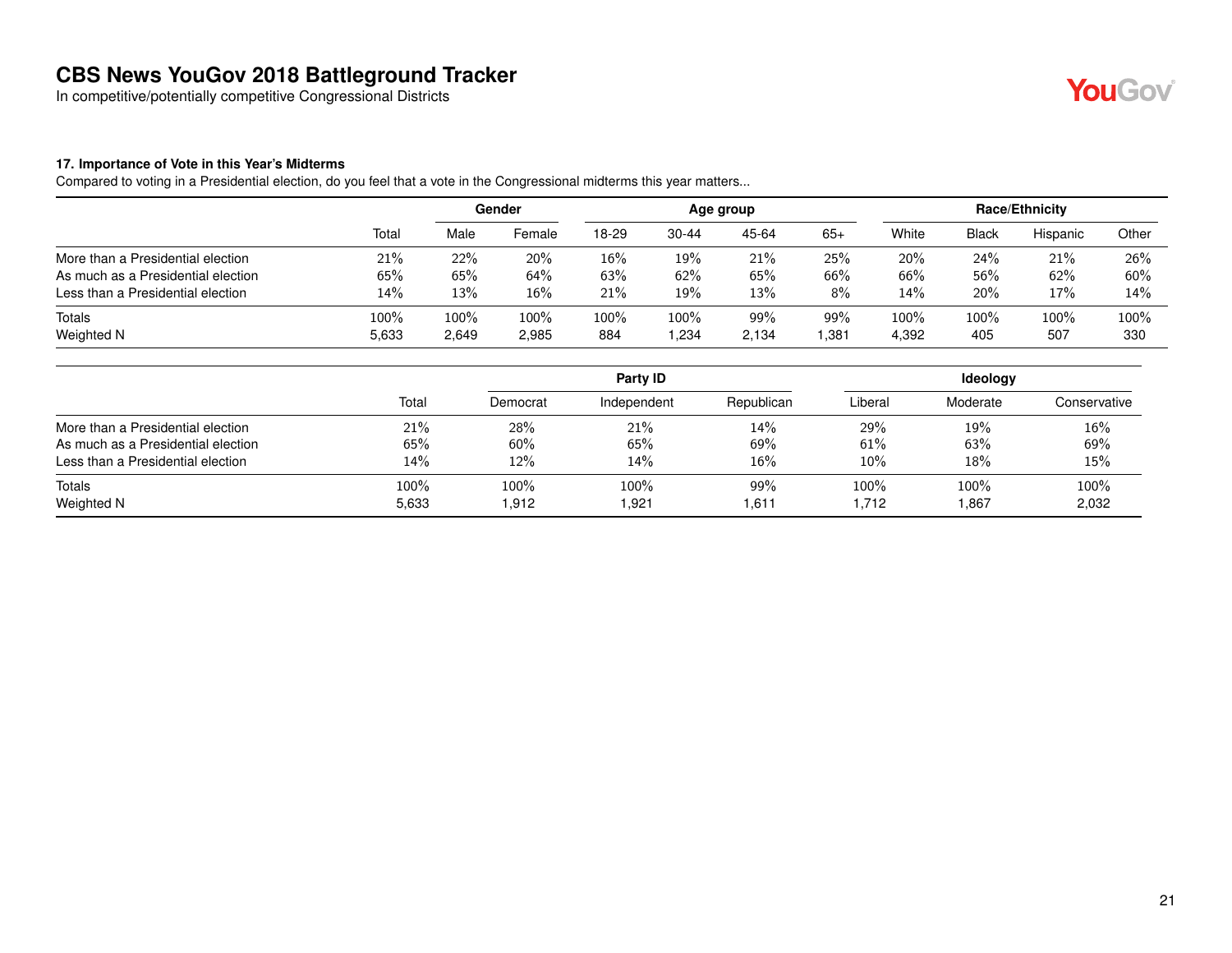In competitive/potentially competitive Congressional Districts



#### **18. Generic Congressional Vote 2018**

If the 2018 election for U.S. House of Representatives were held today, whom would you vote for in the district where you live?

|                          |       |       | Gender | Age group |           |       |       | <b>Race/Ethnicity</b> |              |          |       |
|--------------------------|-------|-------|--------|-----------|-----------|-------|-------|-----------------------|--------------|----------|-------|
|                          | Total | Male  | Female | 18-29     | $30 - 44$ | 45-64 | $65+$ | White                 | <b>Black</b> | Hispanic | Other |
| The Democratic candidate | 43%   | 39%   | 47%    | 50%       | 45%       | 41%   | 39%   | 38%                   | 80%          | 52%      | 41%   |
| The Republican candidate | 38%   | 44%   | 33%    | 25%       | 31%       | 40%   | 50%   | 43%                   | 5%           | 27%      | 36%   |
| Someone else             | 2%    | $2\%$ | $1\%$  | 3%        | 2%        | $1\%$ | $1\%$ | 2%                    | $0\%$        | 2%       | $2\%$ |
| Not sure                 | 14%   | 13%   | 16%    | 17%       | 17%       | 15%   | 9%    | 14%                   | 11%          | 16%      | 19%   |
| I would not vote         | 3%    | 2%    | 3%     | 5%        | 5%        | $2\%$ | 1%    | 3%                    | 4%           | 3%       | $2\%$ |
| Totals                   | 100%  | 100%  | 100%   | 100%      | 100%      | 99%   | 100%  | 100%                  | 100%         | 100%     | 100%  |
| Weighted N               | 5,661 | 2,668 | 2,993  | 891       | 1,240     | 2,148 | .382  | 4,397                 | 409          | 523      | 332   |

|                          |       |          | Party ID    |            |         | Ideology |              |  |  |
|--------------------------|-------|----------|-------------|------------|---------|----------|--------------|--|--|
|                          | Total | Democrat | Independent | Republican | Liberal | Moderate | Conservative |  |  |
| The Democratic candidate | 43%   | 90%      | 32%         | 3%         | 85%     | 43%      | 7%           |  |  |
| The Republican candidate | 38%   | 3%       | 35%         | 89%        | $4\%$   | 24%      | 81%          |  |  |
| Someone else             | $2\%$ | $0\%$    | $4\%$       | $0\%$      | $1\%$   | $2\%$    | 1%           |  |  |
| Not sure                 | 14%   | 6%       | 26%         | $6\%$      | 8%      | 25%      | 9%           |  |  |
| I would not vote         | 3%    | $1\%$    | $2\%$       | $2\%$      | $1\%$   | 6%       | 1%           |  |  |
| Totals                   | 100%  | 100%     | 99%         | 100%       | 99%     | 100%     | 99%          |  |  |
| Weighted N               | 5,661 | 1.915    | 1,930       | 1,613      | 1,708   | ,890     | 2,038        |  |  |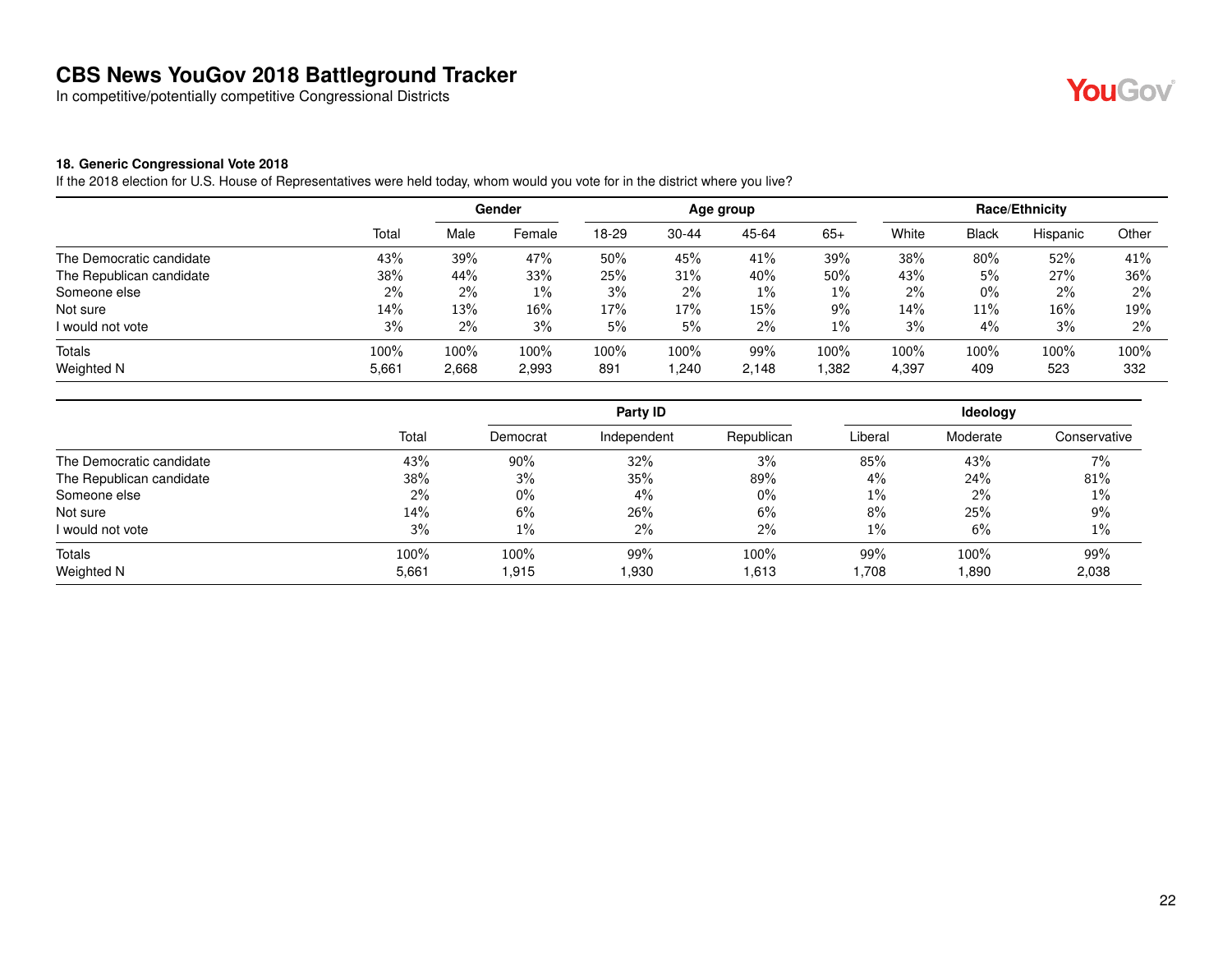In competitive/potentially competitive Congressional Districts

## YouGov®

#### **19A. Priorities for Campaign Conversations - Immigration**

|               |       |       | Gender |       |           | Age group |       |       |              | Race/Ethnicity |         |
|---------------|-------|-------|--------|-------|-----------|-----------|-------|-------|--------------|----------------|---------|
|               | Total | Male  | Female | 18-29 | $30 - 44$ | 45-64     | $65+$ | White | <b>Black</b> | Hispanic       | Other   |
| A lot         | 51%   | 53%   | 50%    | 37%   | 40%       | 54%       | 65%   | 52%   | 34%          | 55%            | 56%     |
| Some          | 34%   | 31%   | 36%    | 43%   | 40%       | 31%       | 27%   | 33%   | 46%          | $30\%$         | 32%     |
| Not much      | 15%   | 16%   | 14%    | 20%   | 20%       | $15\%$    | 8%    | 15%   | 20%          | 14%            | 12%     |
| <b>Totals</b> | 100%  | 100%  | 100%   | 100%  | 100%      | 100%      | 100%  | 100%  | 100%         | 99%            | $100\%$ |
| Weighted N    | 5,629 | 2,659 | 2,969  | 875   | .234،     | 2,147     | .372  | 4,374 | 404          | 518            | 332     |

|                      |               |              | Party ID      |               | <b>Ideology</b> |               |               |  |
|----------------------|---------------|--------------|---------------|---------------|-----------------|---------------|---------------|--|
|                      | Total         | Democrat     | Independent   | Republican    | Liberal         | Moderate      | Conservative  |  |
| A lot                | 51%           | 42%          | 51%           | 65%           | 41%             | 42%           | 68%           |  |
| Some                 | 34%           | 40%          | 33%           | 27%           | 39%             | 38%           | 25%           |  |
| Not much             | 15%           | 18%          | 16%           | 8%            | 19%             | 20%           | 7%            |  |
| Totals<br>Weighted N | 100%<br>5,629 | 100%<br>.904 | 100%<br>1,919 | 100%<br>1,605 | 99%<br>1,701    | 100%<br>1,874 | 100%<br>2,035 |  |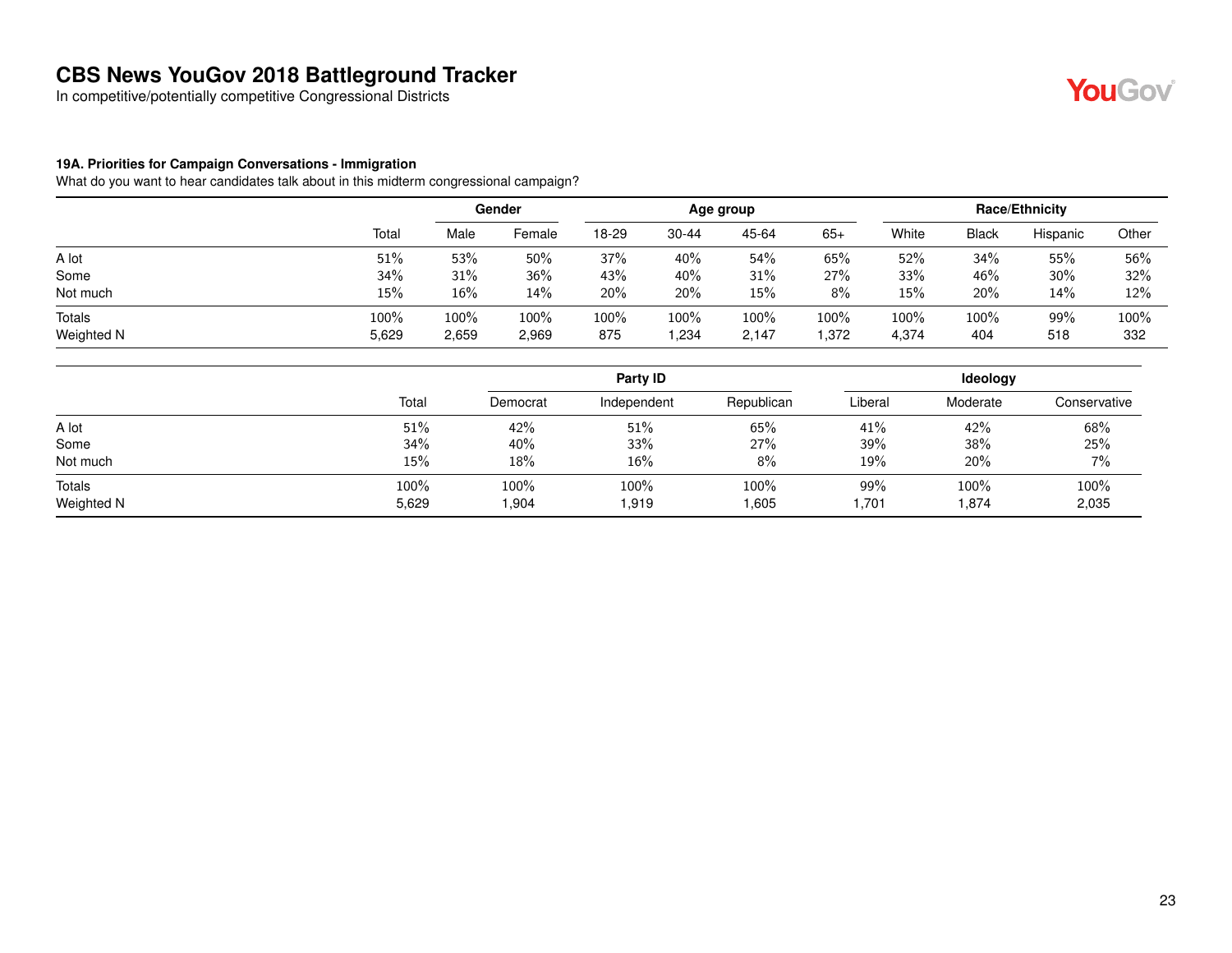In competitive/potentially competitive Congressional Districts

#### **19B. Priorities for Campaign Conversations - Education and teacher salaries**

|               |       |       | Gender |        |       | Age group |        |       |       | <b>Race/Ethnicity</b> |       |
|---------------|-------|-------|--------|--------|-------|-----------|--------|-------|-------|-----------------------|-------|
|               | Total | Male  | Female | 18-29  | 30-44 | 45-64     | $65+$  | White | Black | Hispanic              | Other |
| A lot         | 44%   | 39%   | 48%    | 50%    | 49%   | 40%       | 42%    | 40%   | 66%   | 58%                   | 44%   |
| Some          | 35%   | 35%   | 35%    | 34%    | 30%   | 37%       | 37%    | 37%   | 25%   | 29%                   | 35%   |
| Not much      | 21%   | 25%   | 17%    | $16\%$ | 21%   | 23%       | 21%    | 23%   | 9%    | 13%                   | 21%   |
| <b>Totals</b> | 100%  | 99%   | 100%   | 100%   | 100%  | 100%      | 100%   | 100%  | 100%  | 100%                  | 100%  |
| Weighted N    | 5,606 | 2,650 | 2,956  | 877    | ,220  | 2,143     | 366. ا | 4,364 | 399   | 514                   | 330   |

|                      |               |              | Party ID     |               |              | Ideology      |               |  |
|----------------------|---------------|--------------|--------------|---------------|--------------|---------------|---------------|--|
|                      | Total         | Democrat     | Independent  | Republican    | Liberal      | Moderate      | Conservative  |  |
| A lot                | 44%           | 64%          | 39%          | 26%           | 66%          | 45%           | 24%           |  |
| Some                 | 35%           | 29%          | 35%          | 41%           | 29%          | 37%           | 39%           |  |
| Not much             | 21%           | 7%           | 25%          | 33%           | 5%           | 18%           | 37%           |  |
| Totals<br>Weighted N | 100%<br>5,606 | 100%<br>.902 | 99%<br>1,912 | 100%<br>1,592 | 100%<br>.702 | 100%<br>1,868 | 100%<br>2,017 |  |

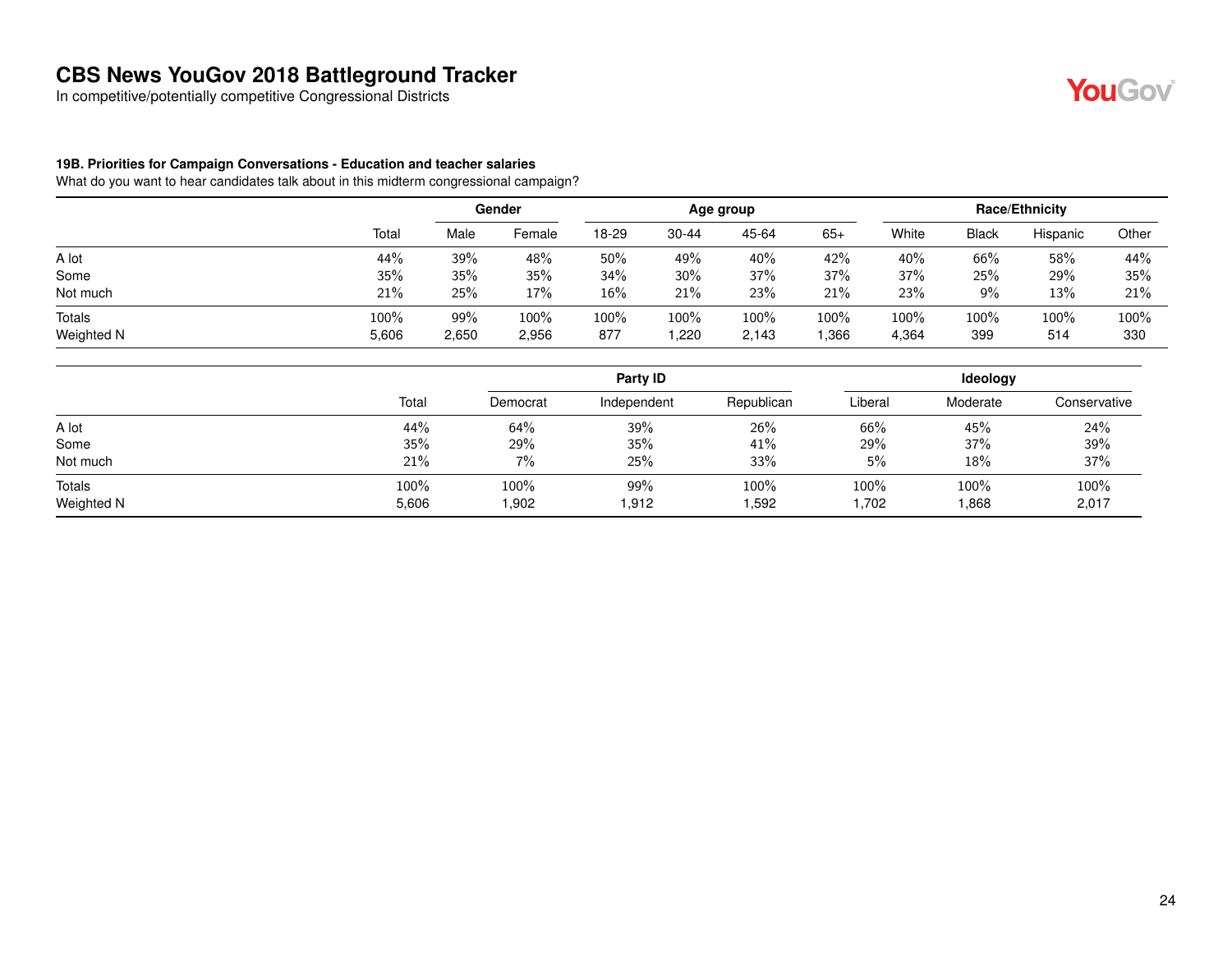In competitive/potentially competitive Congressional Districts

#### **19C. Priorities for Campaign Conversations - Jobs and wages**

|               |       |       | Gender | Age group |           |       |       | <b>Race/Ethnicity</b> |       |          |       |
|---------------|-------|-------|--------|-----------|-----------|-------|-------|-----------------------|-------|----------|-------|
|               | Total | Male  | Female | 18-29     | $30 - 44$ | 45-64 | $65+$ | White                 | Black | Hispanic | Other |
| A lot         | 58%   | 58%   | 58%    | 55%       | 57%       | 61%   | 56%   | 56%                   | 69%   | 71%      | 56%   |
| Some          | 36%   | 35%   | 36%    | 36%       | 35%       | 34%   | 38%   | 38%                   | 25%   | 21%      | 37%   |
| Not much      | 6%    | $7\%$ | 6%     | 9%        | 8%        | 5%    | 6%    | 6%                    | 6%    | 8%       | 7%    |
| <b>Totals</b> | 100%  | 100%  | 100%   | 100%      | 100%      | 100%  | 100%  | 100%                  | 100%  | 100%     | 100%  |
| Weighted N    | 5,624 | 2,655 | 2,969  | 880       | .231      | 2,142 | 371.، | 4,373                 | 403   | 518      | 331   |

|                      |               | Party ID       |               |               | Ideology     |              |               |  |
|----------------------|---------------|----------------|---------------|---------------|--------------|--------------|---------------|--|
|                      | Total         | Democrat       | Independent   | Republican    | Liberal      | Moderate     | Conservative  |  |
| A lot                | 58%           | 63%            | 55%           | 56%           | 62%          | 56%          | 56%           |  |
| Some                 | 36%           | 33%            | 38%           | 37%           | 34%          | 35%          | 37%           |  |
| Not much             | 6%            | 4%             | 7%            | 7%            | 4%           | 8%           | $7\%$         |  |
| Totals<br>Weighted N | 100%<br>5,624 | 100%<br>905. ا | 100%<br>1,917 | 100%<br>1,602 | 100%<br>.705 | 99%<br>1,871 | 100%<br>2,029 |  |

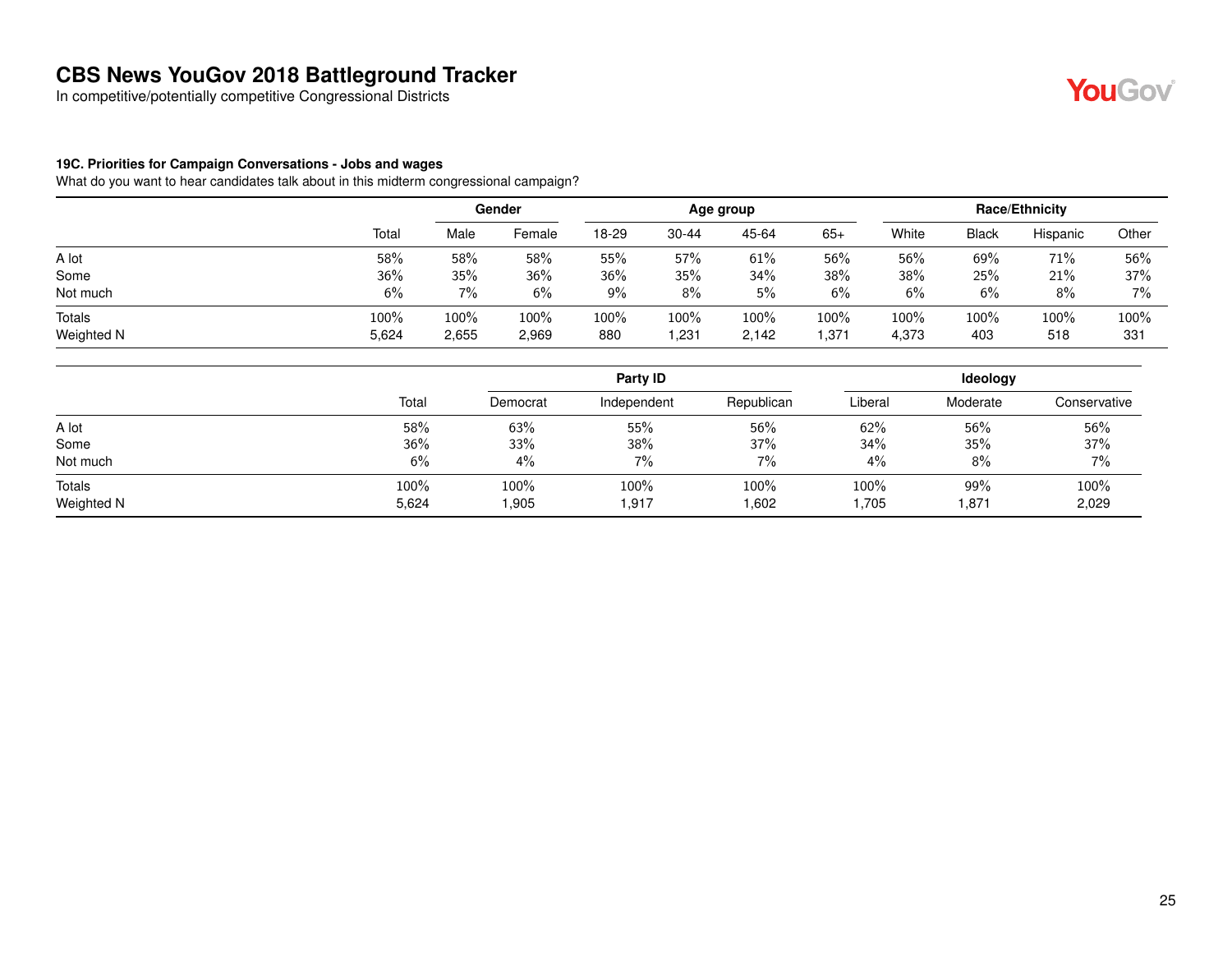In competitive/potentially competitive Congressional Districts

## **YouGov**

#### **19D. Priorities for Campaign Conversations - Health care**

|               |       | Gender |        | Age group |           |       |       | <b>Race/Ethnicity</b> |              |          |         |
|---------------|-------|--------|--------|-----------|-----------|-------|-------|-----------------------|--------------|----------|---------|
|               | Total | Male   | Female | 18-29     | $30 - 44$ | 45-64 | $65+$ | White                 | <b>Black</b> | Hispanic | Other   |
| A lot         | 66%   | 61%    | 70%    | 61%       | 61%       | 68%   | 69%   | 65%                   | 77%          | 72%      | 62%     |
| Some          | 27%   | 31%    | 24%    | 31%       | 29%       | 25%   | 25%   | 28%                   | 17%          | 22%      | 28%     |
| Not much      | $7\%$ | 8%     | 6%     | 8%        | 10%       | 6%    | 5%    | 7%                    | 6%           | 6%       | 10%     |
| <b>Totals</b> | 100%  | 100%   | 100%   | 100%      | 100%      | 99%   | 99%   | 100%                  | 100%         | 100%     | $100\%$ |
| Weighted N    | 5,625 | 2,652  | 2,973  | 875       | .234،     | 2,142 | .375  | 4,377                 | 398          | 518      | 332     |

|                      |               |             | Party ID      |               | <b>Ideology</b> |               |               |  |  |
|----------------------|---------------|-------------|---------------|---------------|-----------------|---------------|---------------|--|--|
|                      | Total         | Democrat    | Independent   | Republican    | Liberal         | Moderate      | Conservative  |  |  |
| A lot                | 66%           | 81%         | 62%           | 53%           | 81%             | 66%           | 53%           |  |  |
| Some                 | 27%           | 16%         | 30%           | 38%           | 17%             | 26%           | 37%           |  |  |
| Not much             | 7%            | 2%          | 8%            | 9%            | 2%              | 8%            | 10%           |  |  |
| Totals<br>Weighted N | 100%<br>5,625 | 99%<br>900. | 100%<br>1,918 | 100%<br>1,609 | 100%<br>702. ا  | 100%<br>1,873 | 100%<br>2,032 |  |  |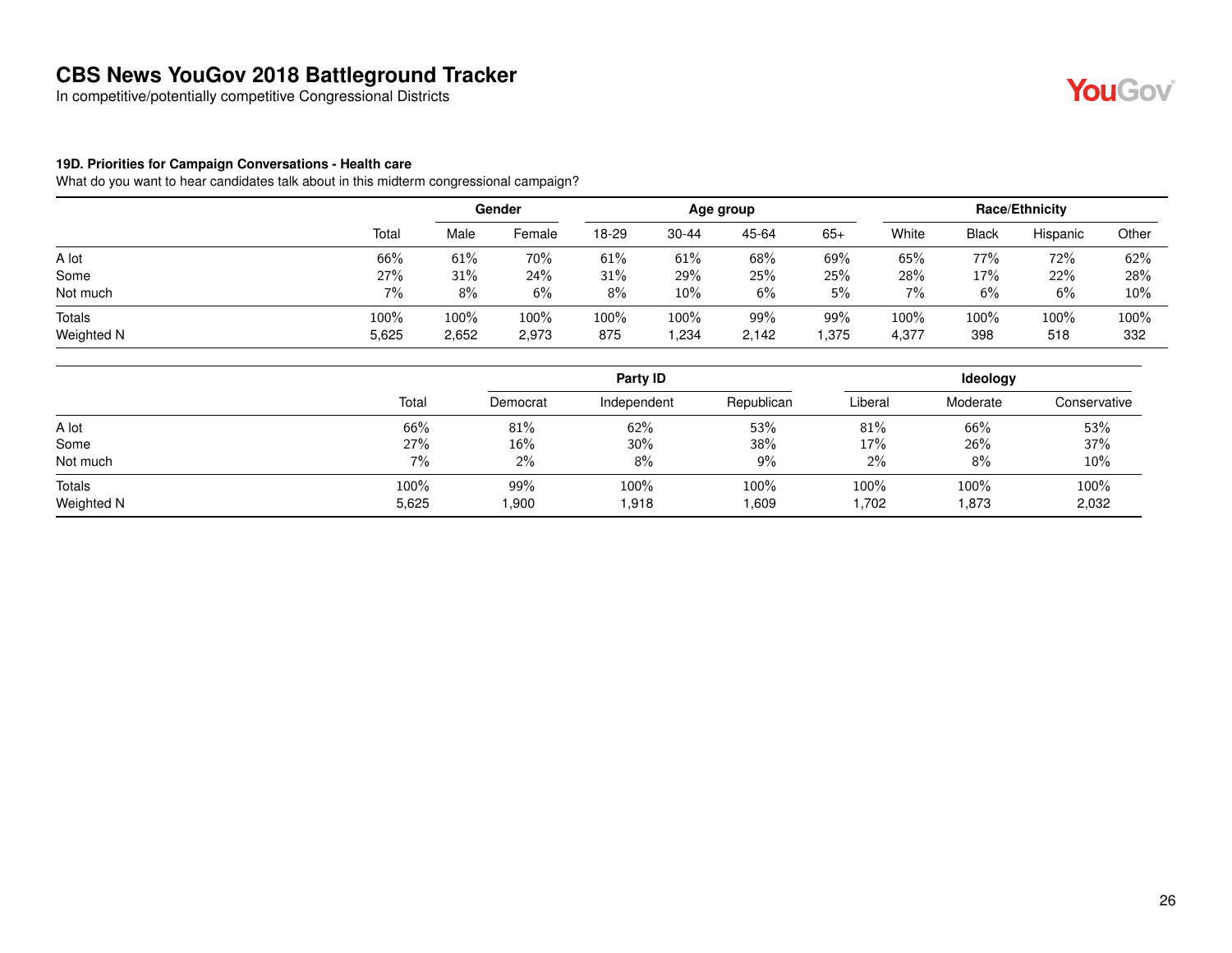In competitive/potentially competitive Congressional Districts

## YouGov®

#### **19E. Priorities for Campaign Conversations - Gas prices**

|               |       | Gender |        | Age group |           |       |       | <b>Race/Ethnicity</b> |              |          |         |
|---------------|-------|--------|--------|-----------|-----------|-------|-------|-----------------------|--------------|----------|---------|
|               | Total | Male   | Female | 18-29     | $30 - 44$ | 45-64 | $65+$ | White                 | <b>Black</b> | Hispanic | Other   |
| A lot         | 38%   | 34%    | 41%    | 31%       | 35%       | 39%   | 43%   | 36%                   | 51%          | 48%      | 33%     |
| Some          | 40%   | 38%    | 41%    | 38%       | 39%       | 41%   | 40%   | 41%                   | 34%          | 33%      | 40%     |
| Not much      | 22%   | 28%    | 18%    | 31%       | 26%       | 20%   | 17%   | 23%                   | 15%          | 19%      | 27%     |
| <b>Totals</b> | 100%  | 100%   | 100%   | 100%      | $100\%$   | 100%  | 100%  | 100%                  | $100\%$      | 100%     | $100\%$ |
| Weighted N    | 5,619 | 2,655  | 2,964  | 877       | .228      | 2,143 | ,370  | 4,367                 | 403          | 518      | 331     |

|       | Party ID |             |            | <b>Ideology</b> |          |               |  |
|-------|----------|-------------|------------|-----------------|----------|---------------|--|
| Total | Democrat | Independent | Republican | Liberal         | Moderate | Conservative  |  |
| 38%   | 39%      | 32%         | 42%        | 32%             | 42%      | 39%           |  |
| 40%   | 40%      | 40%         | 40%        | 41%             | 37%      | 41%           |  |
| 22%   | 21%      | 28%         | 18%        | 27%             | 20%      | 20%           |  |
| 100%  | 100%     | 100%        | 100%       | 100%            | 99%      | 100%<br>2,032 |  |
|       | 5,619    | .899        | 1,918      | 1,603           | .699     | 867,          |  |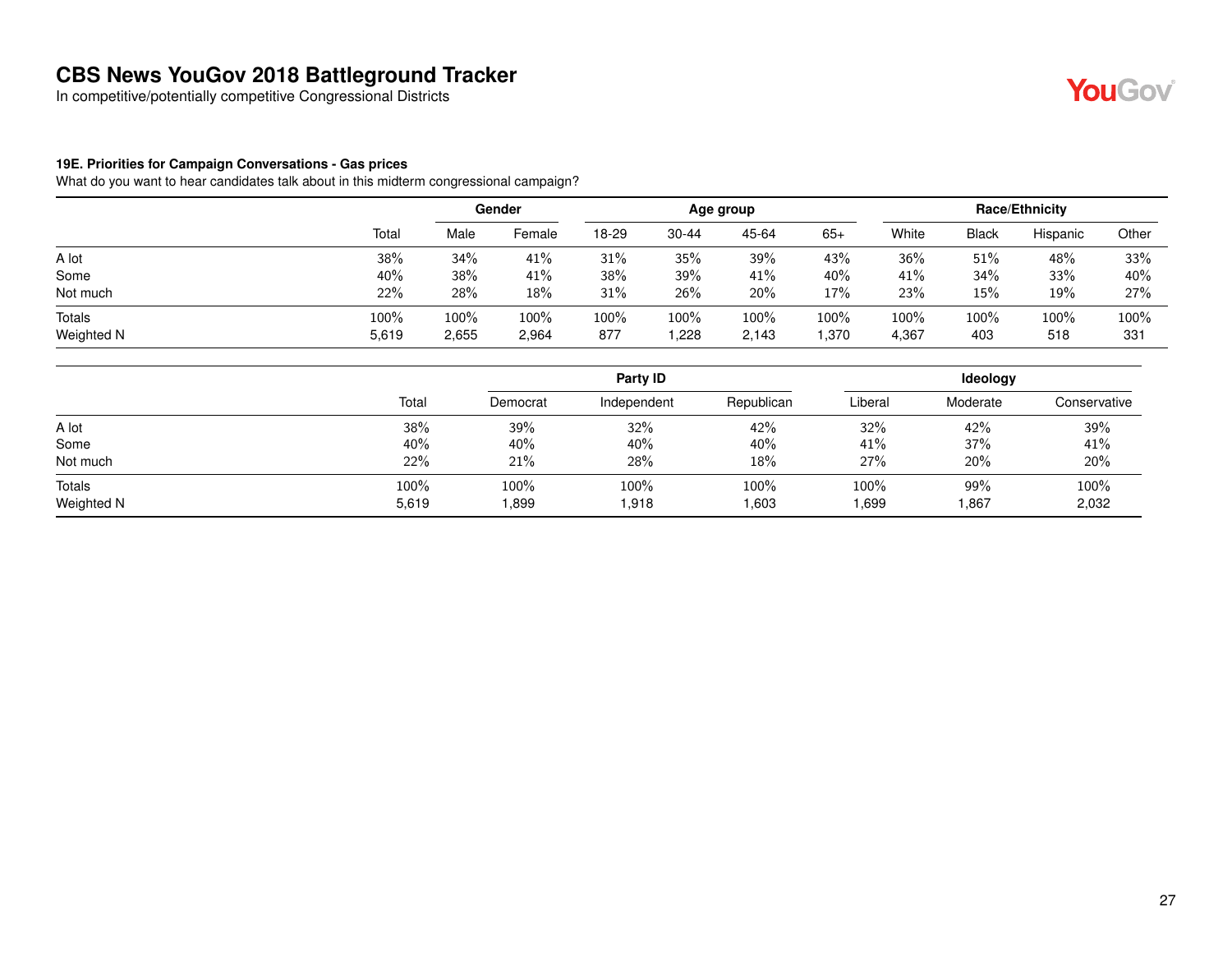In competitive/potentially competitive Congressional Districts

#### **19F. Priorities for Campaign Conversations - The Russia investigation**

What do you want to hear candidates talk about in this midterm congressional campaign?

|            |       | Gender |        | Age group |           |       |       | <b>Race/Ethnicity</b> |       |          |       |
|------------|-------|--------|--------|-----------|-----------|-------|-------|-----------------------|-------|----------|-------|
|            | Total | Male   | Female | 18-29     | $30 - 44$ | 45-64 | $65+$ | White                 | Black | Hispanic | Other |
| A lot      | 23%   | 21%    | 25%    | 17%       | 21%       | 25%   | 26%   | 21%                   | 37%   | 32%      | 22%   |
| Some       | 26%   | 23%    | 29%    | 40%       | 29%       | 22%   | 20%   | 25%                   | 29%   | 28%      | 30%   |
| Not much   | 51%   | 56%    | 46%    | 42%       | 50%       | 53%   | 54%   | 54%                   | 33%   | 40%      | 48%   |
| Totals     | 100%  | 100%   | 100%   | 99%       | 100%      | 100%  | 100%  | 100%                  | 99%   | 100%     | 100%  |
| Weighted N | 5,613 | 2,655  | 2,957  | 870       | ,232      | 2,143 | .368  | 4,368                 | 399   | 515      | 332   |

|                      |               |              | Party ID     |               |               | Ideology      |               |
|----------------------|---------------|--------------|--------------|---------------|---------------|---------------|---------------|
|                      | Total         | Democrat     | Independent  | Republican    | Liberal       | Moderate      | Conservative  |
| A lot                | 23%           | 40%          | 19%          | 9%            | 39%           | 24%           | 8%            |
| Some                 | 26%           | 37%          | 21%          | 18%           | 38%           | 29%           | 14%           |
| Not much             | 51%           | 23%          | 59%          | 73%           | 23%           | 47%           | 78%           |
| Totals<br>Weighted N | 100%<br>5,613 | 100%<br>.895 | 99%<br>1,920 | 100%<br>1,602 | 100%<br>1,697 | 100%<br>1,871 | 100%<br>2,025 |

YouGov®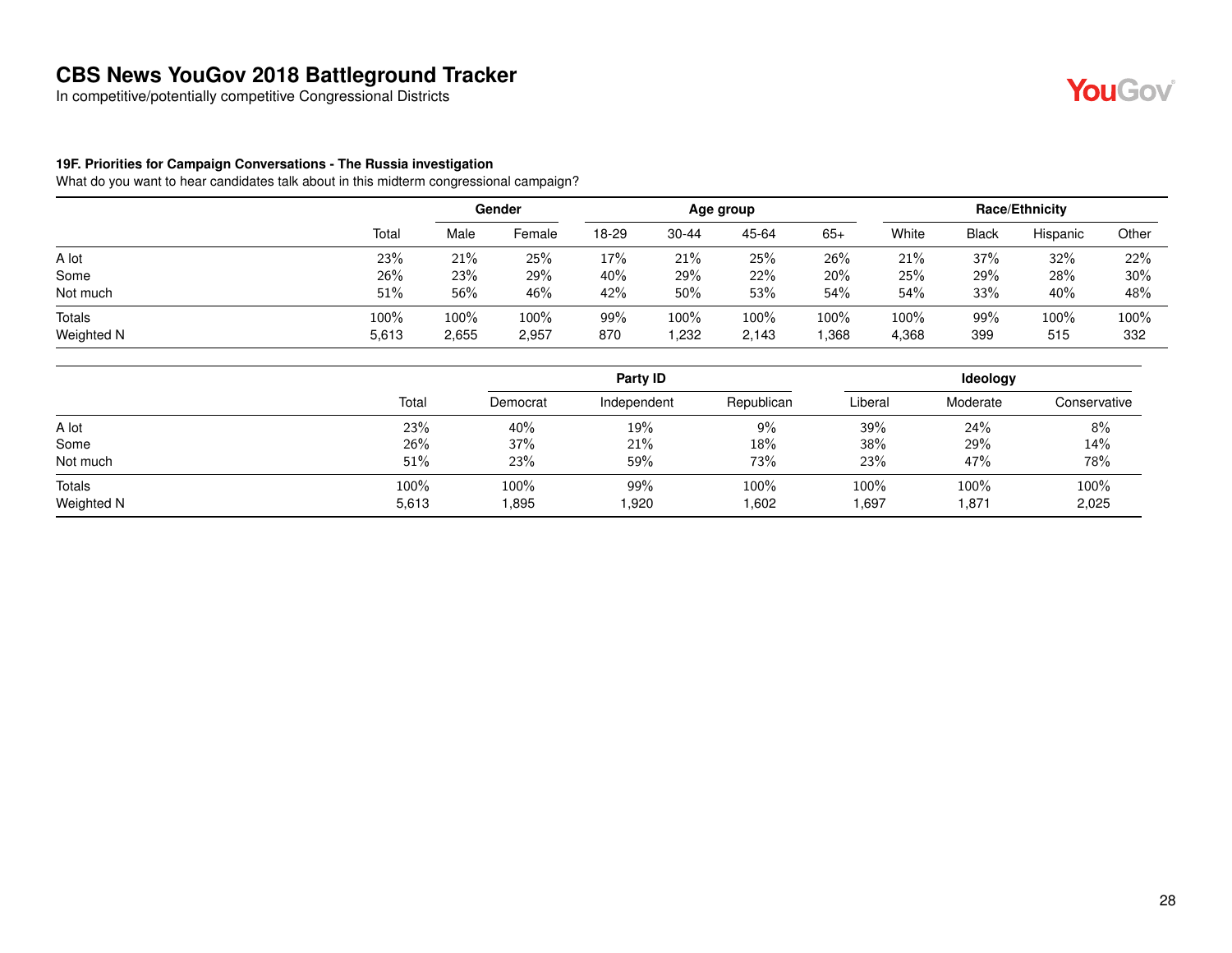In competitive/potentially competitive Congressional Districts

#### **19G. Priorities for Campaign Conversations - Income inequality**

|               |       | Gender |        | Age group |           |       |       | <b>Race/Ethnicity</b> |              |          |       |
|---------------|-------|--------|--------|-----------|-----------|-------|-------|-----------------------|--------------|----------|-------|
|               | Total | Male   | Female | 18-29     | $30 - 44$ | 45-64 | $65+$ | White                 | <b>Black</b> | Hispanic | Other |
| A lot         | 40%   | 36%    | 44%    | 48%       | 44%       | 38%   | 35%   | 36%                   | 66%          | 52%      | 41%   |
| Some          | 28%   | 24%    | 32%    | 29%       | 27%       | 28%   | 28%   | 29%                   | 20%          | 28%      | 23%   |
| Not much      | 32%   | 40%    | 24%    | 23%       | 29%       | 34%   | 36%   | 35%                   | 14%          | 20%      | 35%   |
| <b>Totals</b> | 100%  | 100%   | 100%   | 100%      | 100%      | 100%  | 99%   | 100%                  | 100%         | 100%     | 99%   |
| Weighted N    | 5,617 | 2,653  | 2,963  | 877       | .227      | 2,141 | 1,372 | 4,367                 | 399          | 519      | 332   |

|                      |               |                | Party ID      |               | <b>Ideology</b> |               |               |  |
|----------------------|---------------|----------------|---------------|---------------|-----------------|---------------|---------------|--|
|                      | Total         | Democrat       | Independent   | Republican    | Liberal         | Moderate      | Conservative  |  |
| A lot                | 40%           | 67%            | 34%           | 15%           | 72%             | 39%           | 14%           |  |
| Some                 | 28%           | 26%            | 26%           | 32%           | 22%             | 34%           | 27%           |  |
| Not much             | 32%           | 7%             | 40%           | 53%           | 6%              | 27%           | 59%           |  |
| Totals<br>Weighted N | 100%<br>5,617 | 100%<br>901. ا | 100%<br>1,917 | 100%<br>1,600 | 100%<br>1,699   | 100%<br>1,870 | 100%<br>2,027 |  |

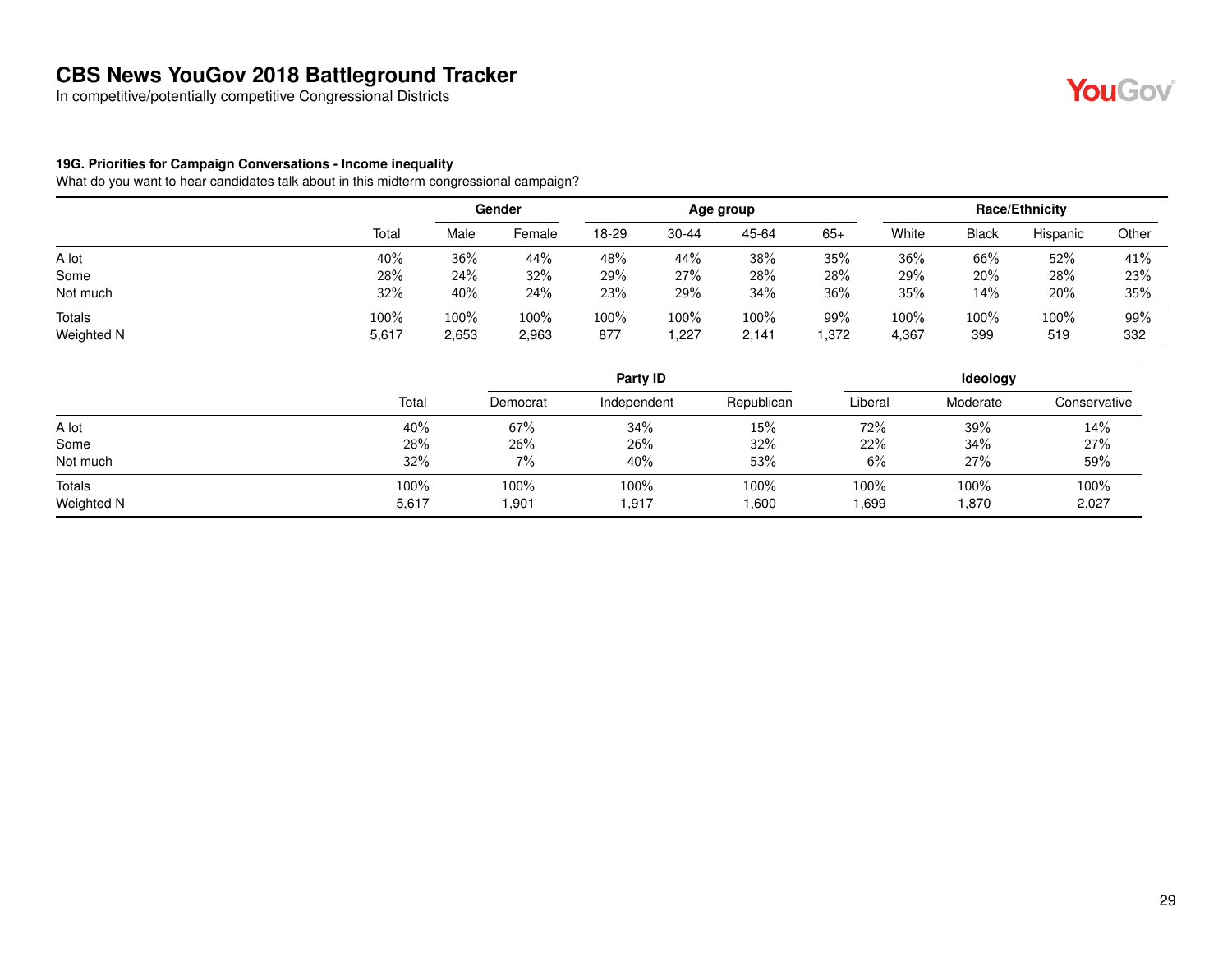In competitive/potentially competitive Congressional Districts

**20. Democrat Votes** Do you think of your vote for Congress as ...? *Asked of those voting for Democrats*

|                                                                                                |                  | Gender      |              | Age group   |             |             |             | <b>Race/Ethnicity</b> |             |             |                |
|------------------------------------------------------------------------------------------------|------------------|-------------|--------------|-------------|-------------|-------------|-------------|-----------------------|-------------|-------------|----------------|
|                                                                                                | Total            | Male        | Female       | 18-29       | 30-44       | 45-64       | $65+$       | White                 | Black       | Hispanic    | Other          |
| Mostly for the policies of the Democratic party<br>Mostly against the policies of Donald Trump | 51%              | 47%         | 53%          | 56%         | 54%         | 49%         | 45%         | 49%                   | 65%         | 50%         | 45%            |
| and the Republican party                                                                       | 49%              | 53%         | 47%          | 44%         | 46%         | 51%         | 55%         | 51%                   | 35%         | 50%         | 55%            |
| Totals<br>Weighted N                                                                           | $100\%$<br>2,404 | 100%<br>022 | 100%<br>.382 | 100%<br>441 | 100%<br>556 | 100%<br>879 | 100%<br>528 | 100%<br>1,685         | 100%<br>321 | 100%<br>264 | $100\%$<br>134 |

|                                                 |       |          | Party ID    |            |         | <b>Ideology</b> |              |
|-------------------------------------------------|-------|----------|-------------|------------|---------|-----------------|--------------|
|                                                 | Total | Democrat | Independent | Republican | Liberal | Moderate        | Conservative |
| Mostly for the policies of the Democratic party | 51%   | 57%      | 35%         | 27%        | 52%     | 47%             | 57%          |
| Mostly against the policies of Donald Trump     |       |          |             |            |         |                 |              |
| and the Republican party                        | 49%   | 43%      | 65%         | 73%        | 48%     | 53%             | 43%          |
| Totals                                          | 100%  | 100%     | 100%        | 100%       | 100%    | 100%            | 100%         |
| Weighted N                                      | 2,404 | 1,712    | 613         | 52         | 1,444   | 806             | 146          |

**YouGov**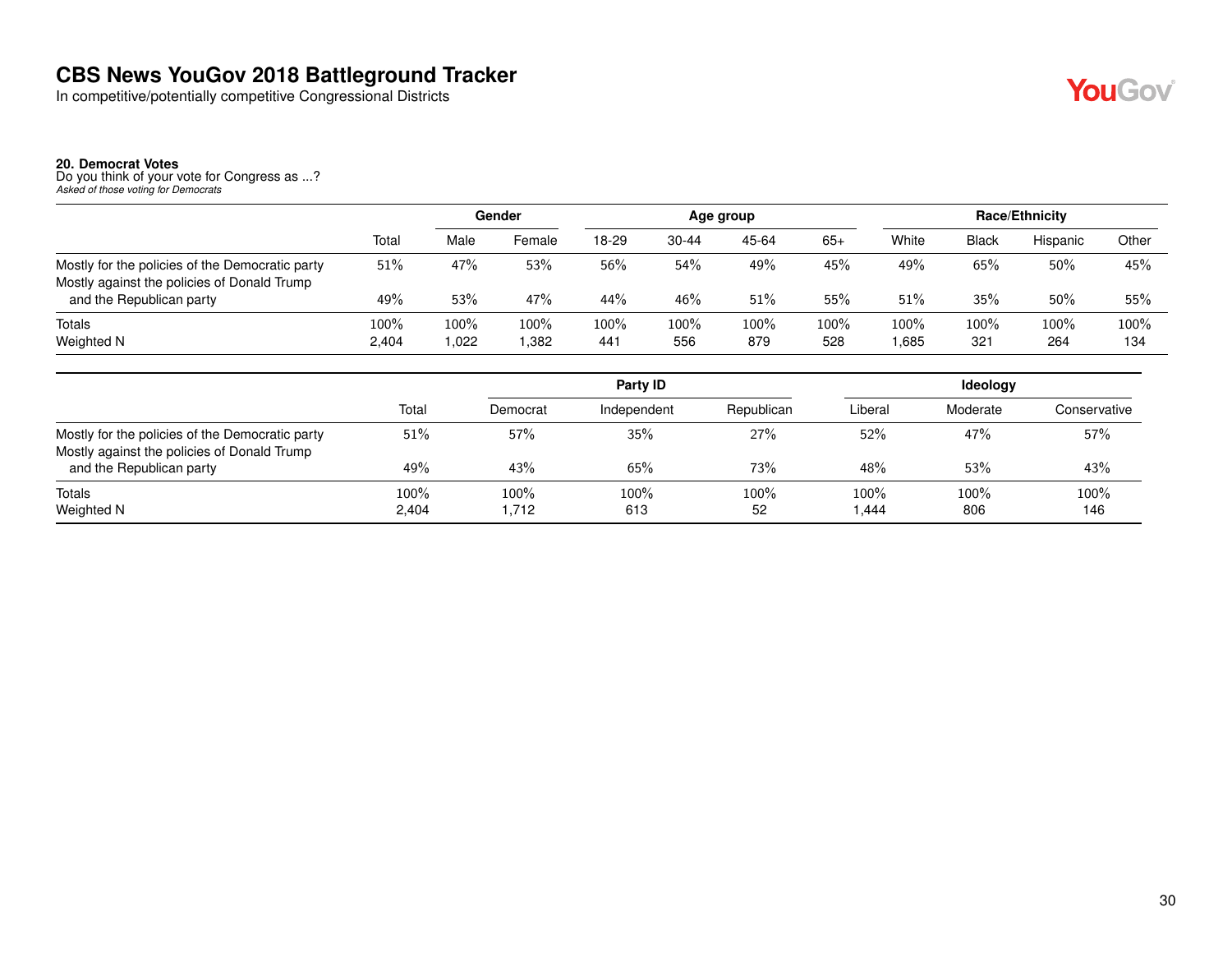In competitive/potentially competitive Congressional Districts



#### **21. Consider Voting for Republican**

Would you ever consider voting for a Republican congressional candidate this year? *Asked of those voting for Democrats*

|                      |               |              | Gender       |             |            | Age group   |             |              |              | Race/Ethnicity |             |
|----------------------|---------------|--------------|--------------|-------------|------------|-------------|-------------|--------------|--------------|----------------|-------------|
|                      | Total         | Male         | Female       | 18-29       | $30 - 44$  | 45-64       | $65+$       | White        | <b>Black</b> | Hispanic       | Other       |
| Yes                  | 12%           | 14%          | 11%          | 17%         | 14%        | 11%         | 9%          | 14%          | 8%           | 11%            | 10%         |
| No                   | 73%           | 74%          | 72%          | 70%         | 67%        | 75%         | 77%         | 72%          | 74%          | 71%            | 77%         |
| Not sure             | 15%           | 12%          | 17%          | 13%         | 18%        | 14%         | 14%         | 14%          | 18%          | 18%            | 13%         |
| Totals<br>Weighted N | 100%<br>2,418 | 100%<br>.025 | 100%<br>,393 | 100%<br>445 | 99%<br>554 | 100%<br>888 | 100%<br>532 | 100%<br>,690 | 100%<br>324  | 100%<br>269    | 100%<br>135 |

|                      |               | Party ID      |             |            | Ideology     |                         |              |  |
|----------------------|---------------|---------------|-------------|------------|--------------|-------------------------|--------------|--|
|                      | Total         | Democrat      | Independent | Republican | Liberal      | Moderate                | Conservative |  |
| Yes                  | 12%           | 9%            | 18%         | 47%        | 8%           | 17%                     | 27%          |  |
| <b>No</b>            | 73%           | 76%           | 66%         | 45%        | 80%          | 62%                     | 57%          |  |
| Not sure             | 15%           | 15%           | 15%         | 8%         | 11%          | 21%                     | 16%          |  |
| Totals<br>Weighted N | 100%<br>2,418 | 100%<br>1,725 | 99%<br>614  | 100%<br>52 | 99%<br>1,454 | 100%<br>81 <sup>°</sup> | 100%<br>145  |  |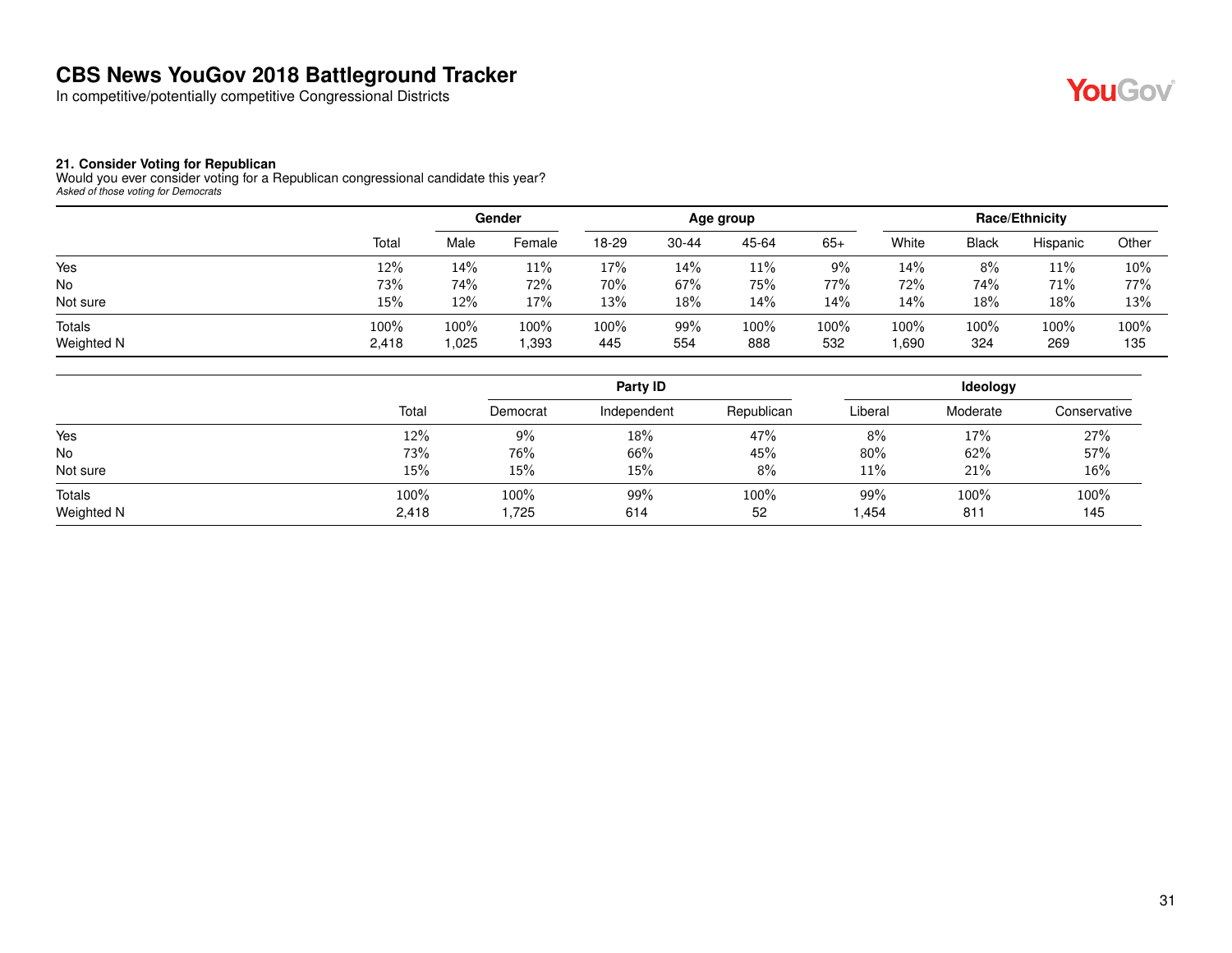In competitive/potentially competitive Congressional Districts

#### **22. Republican Votes**

Do you think of your vote for Congress as ...? *Asked of those voting for Republicans*

|                                                |       | Gender |        |       | Age group |       |       |       | <b>Race/Ethnicity</b> |          |       |  |
|------------------------------------------------|-------|--------|--------|-------|-----------|-------|-------|-------|-----------------------|----------|-------|--|
|                                                | Total | Male   | Female | 18-29 | $30 - 44$ | 45-64 | $65+$ | White | <b>Black</b>          | Hispanic | Other |  |
| Mostly for the policies of Donald Trump or the |       |        |        |       |           |       |       |       |                       |          |       |  |
| Republican party                               | 73%   | 70%    | 77%    | 66%   | 66%       | 75%   | 77%   | 74%   | $\ast$                | 70%      | 65%   |  |
| Mostly against the Democratic party            | 27%   | 30%    | 23%    | 34%   | 34%       | 25%   | 23%   | 26%   | $\ast$                | 30%      | 35%   |  |
| Totals                                         | 100%  | 100%   | 100%   | 100%  | 100%      | 100%  | 100%  | 100%  | $\ast$                | 100%     | 100%  |  |
| Weighted N                                     | 2,168 | .178   | 990    | 223   | 387       | 867   | 691   | 888,  | 22                    | 141      | 118   |  |

|                                                |         |          | Party ID    |            | <b>Ideology</b> |          |              |  |
|------------------------------------------------|---------|----------|-------------|------------|-----------------|----------|--------------|--|
|                                                | Total   | Democrat | Independent | Republican | Liberal         | Moderate | Conservative |  |
| Mostly for the policies of Donald Trump or the |         |          |             |            |                 |          |              |  |
| Republican party                               | 73%     | 72%      | 65%         | 77%        | 61%             | 65%      | 76%          |  |
| Mostly against the Democratic party            | 27%     | 28%      | 35%         | 23%        | 39%             | 35%      | 24%          |  |
| Totals                                         | $100\%$ | 100%     | 100%        | $100\%$    | 100%            | 100%     | 100%         |  |
| <b>Weighted N</b>                              | 2.168   | 50       | 673         | 1,431      | 75              | 448      | .642 ا       |  |

YouGov®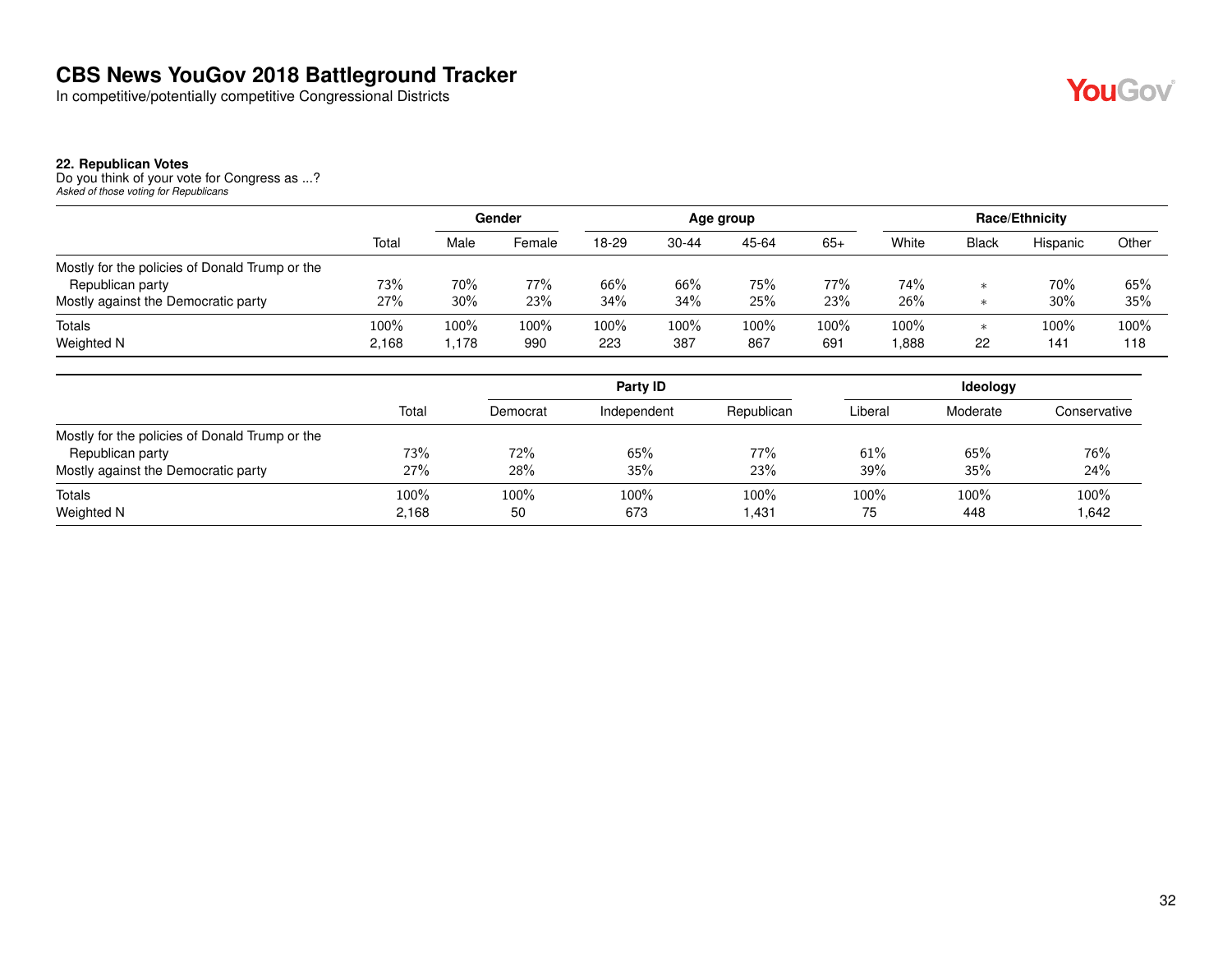In competitive/potentially competitive Congressional Districts



#### **23. Consider Voting for Democrat**

Would you ever consider voting for a Democratic congressional candidate this year? *Asked of those voting for Republicans*

|                      |               |             | Gender      |             |             | Age group   |            |             |              | <b>Race/Ethnicity</b> |             |
|----------------------|---------------|-------------|-------------|-------------|-------------|-------------|------------|-------------|--------------|-----------------------|-------------|
|                      | Total         | Male        | Female      | 18-29       | $30 - 44$   | 45-64       | $65+$      | White       | <b>Black</b> | Hispanic              | Other       |
| Yes                  | 15%           | 16%         | 13%         | 20%         | 24%         | 14%         | 8%         | 14%         | ж            | 17%                   | 16%         |
| No                   | 72%           | 71%         | 72%         | 60%         | 64%         | 72%         | 80%        | 72%         | $\ast$       | 74%                   | 69%         |
| Not sure             | 13%           | 12%         | 15%         | 20%         | 12%         | 14%         | 11%        | 13%         | ж            | 9%                    | 15%         |
| Totals<br>Weighted N | 100%<br>2,173 | 99%<br>.180 | 100%<br>992 | 100%<br>223 | 100%<br>388 | 100%<br>869 | 99%<br>692 | 99%<br>.891 | ∗<br>22      | 100%<br>141           | 100%<br>118 |

|                      |               | Party ID   |             |               | Ideology |            |              |
|----------------------|---------------|------------|-------------|---------------|----------|------------|--------------|
|                      | Total         | Democrat   | Independent | Republican    | Liberal  | Moderate   | Conservative |
| Yes                  | 15%           | 51%        | 16%         | 13%           | 36%      | 27%        | 10%          |
| No                   | 72%           | 45%        | 70%         | 74%           | 43%      | 51%        | 79%          |
| Not sure             | 13%           | 4%         | 14%         | 13%           | 21%      | 21%        | 11%          |
| Totals<br>Weighted N | 100%<br>2,173 | 100%<br>51 | 100%<br>676 | 100%<br>1,431 | 100%     | 99%<br>449 | 100%<br>.645 |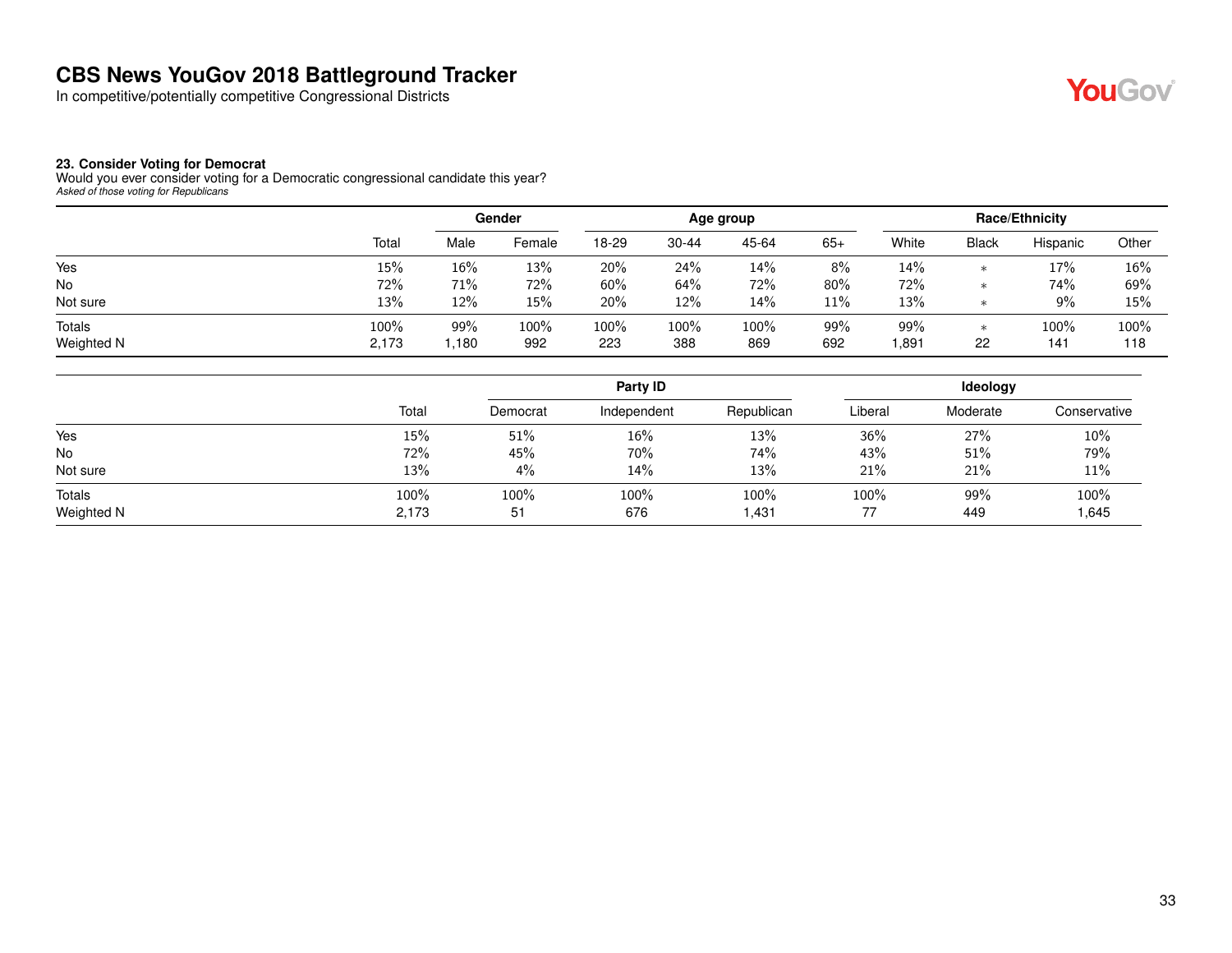In competitive/potentially competitive Congressional Districts



#### **24. Clear Idea of Democratic Control**

Do you feel you have a clear idea of what the Democrats would do if they took control of Congress next year, or not?

|            |       | Gender |        | Age group |           |       | Race/Ethnicity |       |              |          |       |
|------------|-------|--------|--------|-----------|-----------|-------|----------------|-------|--------------|----------|-------|
|            | Total | Male   | Female | 18-29     | $30 - 44$ | 45-64 | $65+$          | White | <b>Black</b> | Hispanic | Other |
| Yes        | 60%   | 65%    | 56%    | 50%       | 54%       | 63%   | 69%            | 62%   | 53%          | 58%      | 59%   |
| No         | 40%   | 35%    | 44%    | 50%       | 46%       | 37%   | 31%            | 38%   | 47%          | 42%      | 41%   |
| Totals     | 100%  | 100%   | 100%   | 100%      | 100%      | 100%  | 100%           | 100%  | 100%         | 100%     | 100%  |
| Weighted N | 5,640 | 2,657  | 2,984  | 882       | ,237      | 2,144 | ,378           | 4,383 | 408          | 517      | 332   |

|            |       |          | Party ID    |            | Ideology |          |              |  |
|------------|-------|----------|-------------|------------|----------|----------|--------------|--|
|            | Total | Democrat | Independent | Republican | Liberal  | Moderate | Conservative |  |
| Yes        | 60%   | 61%      | 57%         | 69%        | 58%      | 47%      | 74%          |  |
| No         | 40%   | 39%      | 43%         | 31%        | 42%      | 53%      | 26%          |  |
| Totals     | 100%  | 100%     | 100%        | 100%       | 100%     | 100%     | 100%         |  |
| Weighted N | 5,640 | 1,909    | .927        | .606       | 705, ا   | .881     | 2,034        |  |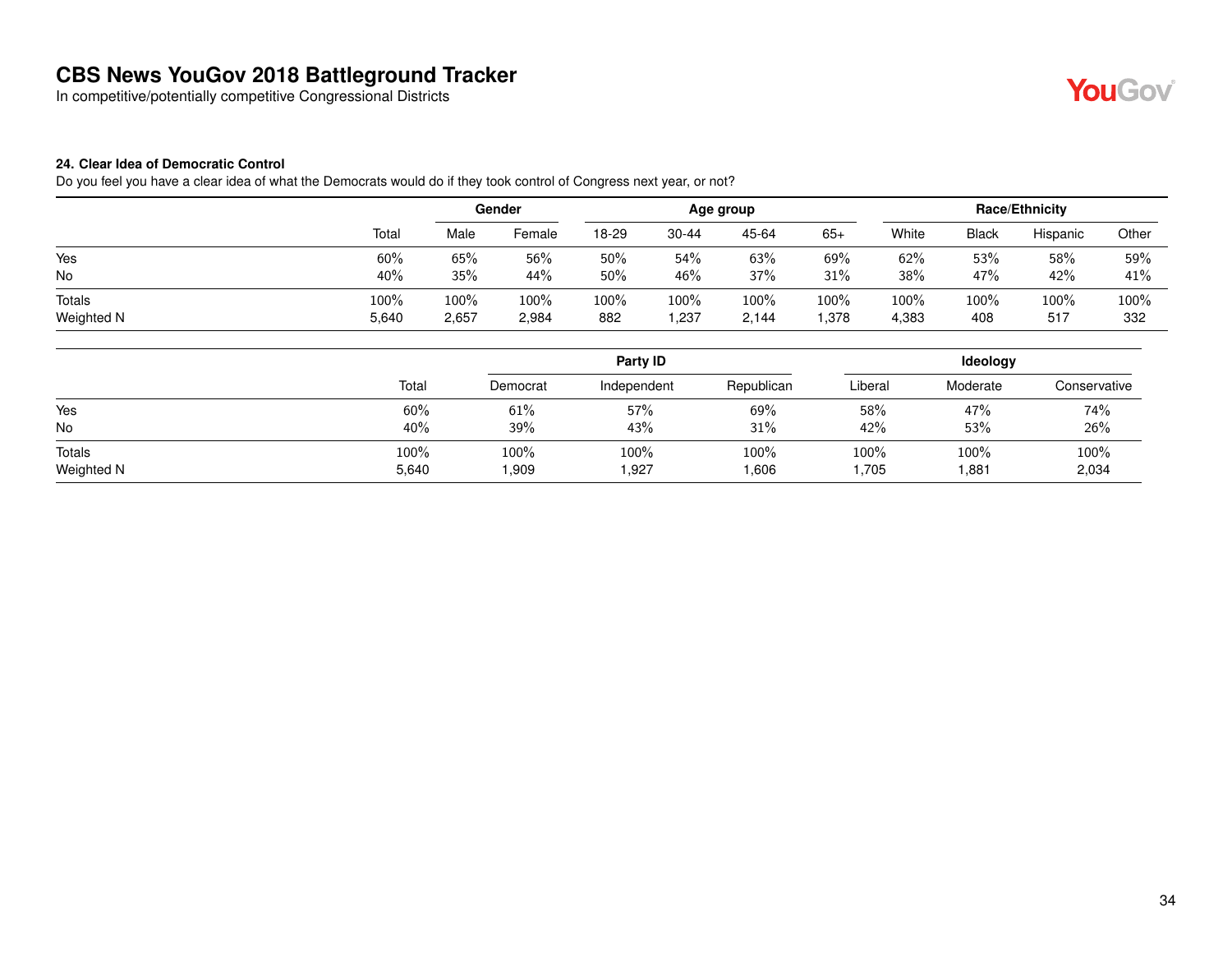In competitive/potentially competitive Congressional Districts



#### **25. Leader of the Democratic Party**

Of these people, who do you see as the leader of the Democratic party right now?

|                        |       | Gender |        | Age group |           |       |        | <b>Race/Ethnicity</b> |              |          |       |
|------------------------|-------|--------|--------|-----------|-----------|-------|--------|-----------------------|--------------|----------|-------|
|                        | Total | Male   | Female | 18-29     | $30 - 44$ | 45-64 | $65+$  | White                 | <b>Black</b> | Hispanic | Other |
| Nancy Pelosi           | 15%   | 14%    | $16\%$ | 11%       | 16%       | 17%   | 11%    | 15%                   | 15%          | 15%      | 14%   |
| <b>Hillary Clinton</b> | 7%    | 5%     | 9%     | 12%       | 12%       | 6%    | $2\%$  | 5%                    | 19%          | 15%      | 6%    |
| <b>Bernie Sanders</b>  | 13%   | 13%    | 14%    | 24%       | 17%       | 9%    | $10\%$ | 12%                   | 17%          | 20%      | 16%   |
| Chuck Schumer          | 16%   | 19%    | 13%    | 12%       | 13%       | 17%   | 20%    | 17%                   | 13%          | 14%      | 15%   |
| Someone else           | $4\%$ | 5%     | 2%     | 3%        | $2\%$     | 4%    | $4\%$  | 3%                    | 3%           | 3%       | $4\%$ |
| There isn't one        | 45%   | 44%    | 46%    | 37%       | 39%       | 47%   | 53%    | 48%                   | 33%          | 33%      | 44%   |
| Totals                 | 100%  | 100%   | 100%   | 99%       | 99%       | 100%  | 100%   | 100%                  | 100%         | 100%     | 99%   |
| Weighted N             | 5,646 | 2,659  | 2,986  | 882       | 1,237     | 2,147 | 1,379  | 4,387                 | 406          | 520      | 332   |

|                        |        |          | Party ID    |            | Ideology |          |              |  |
|------------------------|--------|----------|-------------|------------|----------|----------|--------------|--|
|                        | Total  | Democrat | Independent | Republican | Liberal  | Moderate | Conservative |  |
| Nancy Pelosi           | 15%    | 14%      | 14%         | 18%        | 14%      | 12%      | 17%          |  |
| <b>Hillary Clinton</b> | 7%     | 11%      | 4%          | 6%         | $7\%$    | 8%       | 6%           |  |
| <b>Bernie Sanders</b>  | 13%    | 18%      | 13%         | 7%         | 19%      | 15%      | 7%           |  |
| Chuck Schumer          | $16\%$ | 19%      | 15%         | 15%        | 19%      | 15%      | 15%          |  |
| Someone else           | $4\%$  | 3%       | 4%          | 3%         | 4%       | 3%       | 4%           |  |
| There isn't one        | 45%    | 34%      | 50%         | 51%        | 37%      | 47%      | 51%          |  |
| Totals                 | 100%   | 99%      | 100%        | 100%       | 100%     | 100%     | 100%         |  |
| Weighted N             | 5,646  | 1.910    | 1,925       | 1,610      | 1,704    | 882, ا   | 2,040        |  |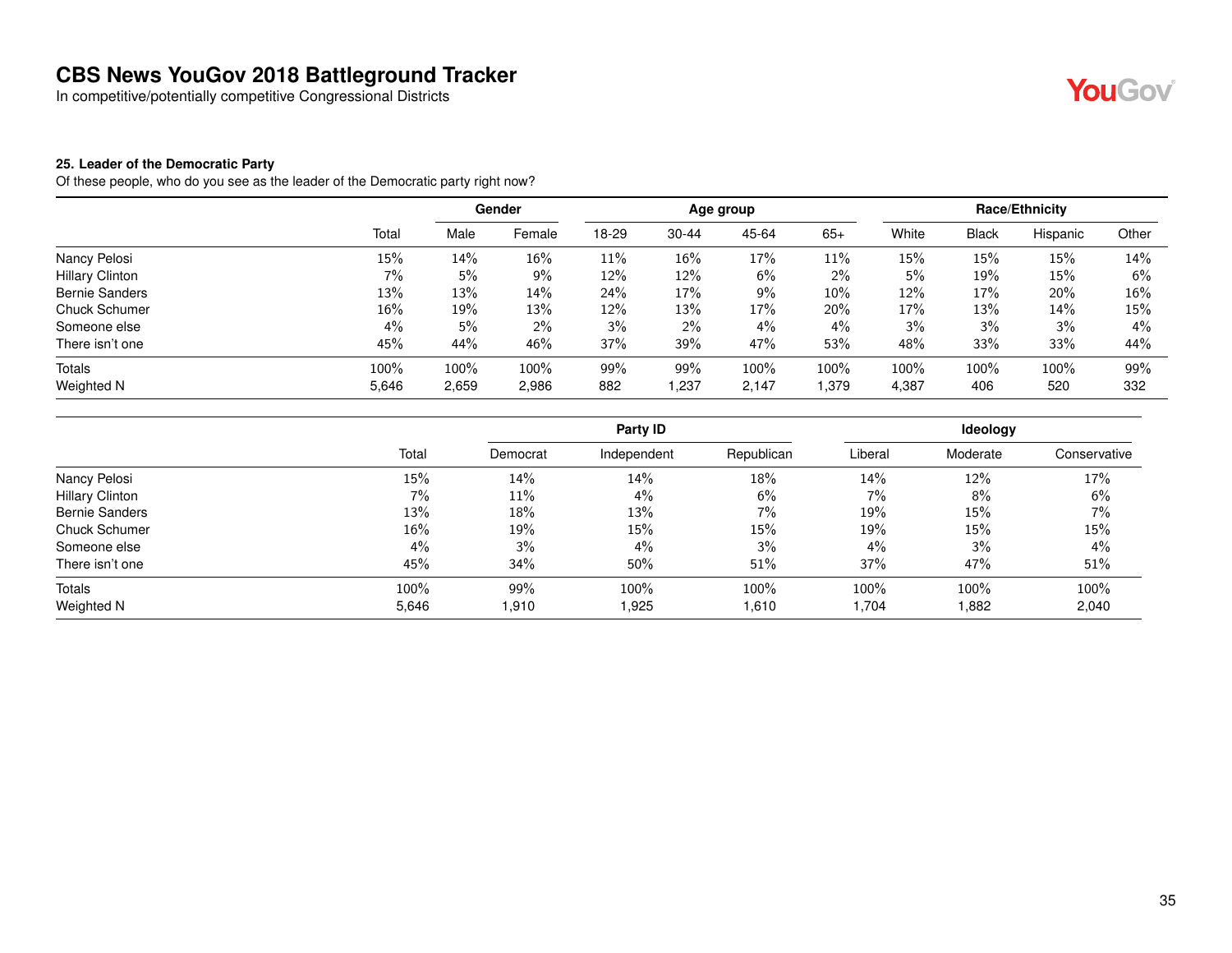In competitive/potentially competitive Congressional Districts



#### **26. Preference for Candidate Gender**

If you were choosing between two Congressional candidates, a man and a woman, who both agreed with you on policy and party, would you prefer to vote for...

|                    |       | Gender |        | Age group |           |       |       | Race/Ethnicity |              |          |       |
|--------------------|-------|--------|--------|-----------|-----------|-------|-------|----------------|--------------|----------|-------|
|                    | Total | Male   | Female | 18-29     | $30 - 44$ | 45-64 | $65+$ | White          | <b>Black</b> | Hispanic | Other |
| The man            | 8%    | $9\%$  | 7%     | 9%        | $9\%$     | 7%    | 6%    | 8%             | $7\%$        | $9\%$    | 8%    |
| The woman          | 21%   | 15%    | 27%    | 26%       | 24%       | 19%   | 19%   | 20%            | 25%          | 31%      | 20%   |
| It wouldn't matter | 71%   | 76%    | 66%    | 65%       | 67%       | 73%   | 75%   | 72%            | 68%          | 60%      | 72%   |
| Totals             | 100%  | 100%   | 100%   | 100%      | 100%      | 99%   | 100%  | 100%           | 100%         | 100%     | 100%  |
| Weighted N         | 5,654 | 2,666  | 2,989  | 885       | ,243      | 2,145 | .381  | 4,395          | 409          | 518      | 333   |

|                      |               |               | Party ID      |               | Ideology     |               |               |  |
|----------------------|---------------|---------------|---------------|---------------|--------------|---------------|---------------|--|
|                      | Total         | Democrat      | Independent   | Republican    | Liberal      | Moderate      | Conservative  |  |
| The man              | 8%            | 4%            | 5%            | $16\%$        | $4\%$        | 6%            | 12%           |  |
| The woman            | 21%           | 38%           | 17%           | 7%            | 41%          | 20%           | 6%            |  |
| It wouldn't matter   | 71%           | 58%           | 78%           | 77%           | 55%          | 74%           | 82%           |  |
| Totals<br>Weighted N | 100%<br>5,654 | 100%<br>1,913 | 100%<br>1,926 | 100%<br>1,612 | 100%<br>708, | 100%<br>1,884 | 100%<br>2,043 |  |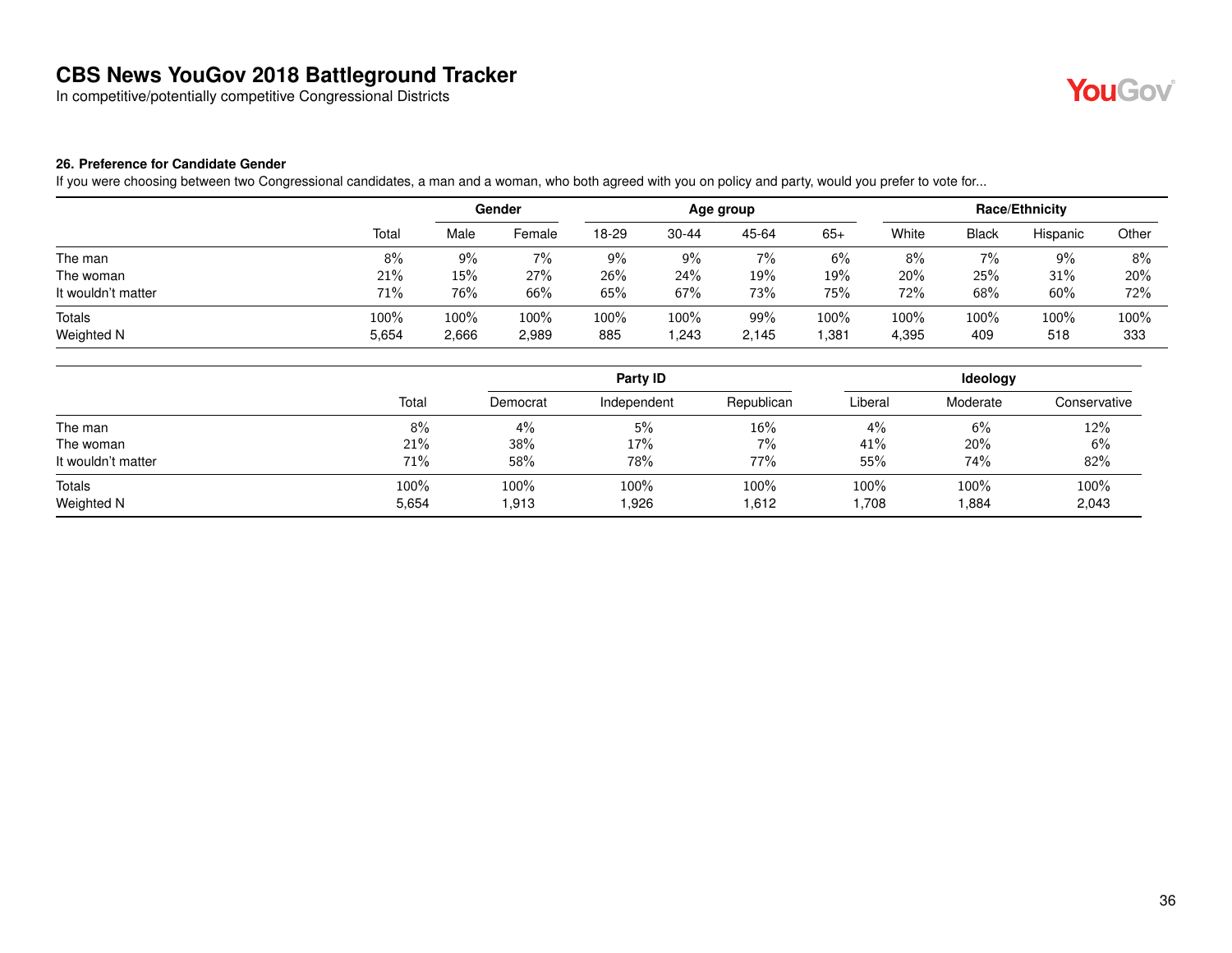In competitive/potentially competitive Congressional Districts



#### **27. Reason for Preferring Woman Candidate**

Which of these is the main reason why? *Asked of respondents preferring a woman candidate*

|                                                                     |       | Gender |        | Age group |           |       |            | <b>Race/Ethnicity</b> |              |          |       |
|---------------------------------------------------------------------|-------|--------|--------|-----------|-----------|-------|------------|-----------------------|--------------|----------|-------|
|                                                                     | Total | Male   | Female | 18-29     | $30 - 44$ | 45-64 | $65+$      | White                 | <b>Black</b> | Hispanic | Other |
| To have more diversity of people in politics                        | 36%   | 45%    | 32%    | 45%       | 41%       | 33%   | 26%        | 39%                   | 28%          | 22%      | 41%   |
| Women might have better understanding on<br>issues I care about     | 39%   | 29%    | 43%    | 40%       | 32%       | 42%   | 41%        | 38%                   | 46%          | 43%      | 34%   |
| Women might be better at negotiating and the<br>legislative process | 19%   | 17%    | 19%    | 13%       | 17%       | 17%   | <b>28%</b> | 17%                   | 22%          | 23%      | 19%   |
| Women might be less partisan                                        | 6%    | 9%     | 6%     | 2%        | 10%       | 8%    | 5%         | 6%                    | $4\%$        | 12%      | 6%    |
| <b>Totals</b>                                                       | 100%  | 100%   | 100%   | 100%      | 100%      | 100%  | 100%       | 100%                  | 100%         | 100%     | 100%  |
| Weighted N                                                          | .189  | 379    | 810    | 224       | 304       | 407   | 254        | 869                   | 101          | 154      | 65    |

|                                              |       |          | Party ID    |            |         | Ideology |              |
|----------------------------------------------|-------|----------|-------------|------------|---------|----------|--------------|
|                                              | Total | Democrat | Independent | Republican | Liberal | Moderate | Conservative |
| To have more diversity of people in politics | 36%   | 34%      | 40%         | 36%        | 40%     | 29%      | 32%          |
| Women might have better understanding on     |       |          |             |            |         |          |              |
| issues I care about                          | 39%   | 41%      | 34%         | 38%        | 37%     | 40%      | 41%          |
| Women might be better at negotiating and the |       |          |             |            |         |          |              |
| legislative process                          | 19%   | 19%      | 19%         | 17%        | 18%     | 20%      | 18%          |
| Women might be less partisan                 | 6%    | 6%       | 7%          | 9%         | 4%      | 11%      | 9%           |
| Totals                                       | 100%  | 100%     | 100%        | 100%       | 99%     | 100%     | 100%         |
| Weighted N                                   | 189.  | 727      | 321         | 115        | 694     | 372      | 121          |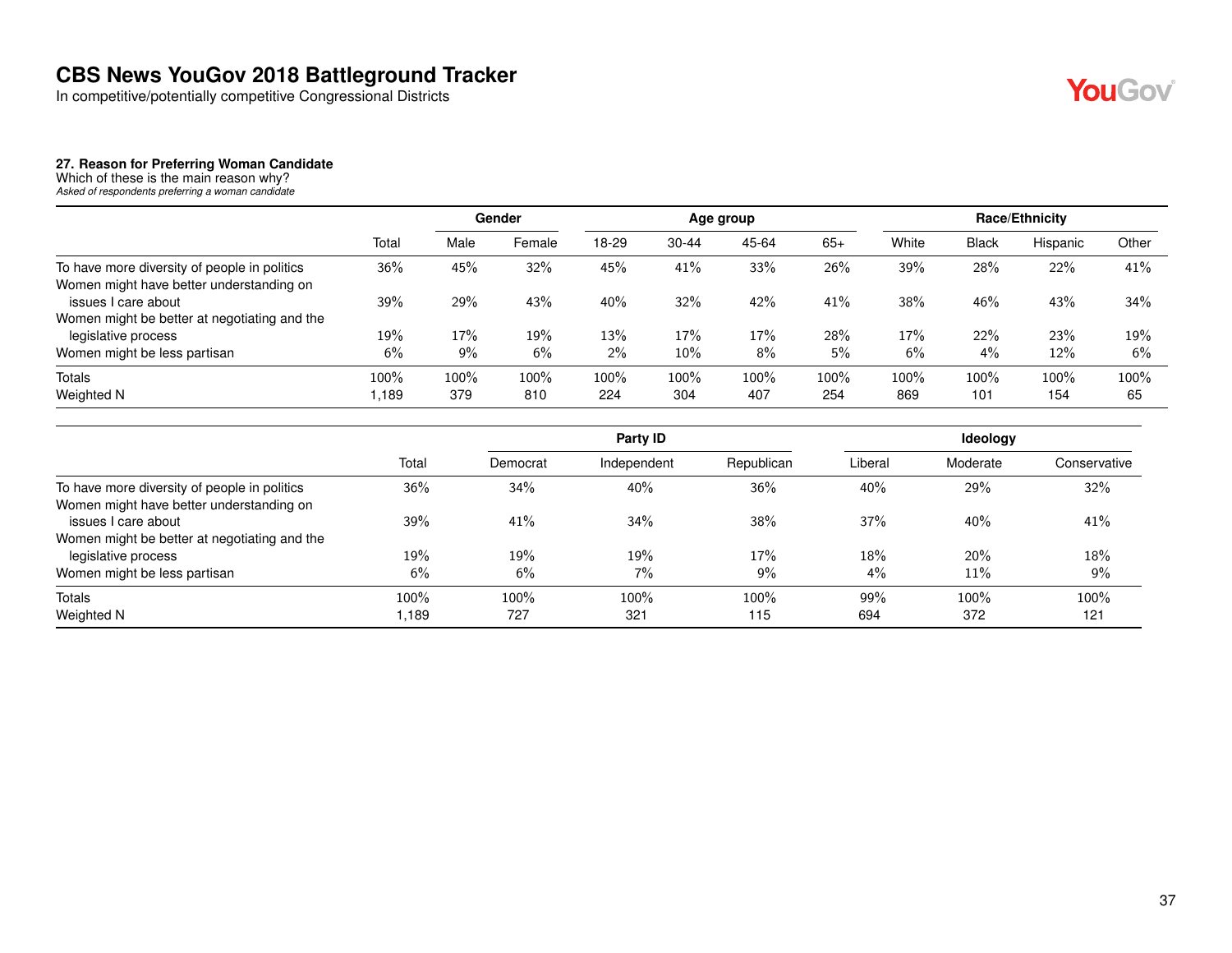In competitive/potentially competitive Congressional Districts



#### **28A. Campaign Focus - Economic opportunity**

In the 2018 campaign, how much would you like Democratic candidates for Congress to focus...? *Asked of those voting for Democrats*

|                             |               |             | Gender       | Age group   |            |             |             | <b>Race/Ethnicity</b> |              |             |             |
|-----------------------------|---------------|-------------|--------------|-------------|------------|-------------|-------------|-----------------------|--------------|-------------|-------------|
|                             | Total         | Male        | Female       | 18-29       | $30 - 44$  | 45-64       | $65+$       | White                 | <b>Black</b> | Hispanic    | Other       |
| A lot                       | 73%           | 72%         | 73%          | 70%         | 70%        | 76%         | 71%         | 70%                   | 82%          | 74%         | 73%         |
| Some                        | 25%           | 26%         | 25%          | 28%         | 27%        | 22%         | 28%         | 28%                   | 17%          | 24%         | 22%         |
| Not much                    | 2%            | 2%          | 2%           | 2%          | 2%         | 2%          | $1\%$       | 2%                    | $1\%$        | 2%          | 5%          |
| <b>Totals</b><br>Weighted N | 100%<br>2,404 | 100%<br>022 | 100%<br>.382 | 100%<br>438 | 99%<br>551 | 100%<br>884 | 100%<br>530 | 100%<br>.686          | 100%<br>320  | 100%<br>263 | 100%<br>135 |

|                      |               |               | Party <b>ID</b> |            | Ideology      |             |              |  |
|----------------------|---------------|---------------|-----------------|------------|---------------|-------------|--------------|--|
|                      | Total         | Democrat      | Independent     | Republican | Liberal       | Moderate    | Conservative |  |
| A lot                | 73%           | 73%           | 72%             | 64%        | 72%           | 73%         | 71%          |  |
| Some                 | 25%           | 25%           | 26%             | 33%        | 26%           | 25%         | 24%          |  |
| Not much             | $2\%$         | $2\%$         | $2\%$           | 3%         | 2%            | 2%          | 5%           |  |
| Totals<br>Weighted N | 100%<br>2,404 | 100%<br>1,714 | 100%<br>614     | 100%<br>52 | 100%<br>1,449 | 100%<br>807 | 100%<br>144  |  |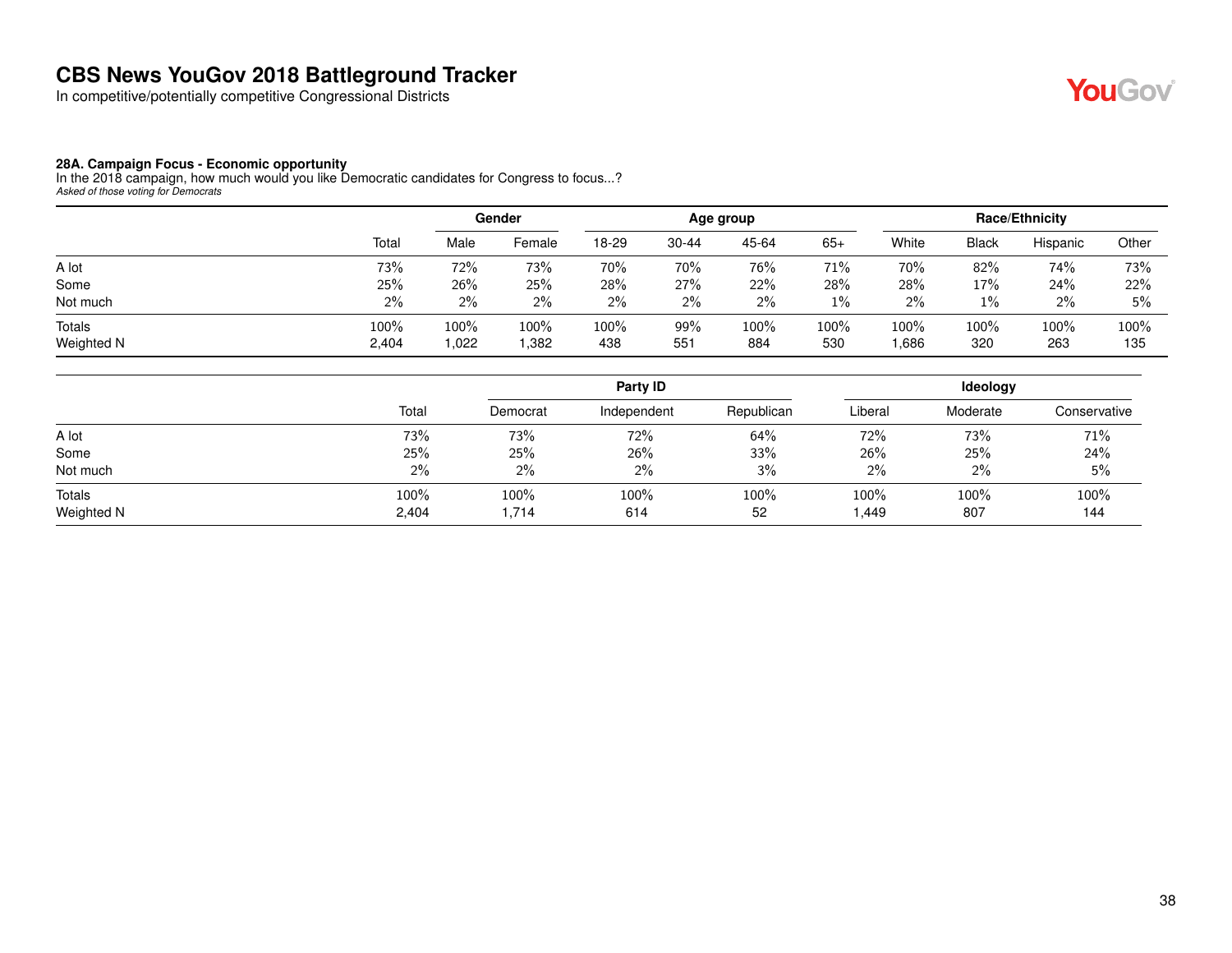In competitive/potentially competitive Congressional Districts

## YouGov®

#### **28B. Campaign Focus - Civil rights and social justice**

In the 2018 campaign, how much would you like Democratic candidates for Congress to focus...? *Asked of those voting for Democrats*

|                             |               |            | Gender       | Age group  |             |             |             | Race/Ethnicity |              |             |             |
|-----------------------------|---------------|------------|--------------|------------|-------------|-------------|-------------|----------------|--------------|-------------|-------------|
|                             | Total         | Male       | Female       | 18-29      | $30 - 44$   | 45-64       | $65+$       | White          | <b>Black</b> | Hispanic    | Other       |
| A lot                       | 71%           | 64%        | 76%          | 70%        | 69%         | 70%         | 76%         | 67%            | 85%          | 80%         | 69%         |
| Some                        | 26%           | 31%        | 22%          | 26%        | 27%         | 27%         | 23%         | 29%            | 14%          | 18%         | 25%         |
| Not much                    | 3%            | 4%         | 2%           | 3%         | $4\%$       | 3%          | 1%          | 3%             | 1%           | 2%          | 6%          |
| <b>Totals</b><br>Weighted N | 100%<br>2,404 | 99%<br>022 | 100%<br>.382 | 99%<br>441 | 100%<br>550 | 100%<br>883 | 100%<br>529 | 99%<br>.687    | 100%<br>320  | 100%<br>262 | 100%<br>135 |

|                      |               |               | Party ID    | Ideology   |               |             |              |
|----------------------|---------------|---------------|-------------|------------|---------------|-------------|--------------|
|                      | Total         | Democrat      | Independent | Republican | Liberal       | Moderate    | Conservative |
| A lot                | 71%           | 74%           | 65%         | 42%        | 76%           | 63%         | 65%          |
| Some                 | 26%           | 24%           | 30%         | 54%        | 22%           | 33%         | 31%          |
| Not much             | 3%            | $2\%$         | 5%          | 4%         | 2%            | 4%          | 4%           |
| Totals<br>Weighted N | 100%<br>2,404 | 100%<br>1,715 | 100%<br>613 | 100%<br>52 | 100%<br>1,447 | 100%<br>809 | 100%<br>144  |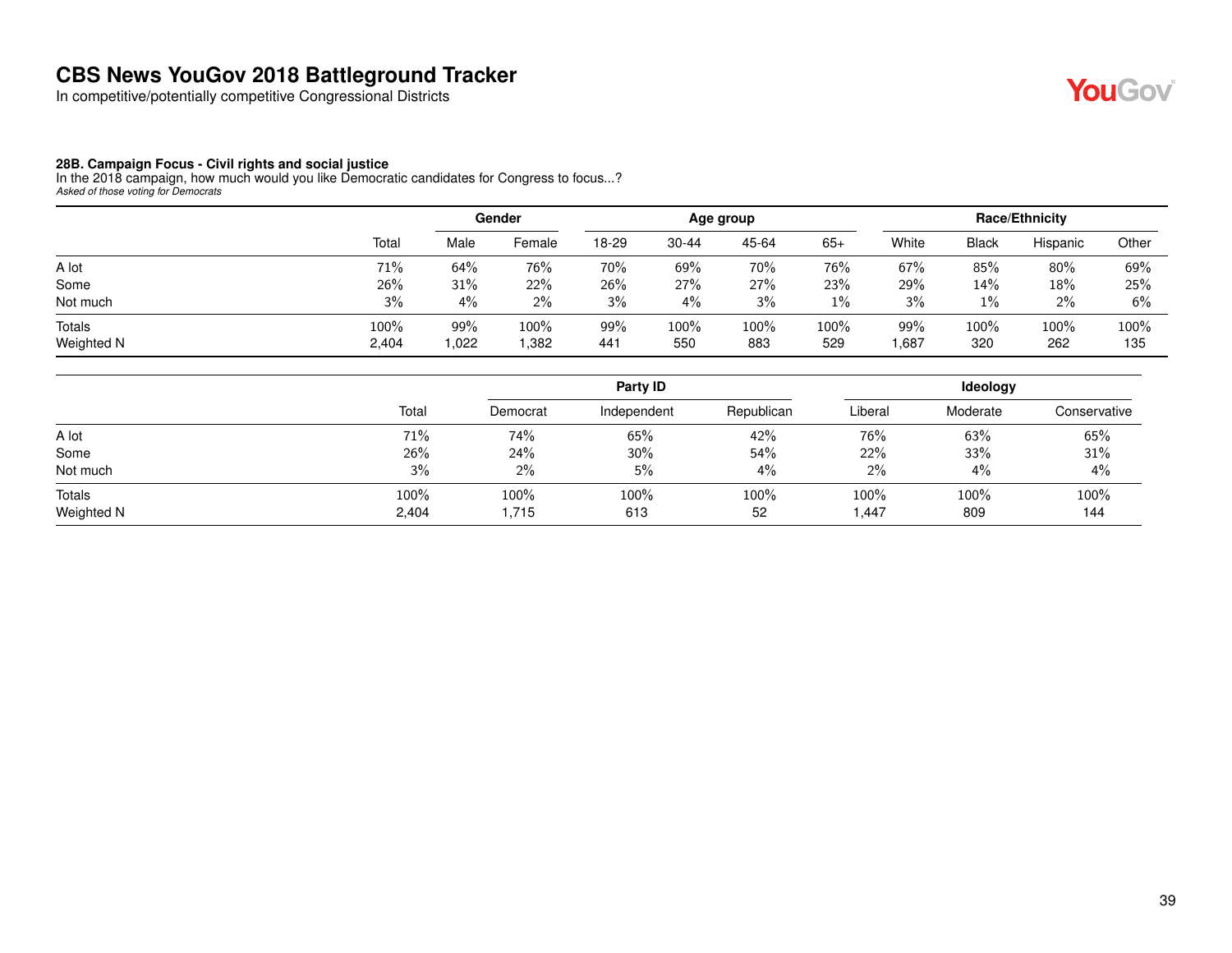In competitive/potentially competitive Congressional Districts

#### **28C. Campaign Focus - Legal status for DACA immigrants**

In the 2018 campaign, how much would you like Democratic candidates for Congress to focus...? *Asked of those voting for Democrats*

|                             |               |             | Gender       | Age group   |                |             |             | <b>Race/Ethnicity</b> |              |             |             |
|-----------------------------|---------------|-------------|--------------|-------------|----------------|-------------|-------------|-----------------------|--------------|-------------|-------------|
|                             | Total         | Male        | Female       | 18-29       | 30-44          | 45-64       | $65+$       | White                 | <b>Black</b> | Hispanic    | Other       |
| A lot                       | 57%           | 52%         | 61%          | 58%         | 52%            | 54%         | 68%         | 56%                   | 52%          | 67%         | 61%         |
| Some                        | 36%           | 40%         | 33%          | 33%         | 41%            | 38%         | 29%         | 37%                   | 39%          | 27%         | 32%         |
| Not much                    | 7%            | 8%          | 6%           | $9\%$       | 7%             | 8%          | 3%          | 7%                    | 9%           | 6%          | $7\%$       |
| <b>Totals</b><br>Weighted N | 100%<br>2,405 | 100%<br>022 | 100%<br>.383 | 100%<br>440 | $100\%$<br>551 | 100%<br>882 | 100%<br>531 | $100\%$<br>.688       | 100%<br>320  | 100%<br>262 | 100%<br>134 |

|                      |               |               | Party ID    |            | Ideology      |             |              |  |
|----------------------|---------------|---------------|-------------|------------|---------------|-------------|--------------|--|
|                      | Total         | Democrat      | Independent | Republican | Liberal       | Moderate    | Conservative |  |
| A lot                | 57%           | 58%           | 57%         | 44%        | 61%           | 51%         | 51%          |  |
| Some                 | 36%           | 36%           | 35%         | 38%        | 34%           | 40%         | $30\%$       |  |
| Not much             | 7%            | 6%            | 8%          | 18%        | 5%            | $9\%$       | 19%          |  |
| Totals<br>Weighted N | 100%<br>2,405 | 100%<br>1,715 | 100%<br>614 | 100%<br>52 | 100%<br>1,449 | 100%<br>808 | 100%<br>144  |  |

**YouGov**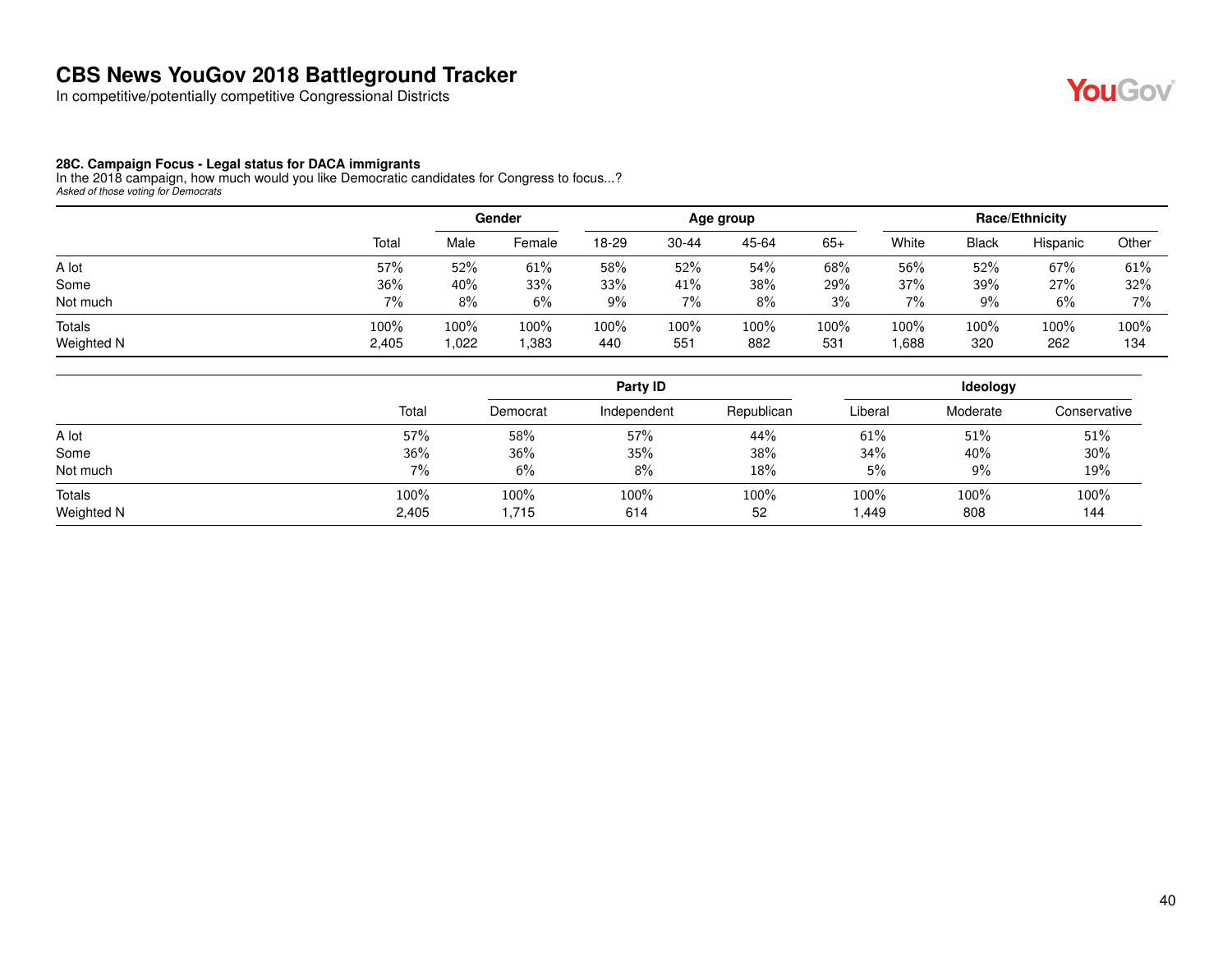In competitive/potentially competitive Congressional Districts



#### **28D. Campaign Focus - Universal health care**

In the 2018 campaign, how much would you like Democratic candidates for Congress to focus...? *Asked of those voting for Democrats*

|                             |               |             | Gender       | Age group   |             |             |            | <b>Race/Ethnicity</b> |              |             |             |
|-----------------------------|---------------|-------------|--------------|-------------|-------------|-------------|------------|-----------------------|--------------|-------------|-------------|
|                             | Total         | Male        | Female       | 18-29       | $30 - 44$   | 45-64       | $65+$      | White                 | <b>Black</b> | Hispanic    | Other       |
| A lot                       | 78%           | 77%         | 79%          | 70%         | 72%         | 81%         | 85%        | 79%                   | 78%          | 73%         | 75%         |
| Some                        | 19%           | 20%         | 19%          | 28%         | 24%         | $16\%$      | 13%        | 19%                   | 19%          | 22%         | 23%         |
| Not much                    | 3%            | 3%          | 2%           | 2%          | 4%          | 3%          | $1\%$      | 2%                    | 3%           | 5%          | 2%          |
| <b>Totals</b><br>Weighted N | 100%<br>2,406 | 100%<br>022 | 100%<br>.384 | 100%<br>441 | 100%<br>550 | 100%<br>884 | 99%<br>532 | 100%<br>.689          | 100%<br>320  | 100%<br>263 | 100%<br>134 |

|                      |               |               | Party <b>ID</b> |            | Ideology      |            |              |  |
|----------------------|---------------|---------------|-----------------|------------|---------------|------------|--------------|--|
|                      | Total         | Democrat      | Independent     | Republican | Liberal       | Moderate   | Conservative |  |
| A lot                | 78%           | 79%           | 77%             | 61%        | 80%           | 75%        | 71%          |  |
| Some                 | 19%           | 19%           | 20%             | 32%        | 18%           | 20%        | 23%          |  |
| Not much             | 3%            | $2\%$         | 3%              | 7%         | 2%            | 4%         | 6%           |  |
| Totals<br>Weighted N | 100%<br>2,406 | 100%<br>1,717 | 100%<br>615     | 100%<br>52 | 100%<br>1,449 | 99%<br>810 | 100%<br>144  |  |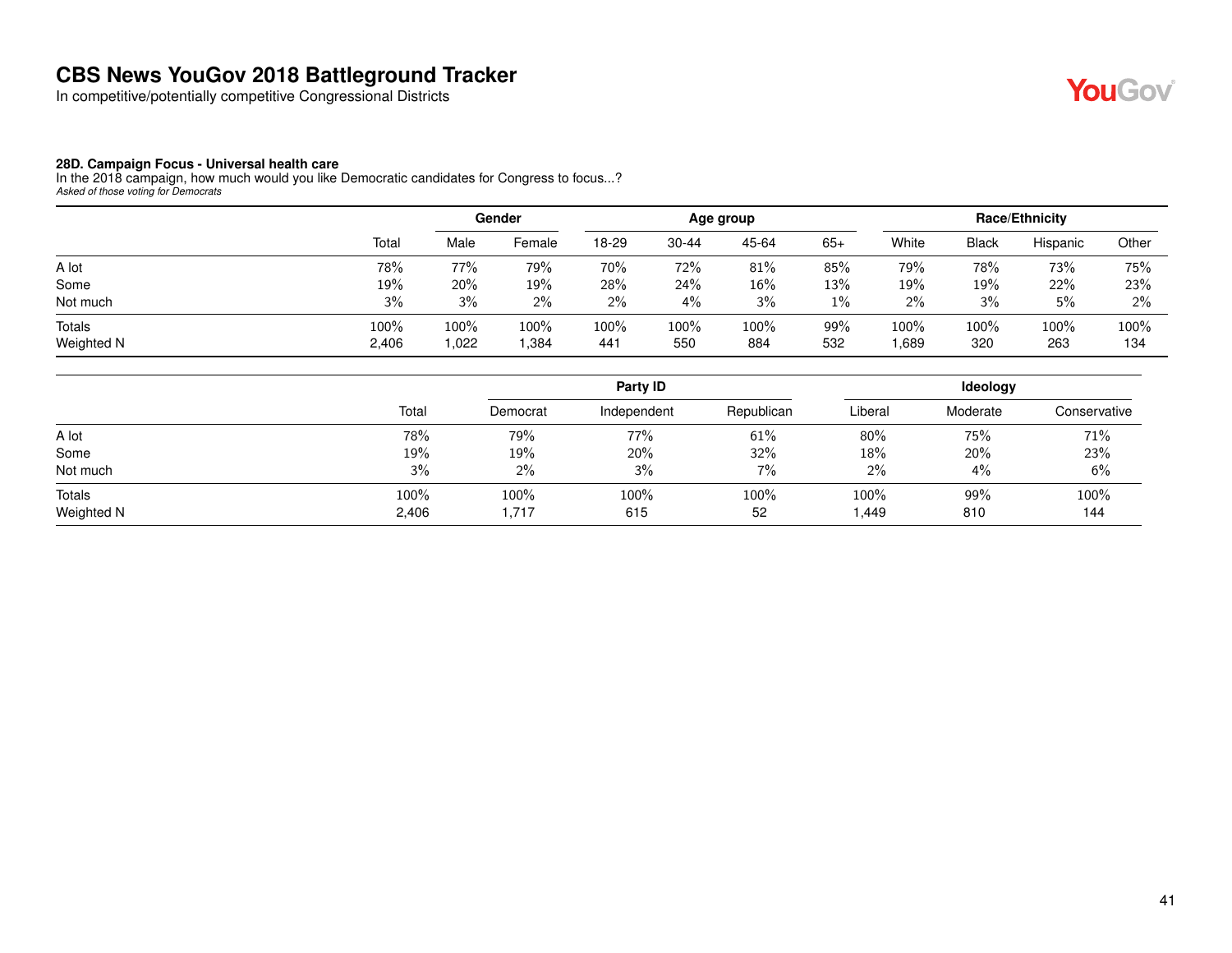In competitive/potentially competitive Congressional Districts



#### **29. Russian Investigation**

Do you feel the investigation into possible ties between Russia and the Trump campaign is...

|                                                                             |               | <b>Gender</b>    |               | Age group  |                |               |               | <b>Race/Ethnicity</b> |              |            |             |
|-----------------------------------------------------------------------------|---------------|------------------|---------------|------------|----------------|---------------|---------------|-----------------------|--------------|------------|-------------|
|                                                                             | Total         | Male             | Female        | 18-29      | $30 - 44$      | 45-64         | $65+$         | White                 | <b>Black</b> | Hispanic   | Other       |
| Just a political witch hunt and distraction                                 | 44%           | 50%              | 38%           | 31%        | 37%            | 47%           | 53%           | 47%                   | 13%          | 35%        | 47%         |
| Serious, but not serious enough to get in the<br>way of getting things done | 17%           | 15%              | 20%           | 29%        | 24%            | 14%           | 11%           | 17%                   | 17%          | 25%        | 19%         |
| A critical matter of national security that needs<br>to be prioritized      | 39%           | 35%              | 42%           | 39%        | 39%            | 39%           | 36%           | 36%                   | 70%          | 39%        | 34%         |
| <b>Totals</b><br>Weighted N                                                 | 100%<br>5,626 | $100\%$<br>2,658 | 100%<br>2,968 | 99%<br>876 | 100%<br>231. ا | 100%<br>2,138 | 100%<br>1,381 | 100%<br>4,388         | 100%<br>399  | 99%<br>507 | 100%<br>331 |

|                                                                                              |               |              | Party ID     |               |               | Ideology    |               |
|----------------------------------------------------------------------------------------------|---------------|--------------|--------------|---------------|---------------|-------------|---------------|
|                                                                                              | Total         | Democrat     | Independent  | Republican    | Liberal       | Moderate    | Conservative  |
| Just a political witch hunt and distraction<br>Serious, but not serious enough to get in the | 44%           | 11%          | 48%          | 79%           | 9%            | 35%         | 81%           |
| way of getting things done                                                                   | 17%           | 20%          | 17%          | 13%           | 20%           | 23%         | 11%           |
| A critical matter of national security that needs<br>to be prioritized                       | 39%           | 69%          | 34%          | 8%            | 71%           | 41%         | 8%            |
| Totals<br>Weighted N                                                                         | 100%<br>5,626 | 100%<br>.906 | 99%<br>1,927 | 100%<br>0.606 | 100%<br>1,707 | 99%<br>.875 | 100%<br>2,030 |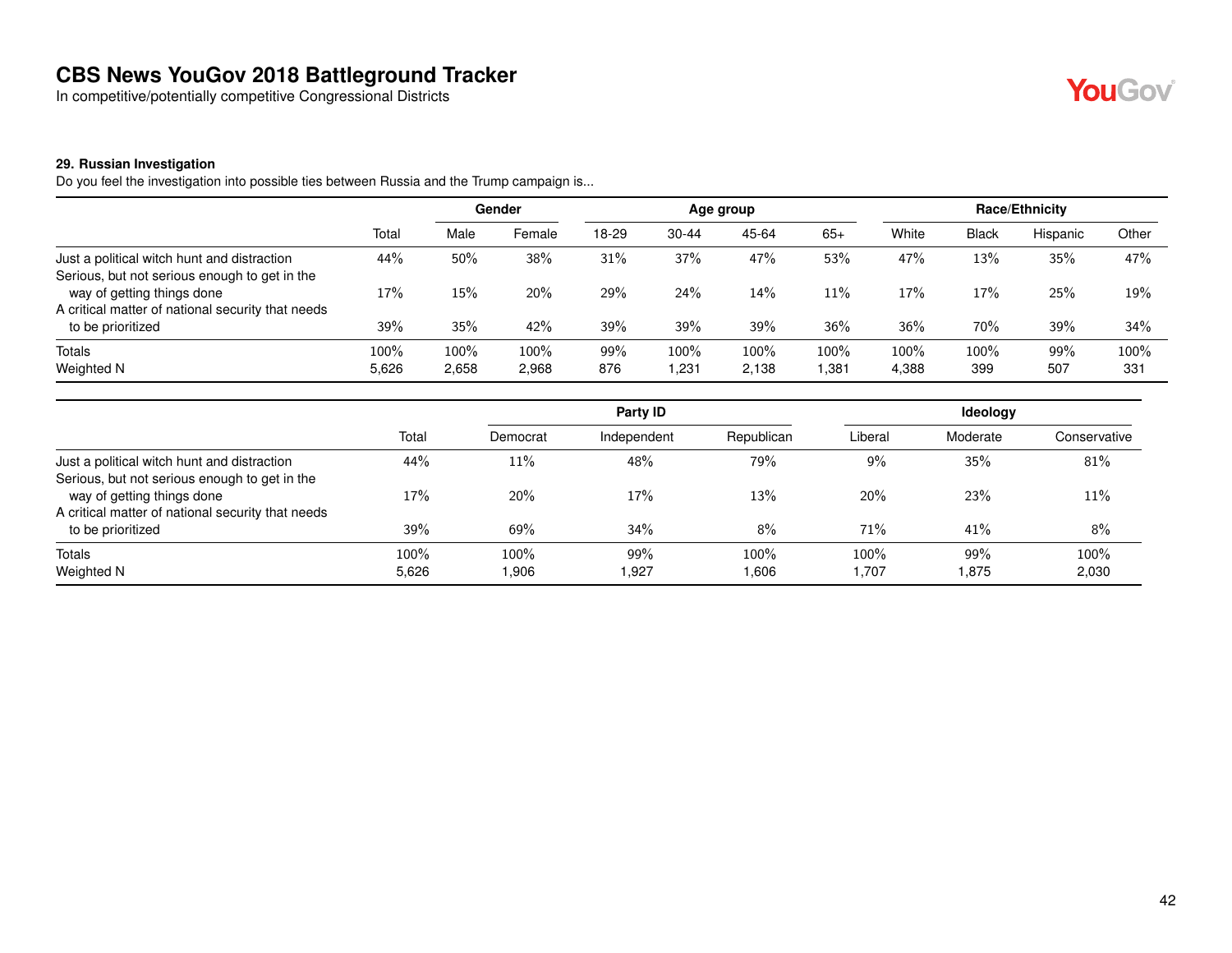# HOW THE POLL WAS CONDUCTED AND THE MARGIN OF ERROR CALCULATED

#### June 3, 2018

The CBS News 2018 Battleground Tracker is a panel study based on interviews conducted of registered voters in 64 competitive and likely competitive congressional districts in the United States. The poll was conducted by YouGov, an online polling company.

This poll was fielded between May 24–30, 2018 with 5,693 respondents. The respondents were selected from YouGov's online panels to be representative of registered voters in these districts in terms of age, race, gender, and education. The sample was weighted according to gender, age, race, and education, based on the American Community Survey, conducted by the U.S. Bureau of the Census, as well as 2016 Presidential vote, and post-stratified on district type. The weights were trimmed to have a maximum value of 7, and range from 0.18 to 7.0, with a mean of 1 and a standard deviation of 0.70.

The set of competitive and likely competitive districts in this first wave are: AR02, AZ01, AZ02, CA07, CA10, CA21, CA24, CA25, CA39, CA45, CA48, CA49, CO06, CT05, FL07, FL18, FL26, FL27, GA06, IA01, IA02, IA03, IL06, IL12, KS02, KS03, KY06, ME02, MI08, MI11, MN01, MN02, MN03, MN08, NC09, NC13, NE02, NH01, NH02, NJ02, NJ03, NJ05, NJ07, NJ11, NV03, NV04, NY11, NY19, NY22, OH01, PA01, PA05, PA06, PA07, PA08, PA17, TX07, TX23, TX32, UT04, VA02, VA07, VA10, and WA08.

The *margin of error* (a 95% confidence interval) for a sample percentage *p* based upon the entire sample is approximately 1.6%. It is calculated using the formula

$$
\hat{p} \pm 100 \times \sqrt{\frac{1 + \text{CV}^2}{n}}
$$

where CV is the coefficient of variation of the sample weights and  $n$  is the sample size used to compute the proportion. This is a measure of sampling error (the average of all estimates obtained using the same sample selection and weighting procedures repeatedly). The sample estimate should differ from its expected value by less than margin of error in 95 percent of all samples. It does not reflect non-sampling errors, including potential selection bias in panel participation or in response to a particular survey.